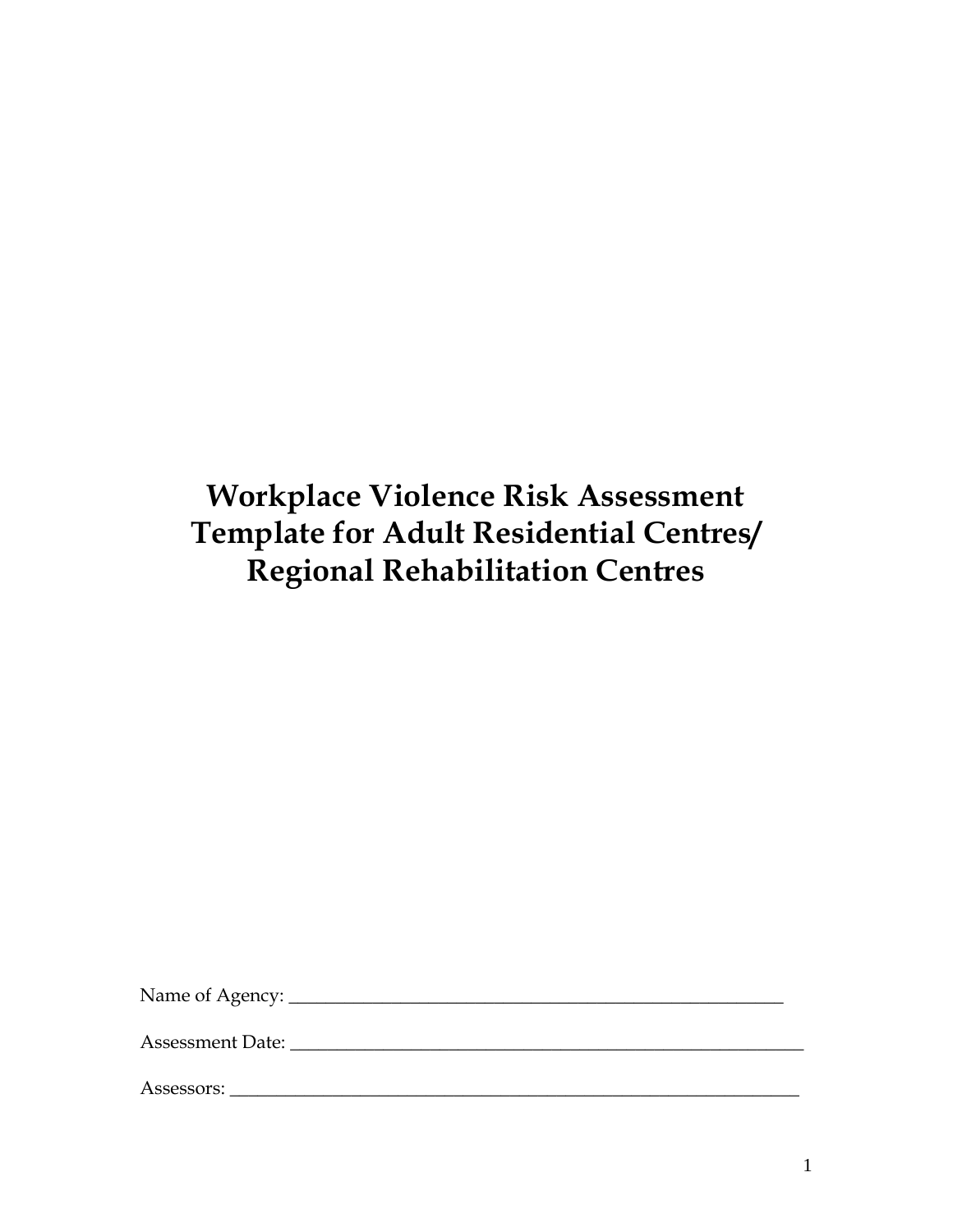#### **Introduction**

In April 2007, new regulations were approved with the goal of reducing workplace violence. The regulations focus on improving safety in higher risk sectors such as health care where workplace violence is most likely to occur. Violence is defined in the regulations as any of the following:

- threats, including a threatening statement or threatening behaviour that gives an employee reasonable cause to believe that the employee is at risk of physical injury,
- conduct or attempted conduct of a person that endangers the physical health or physical safety of an employee.

The regulations require employers to assess the risk of violence and to implement a plan to reduce those risks. Assessing the risk of violence in the workplace not only requires that you identify the hazards that may increase the risk of workplace violence but that you analyze the identified hazards to determine the degree of risk associated with each one. As well, Section 5 of the regulations indicates that in conducting a violence risk assessment, an employer must take all of the following into consideration:

- **past violent incidents;**
- violence that happens in workplaces similar to yours;
- $\blacksquare$  the conditions in which the work is done (e.g., alone, late at night);
- $\blacksquare$  the interactions (e.g., working with the public) that happen in doing the work; and
- $\blacksquare$  the physical location and layout of the workplace

Employers are required to have a hazard assessment completed and on file by October 1, 2007 and a Workplace Violence Prevention Program in place by April 1, 2008.

In an effort to support adult residential centres (ARCs) and regional rehabilitation centres (RRCs) in the completion of the hazard assessment, NSAHO held a workshop to develop a hazard assessment template. NSAHO gratefully acknowledges the input and participation of the following people:

Betty Mattson, Kings Regional Rehabilitation Centre Mary Ellen Pittoello – Sunset Residential and Rehabilitation Services Nancy Clarke – Riverview Home Corporation Heather Hatfield – Harbourside Lodge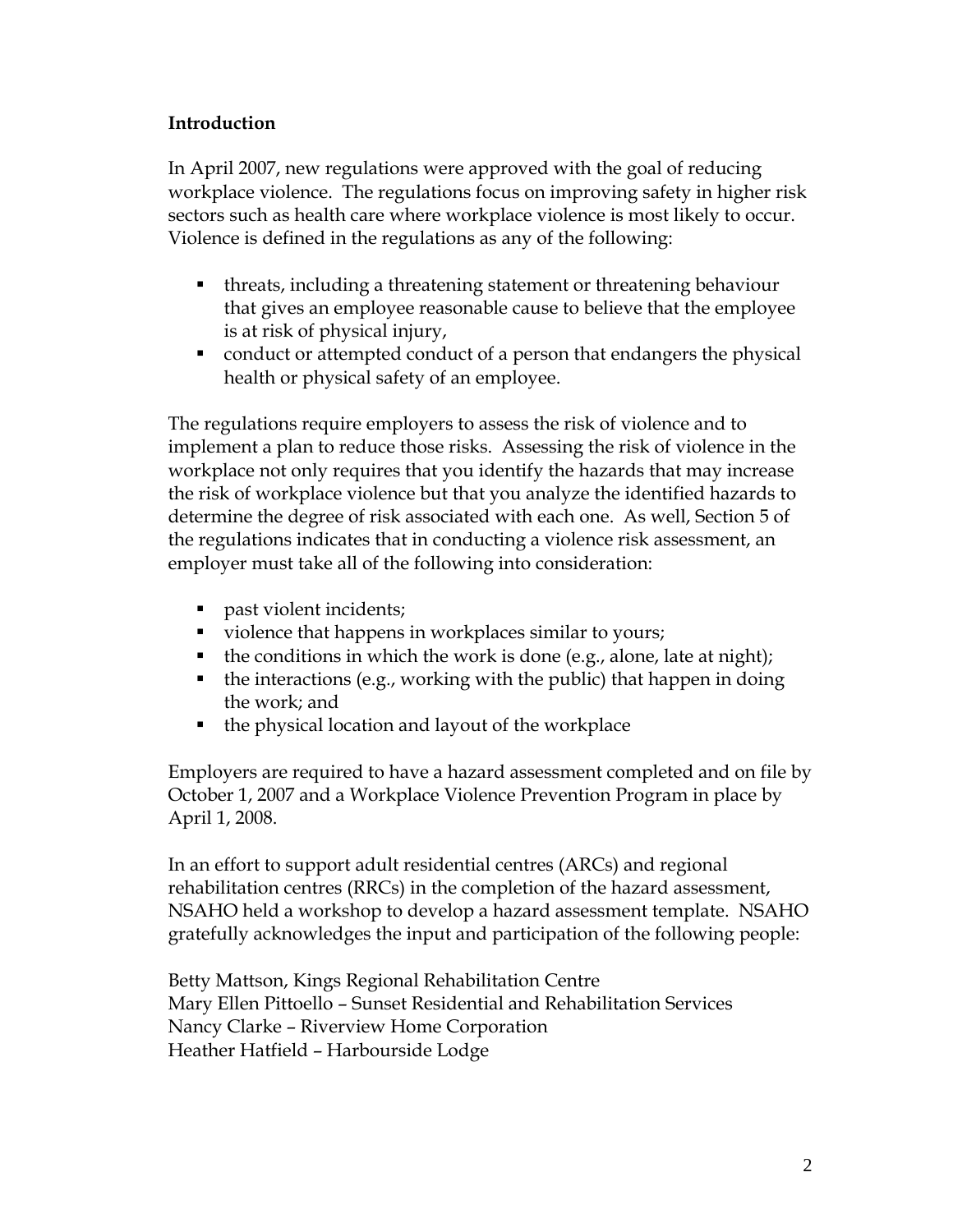The template includes: points regarding the context in which ARCs/RRCs are attempting to deal with risk as it relates to workplace violence; a process to identify workplace violence hazards; and a method to analyze the identified hazards to determine the significance of the risk associated with them. The intention is to assess all hazards related to workplace violence in an effort to develop comprehensive strategies to mitigate a wide range of hazards. The template is not intended to be prescriptive. It is intended to provide you with some tools/processes that you can adopt/adapt to the needs of your organization or use in conjunction with other materials you have found.

The hazard assessment will require the analysis of both qualitative (e.g., knowledge, experience), and quantitative (e.g., incident reports) data. A great deal of the process requires that you estimate and predict the types, likelihood and impact of violent incidents occurring due to a particular hazard(s) but some of this information can be validated by past experience.

Prior to beginning the process, it is recommended that you review the Reference Guide to the Violence in the Workplace Regulations at http://www.gov.ns.ca/enla/healthandsafety/ to ensure a clear understanding of the regulations and what you are required to do as an organization and the document entitled *Preventing Violence in Health Care: Five Steps to an Effective Program*, developed by Work Safe BC, from which much of the information contained in this document came.

#### **I. Context:**

- Addressing workplace violence is a shared responsibility and requires a collaborative approach including employers, employees, government funders (i.e., DOH/DCS), and government regulators (i.e., DOEL)
- Each situation requires an approach and solution that reflects the specific needs of that workplace and that a workplace violence strategy must be both reasonable and flexible in its application
- Developing and delivering an effective workplace violence prevention program requires dedicated and substantial human and financial resources

Some challenges *(include/add any that apply)* in the ARC/RRC sector regarding implementation of workplace violence regulations include:

- outdated physical space
- challenging resident care needs versus staff/resource allocation
- no dedicated occupational health and safety staff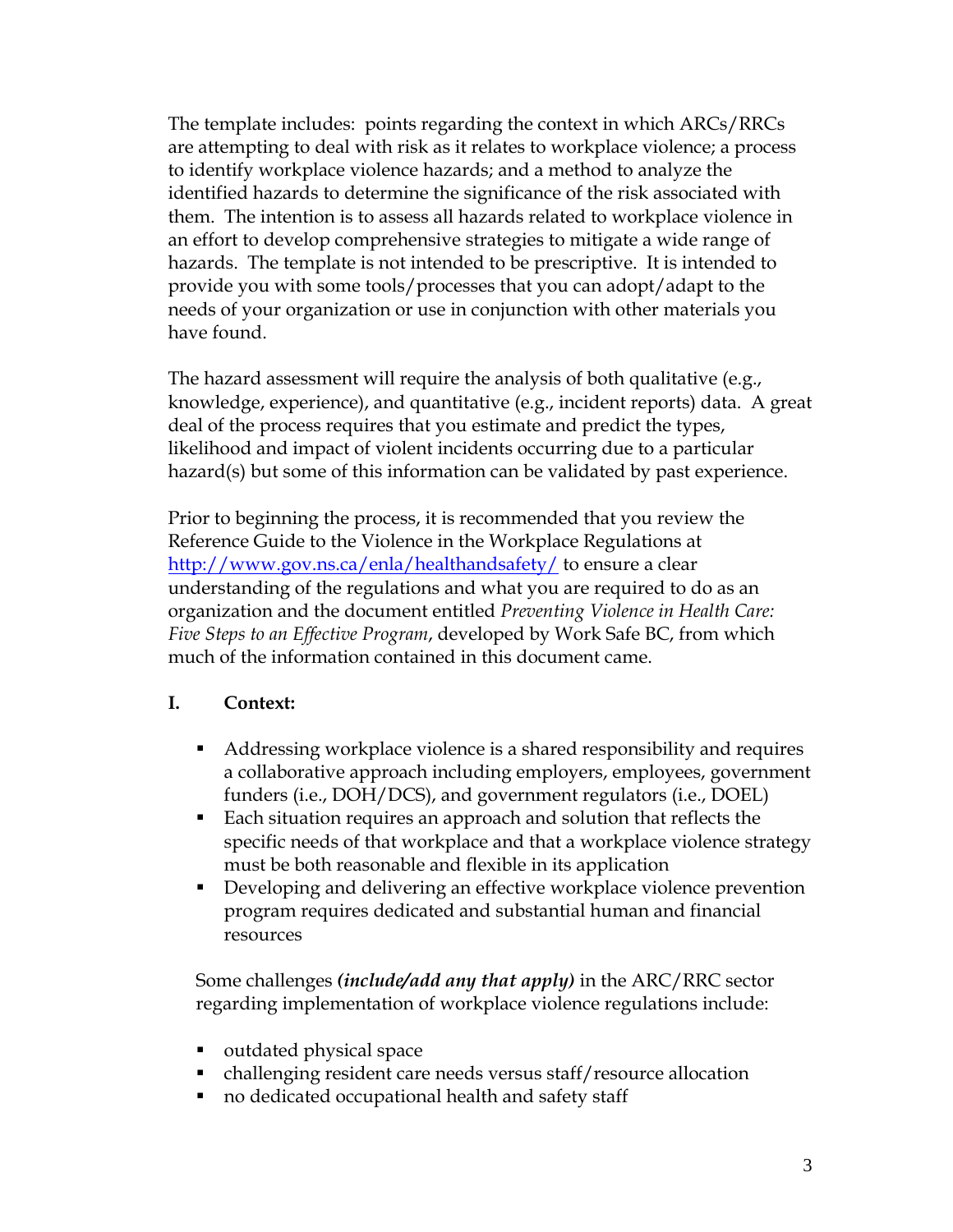- **p** general staff shortages
- **I** longstanding requests for security features unfunded
- **•** regulatory and licensing requirements generally are increasing and requiring more effort/resources to comply; liability and due diligence issues
- placement policies do not adequately address clients with aggression/severe behavioral issues
- **I** limited budget allocation for training either for course fees or staff replacement costs
- adequate staffing to care for clients and keep staff reasonably safe
- ensuring balance between staff knowledge and mitigation strategies
- Other(s) (please indicate)

#### **II. Hazard Identification**

Identify the hazards (things, conditions, operations and situations) that may expose a person(s) to workplace violence.

Use the following tools **(See Appendix A, B, and C)** to identify workplace hazards:

- Worker Survey on Violence and Aggression in the Workplace
- **Risk Factors Checklist**
- Facility Inspection Checklist

Create an inventory of the identified hazards. Document in the following table:

| <b>Hazard</b>              | <b>Hazard</b>                                                   |  |  |
|----------------------------|-----------------------------------------------------------------|--|--|
| Category                   |                                                                 |  |  |
|                            |                                                                 |  |  |
| <i><b>Occupational</b></i> |                                                                 |  |  |
|                            | Occupation involves physical contact with clients, particularly |  |  |
|                            | frequent or prolonged.                                          |  |  |
|                            | Occupation involves conducting staff performance appraisals     |  |  |
|                            | Dealing with the public, visitors, contractors, couriers        |  |  |
|                            | Communicating changes in policies that may negatively impact    |  |  |
|                            | clients                                                         |  |  |
|                            | Dispensing drugs                                                |  |  |
|                            | Working alone (out of sight and hearing of other employees)     |  |  |
|                            | Working at night or during early morning hours                  |  |  |
|                            | Working in clients' private residences                          |  |  |
|                            | Implementing infection control functions (e.g., unit closures)  |  |  |

#### **Sample ARC/RRC Hazard Inventory (modify as necessary)**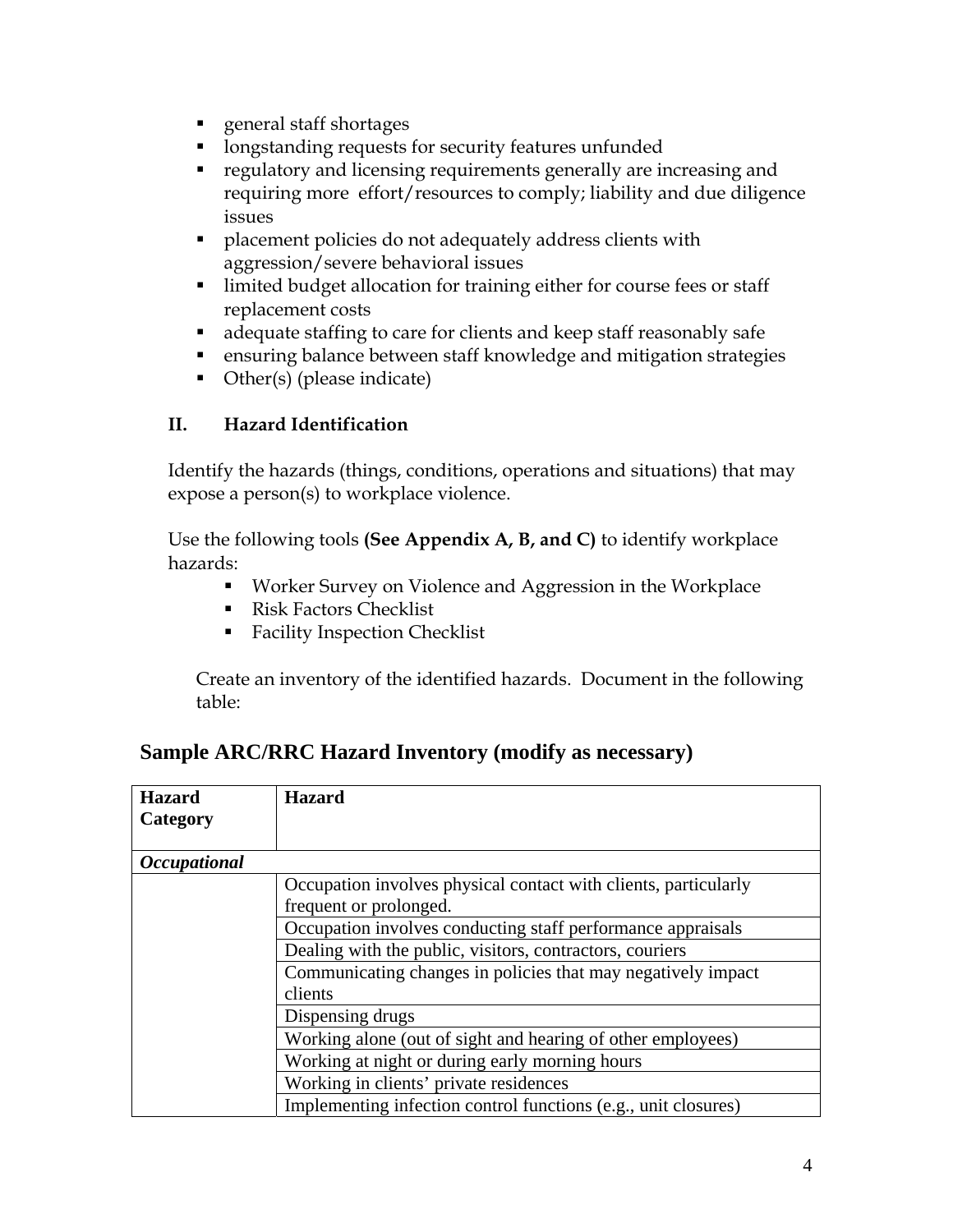| Performing security functions (e.g., working with people who have     |  |
|-----------------------------------------------------------------------|--|
| assaulted others)                                                     |  |
| Occupation involves traveling among multiple worksites                |  |
| Occupation involves running errands/transporting clients              |  |
| Occupation involves handling cash (e.g., Receptionist)                |  |
| Occupation involves carrying cash                                     |  |
| Occupation involves dealing with people's finances                    |  |
| Occupation involves staying in hotels                                 |  |
| Other (please specify)                                                |  |
| <b>Client Characteristics (see explanations below)</b>                |  |
| Medications                                                           |  |
| Substance abuse                                                       |  |
| History of violence                                                   |  |
| Mental or physical illness, injury, or condition                      |  |
| Experienced a change in health status                                 |  |
| Sensitivity to disruptive events                                      |  |
| Recollection of previous exposure to people, circumstances, or events |  |
| that incite aggression and violence                                   |  |
| Difficulty in communicating                                           |  |
| Evidence of criminal activity/gang membership (including any          |  |
| indication of drug or substance abuse in the home)                    |  |
| A presence or suspected presence of weapons (may be observed by       |  |
| caregiver or implied by client)                                       |  |
| Other (please specify)                                                |  |

#### **Risk Factors Related to Clients**

- 1. **Medications and substance abuse**: The use of certain medications, the need to provide care to substance abusers, and awareness that medications are being transported by home care workers contribute to violence. Conflict between clients and home care workers may occur as a result of:
	- a. **Effects of medications**: Medications can alter clients' perception, medical condition, and actions. Because medications have different and sometimes unexpected effects on individuals, they may cause clients to become aggressive or violent toward workers.
	- b. **Changes in medications**: Changes in, or combinations of, medications require constant assessment of client behaviour and condition. The distress of substituting one medication for another and the required time intervals between medications can frustrate clients and cause them to act out.
	- c. **Substance abuse**: For clients being treated for substance abuse, the transition period can be difficult. The anxiety, suspicion and sense of helplessness that comes with being in a hospital or treatment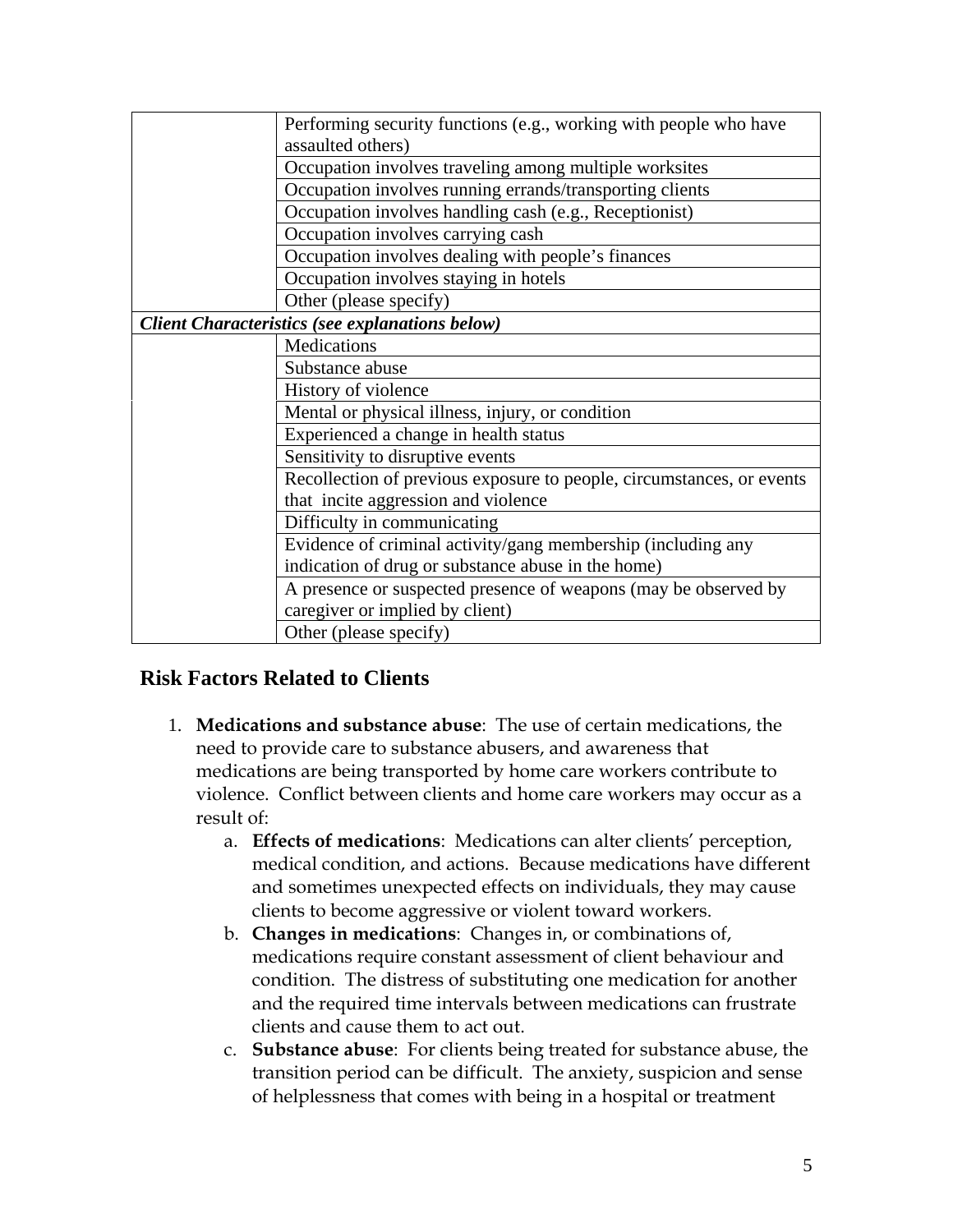centre, as well as the distress caused by the detoxification or treatment itself, can cause clients to become aggressive toward workers.

- d. **Robberies for drugs**
- e. **Policies that prohibit smoking/drinking**
- 2. **History of violence (including violent crime):** Clients who have committed intentional and unintentional acts of violence in the past will likely do so again.
- 3. **Mental (e.g., cognitive deficits) or physical (e.g., infection) illness or injury**: Some mental and physical illnesses can predispose a client to act out violently. Examples of such illnesses include: dementia, altered level of consciousness or delirium arising from certain types of head injuries, hyper/hypoglycemia, other metabolic disorders, or seizures; certain psychiatric disorders, borderline, paranoid or anti-social personality disorders; substance abuse or withdrawal; organic brain disorders and history of post-traumatic stress disorder. For example, dementia causes a decline in all areas of mental ability, including a client's understanding of what is going on around them. Because there may be no obvious connection between the cause of a client's anger and the resulting violent incident, workers may see a client's behaviour as completely unprovoked. Another example is altered level of consciousness – a client who is not completely aware of the surroundings because of illness or injury may strike out from fear and lack of understanding.

#### 4. **Change in health status**.

- 5. **Sensitivity to disruptive events**: Certain events and circumstances may be particularly stressful to clients and may raise their anxiety levels. Events that may lead to violence or aggression include:
	- a. Personal care feeding, bathing, toileting, mobilizing
	- b. Visits involving family, friends and the resulting fatigue/anxiety
	- c. Treatments such as dressing changes or physiotherapy that may cause pain or disrupt visits, rest, or leisure activity (e.g., watching television)
	- d. Delays (real or perceived) in client's needs being met
	- e. Admission or Transfer/Discharge
	- f. Change of regular staff
	- g. Change of shift
	- h. Regimented wake-up calls and bedtimes, rigidly scheduled meal times, predetermined duration of meal times, a set amount of time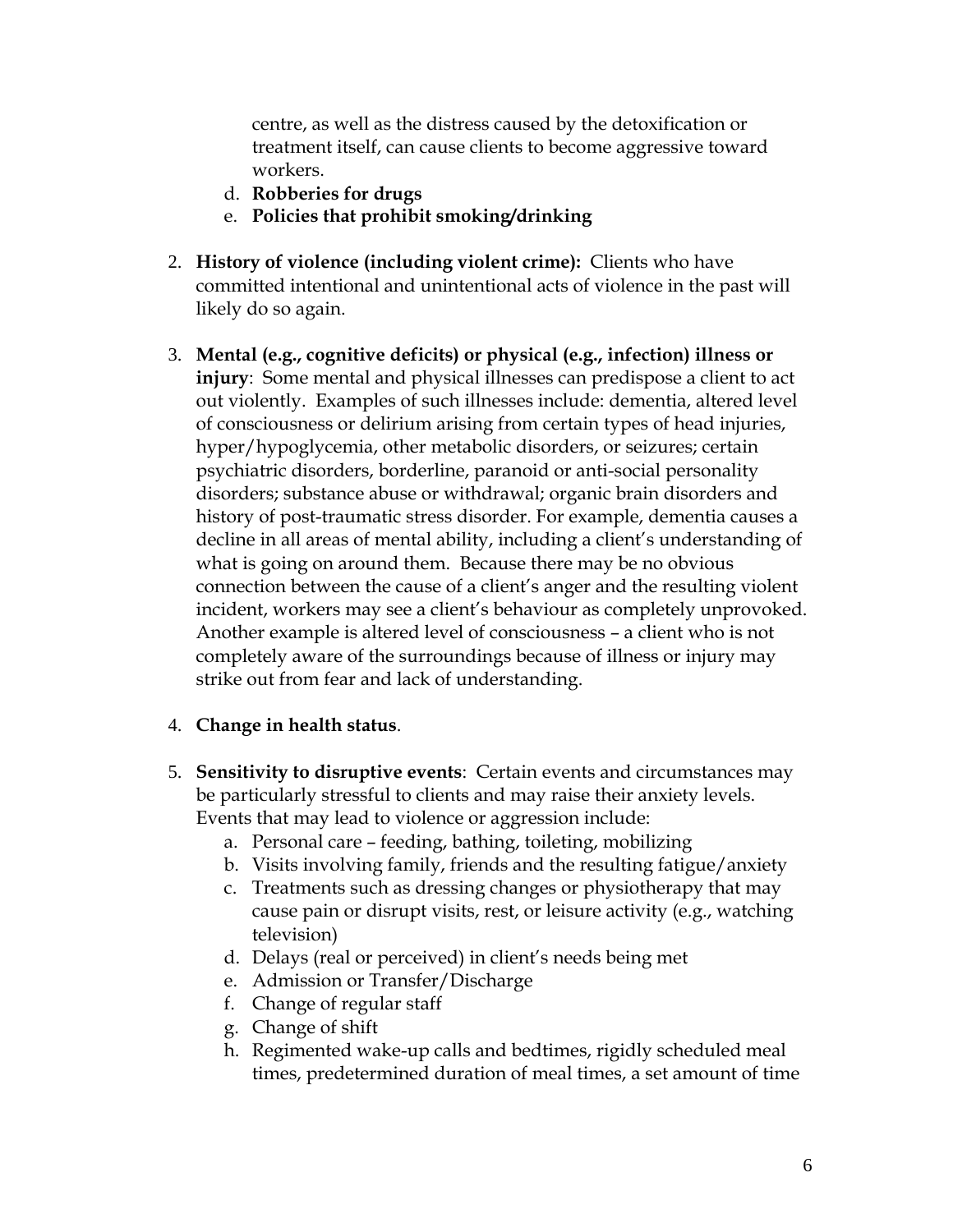for personal hygiene, and other routines that may become frustrating to clients

- i. Restrictions on previous lifestyle choices (sexual health, smoking, drinking alcohol)/routines
- j. Confinement/ isolation
- k. Noise, sleep disruption
- l. Fear of staying
- 6. **Recollection of previous exposure to people, circumstances or events that incite aggression and violence.**
- 7. **Difficulty in communicating**: Misunderstandings due to language or other means of communication lead to conflict between client and worker.
- 8. **Sensory Deficits**
- **9. Family/friends:** Workers must not only deal with clients but also with their family members and friends, sometimes in stressful circumstances. Families and friends share clients' sadness and frustration over illness and physical disability, sense of inadequacy, loss of control and independence, and disruption of family routines. Such unhappy circumstances can turn routine contacts with workers into confrontations. Lack of information from medical staff concerning diagnosis, care, test results, or prognosis can cause frustration for family members/friends. Family members and friends may have substance abuse issues, mental health concerns, a history of violence, etc. that staff may be confronted with.
- **10. Knowledge/Access to Client Information:** information/risk factors not always clearly communicated.
- **11. Client Transfers**:information/risk factors are clearly communicated to receiving organization.

| <b>Hazard</b>                     | <b>Hazard</b>                                                           |  |
|-----------------------------------|-------------------------------------------------------------------------|--|
| Category                          |                                                                         |  |
|                                   |                                                                         |  |
| <b>Aspects of the Environment</b> |                                                                         |  |
|                                   | An environment or work setting that is not appropriate for the client's |  |
|                                   | needs and challenges of care                                            |  |
|                                   | An environment or work setting where the staffing level is not          |  |
|                                   | appropriate to address the clients' needs and challenges of care        |  |
|                                   | An environment or work setting where the appropriate equipment is       |  |
|                                   | not available to address the clients' needs and challenges of care      |  |
|                                   | An environment or work setting where staff have high levels of stress   |  |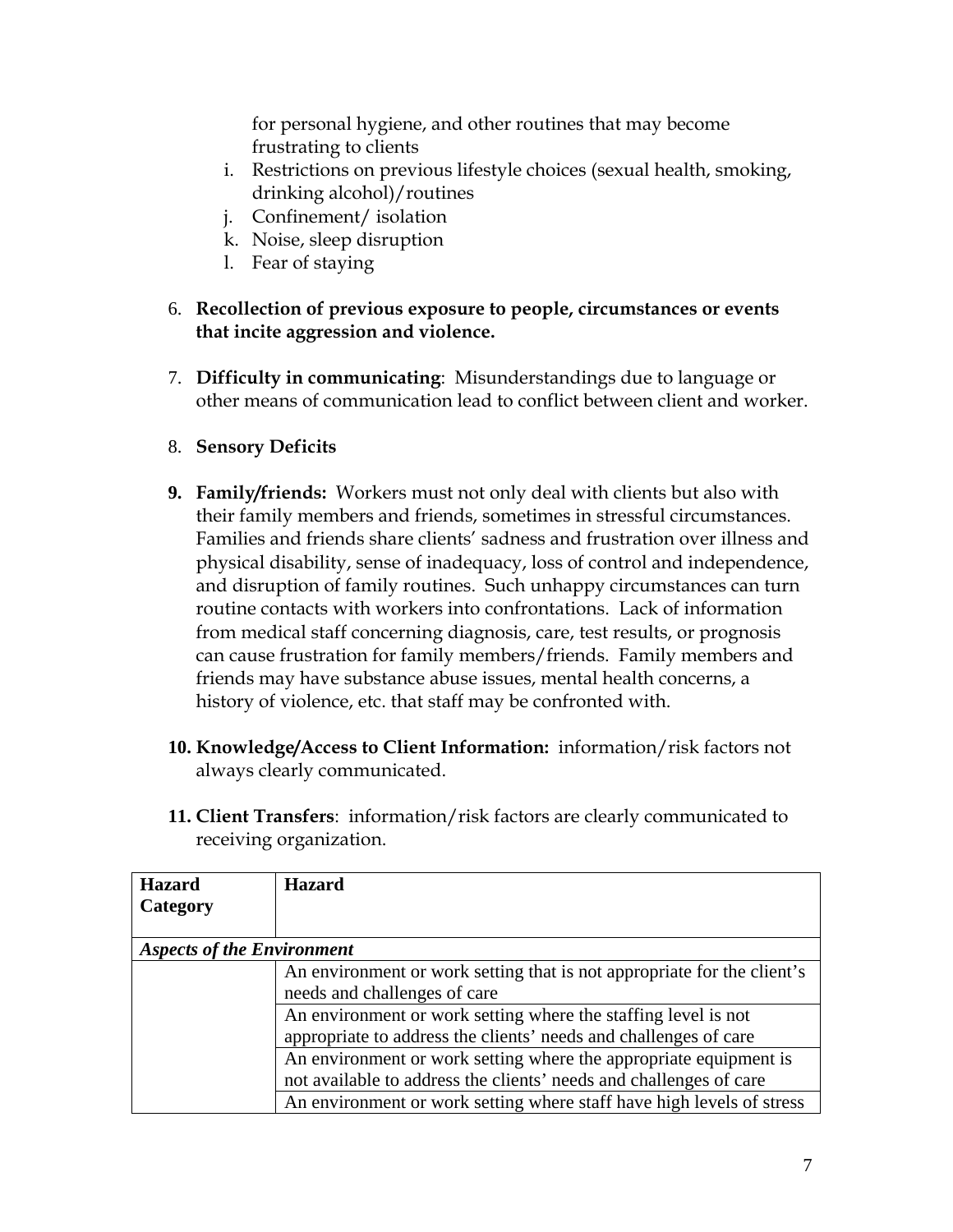| and fatigue                                                             |
|-------------------------------------------------------------------------|
| An environment or work setting that is experiencing intense             |
| organizational change                                                   |
| An environment or work setting where inadequate information is          |
| received through the assessment process or from transferring facilities |
| regarding the client's violence-related information/risk factors.       |
| Staff who stay behind after regular office hours, or use weekends to    |
| catch up on work                                                        |
| Staff who carry out duties on a locked unit                             |
| Interconnected buildings and shared premises that may allow             |
| members of the public uncontrolled access to, or increased movement     |
| between facilities                                                      |
| Work location in a high-crime neighbourhood                             |
| Evidence of gang activity                                               |
| Evidence of illegal activities in the building or nearby homes          |
| Work location in an isolated area                                       |
| Young and/or inexperienced workers, or those who have not had           |
| adequate training in violence prevention                                |
| No or non-functioning security system or elevator in the building       |
| No on-site building manager                                             |
| Parking                                                                 |
| Inadequate lighting (inside and/or entrance)                            |
| Pets                                                                    |
| Other (please specify)                                                  |

| <b>Hazard Category</b>  | <b>Hazard</b>                                                                                             |  |
|-------------------------|-----------------------------------------------------------------------------------------------------------|--|
| <i>Facility(ies)</i>    |                                                                                                           |  |
| Lighting                | Lighting not appropriate for all indoor building areas, grounds<br>around the facility, and parking areas |  |
| <b>Staffing Level</b>   | Staffing level not appropriate to meet violence prevention and/or<br>response requirements                |  |
|                         | Staff response system not developed                                                                       |  |
|                         | Staff response system not tested                                                                          |  |
| <b>Other Clients</b>    | Privacy and quiet not sufficient to prevent activities that centre                                        |  |
|                         | around one client from agitating others                                                                   |  |
| <b>General</b>          | Worksite does not look cared for                                                                          |  |
| appearance and          | Graffiti on the walls or other parts of the facility                                                      |  |
| area                    | Signs of vandalism                                                                                        |  |
|                         | Crime generators (liquor stores, bars, convenience stores, or vacant                                      |  |
|                         | lots) in the area                                                                                         |  |
| Maintenance of          | Broken windows, damaged door locks, and burnt-out light bulbs are                                         |  |
| <b>General Security</b> | not replaced promptly                                                                                     |  |
| <b>Systems</b>          |                                                                                                           |  |
| <b>Isolation</b>        | The next area or building where help could be obtained in an                                              |  |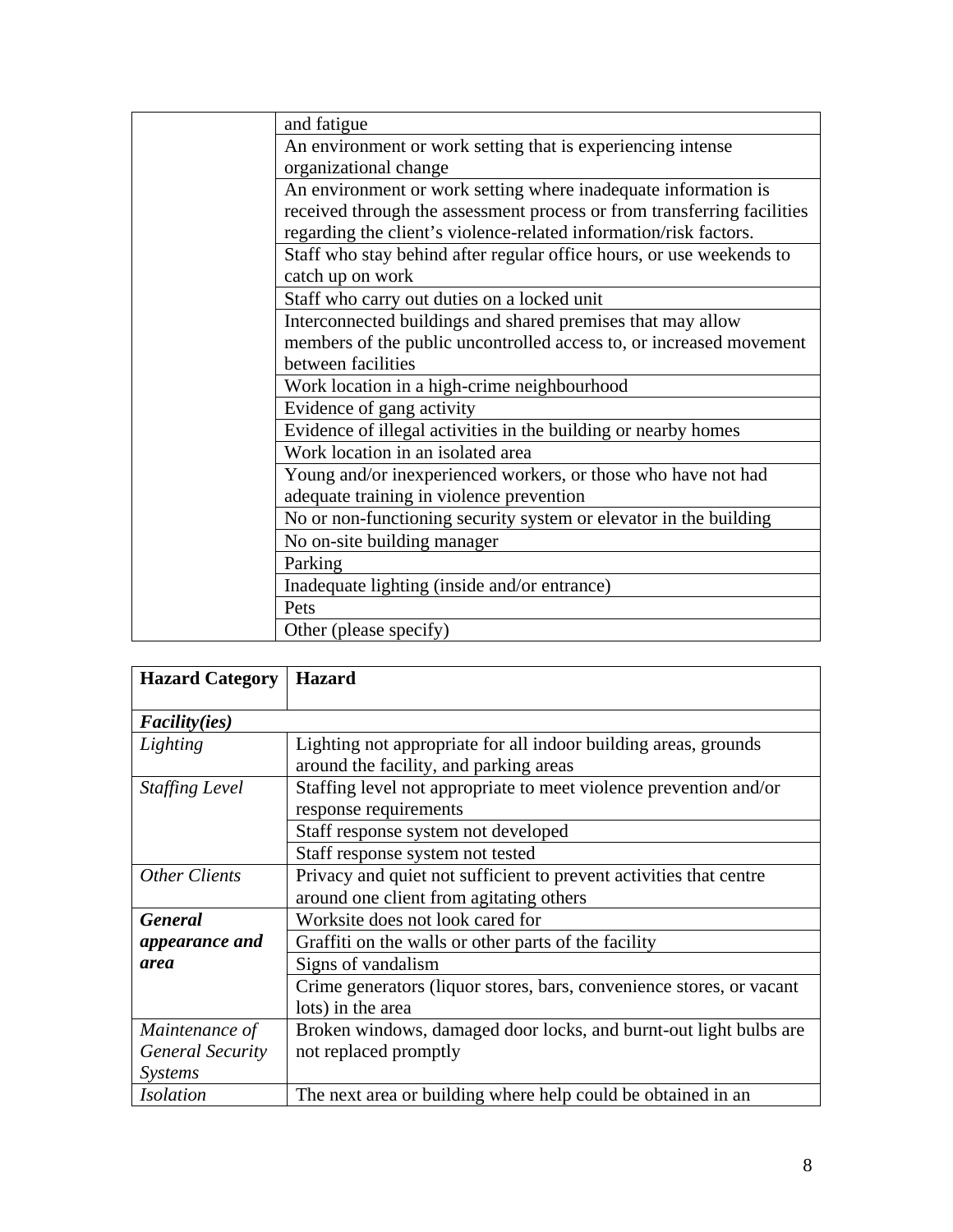|                                      | emergency is far away                                                                                                                 |  |
|--------------------------------------|---------------------------------------------------------------------------------------------------------------------------------------|--|
|                                      | Co-workers are not accessible in case of an emergency                                                                                 |  |
| <b>Building</b>                      | The property around the facility is not well-kept                                                                                     |  |
| Perimeter                            | There are bushes/shrubs where someone could hide or that could                                                                        |  |
|                                      | conceal break and entry activities                                                                                                    |  |
|                                      | There are no fences or other security measures                                                                                        |  |
|                                      | At the time of this inspection, areas felt isolated                                                                                   |  |
|                                      | In these areas, there is not a telephone or a sign for emergency                                                                      |  |
|                                      | assistance                                                                                                                            |  |
|                                      | The nearest person who would be able to hear calls for help is far                                                                    |  |
|                                      | away                                                                                                                                  |  |
| Visibility                           | There are unlit or overgrown areas where an assailant could hide                                                                      |  |
|                                      | Physical objects/structures obstruct your view                                                                                        |  |
|                                      | There are no mirrors, angled corners, transparent materials like                                                                      |  |
|                                      | glass, windows in doors, less shrubbery to make it easier to see an                                                                   |  |
|                                      | assailant                                                                                                                             |  |
| <b>Access Control</b>                | Worksite building connected to any other buildings, or shared with                                                                    |  |
|                                      | other organizations                                                                                                                   |  |
|                                      | Access to the worksite (including access through adjacent                                                                             |  |
|                                      | workplaces) not controlled                                                                                                            |  |
|                                      | Access codes for doors/gate locks known to individuals other than                                                                     |  |
|                                      | staff                                                                                                                                 |  |
|                                      | Offices not designed and/or arranged so that public and private                                                                       |  |
|                                      | spaces are easily distinguished                                                                                                       |  |
|                                      | No safe and secure area to store personal belongings of staff<br>No alarm and lighting control panel or other system/process to alert |  |
| <b>Security System</b><br>/Processes | co- workers of a violent incident and its location                                                                                    |  |
|                                      | System/process not monitored                                                                                                          |  |
|                                      | Personal alarms/panic buttons or other systems/processes (e.g., call                                                                  |  |
|                                      | systems) not available for staff to alert co-workers that there                                                                       |  |
|                                      | personal safety is at risk                                                                                                            |  |
|                                      | No process/system as to where the alert goes and to whom                                                                              |  |
|                                      | No process/system to identify the problem area                                                                                        |  |
|                                      | Motion sensors not installed at all entrances and exits                                                                               |  |
|                                      | Security guards or buddy systems (i.e., someone to accompany you                                                                      |  |
|                                      | in a potentially dangerous situation such as walking out to you car at                                                                |  |
|                                      | night) not available at your location                                                                                                 |  |
| Emergency                            | Facility does not have an emergency response system/process in                                                                        |  |
| Response System/                     | place                                                                                                                                 |  |
| Process                              | Emergency response system/process has not been tested recently                                                                        |  |
|                                      | There is no emergency contact number and it is not posted on                                                                          |  |
|                                      | phones                                                                                                                                |  |
|                                      | Emergency phones not accessible and in working order in all areas                                                                     |  |
| Parking Lots                         | Workers park in the area on evening and night shifts                                                                                  |  |
|                                      | There is not a secure parking lot                                                                                                     |  |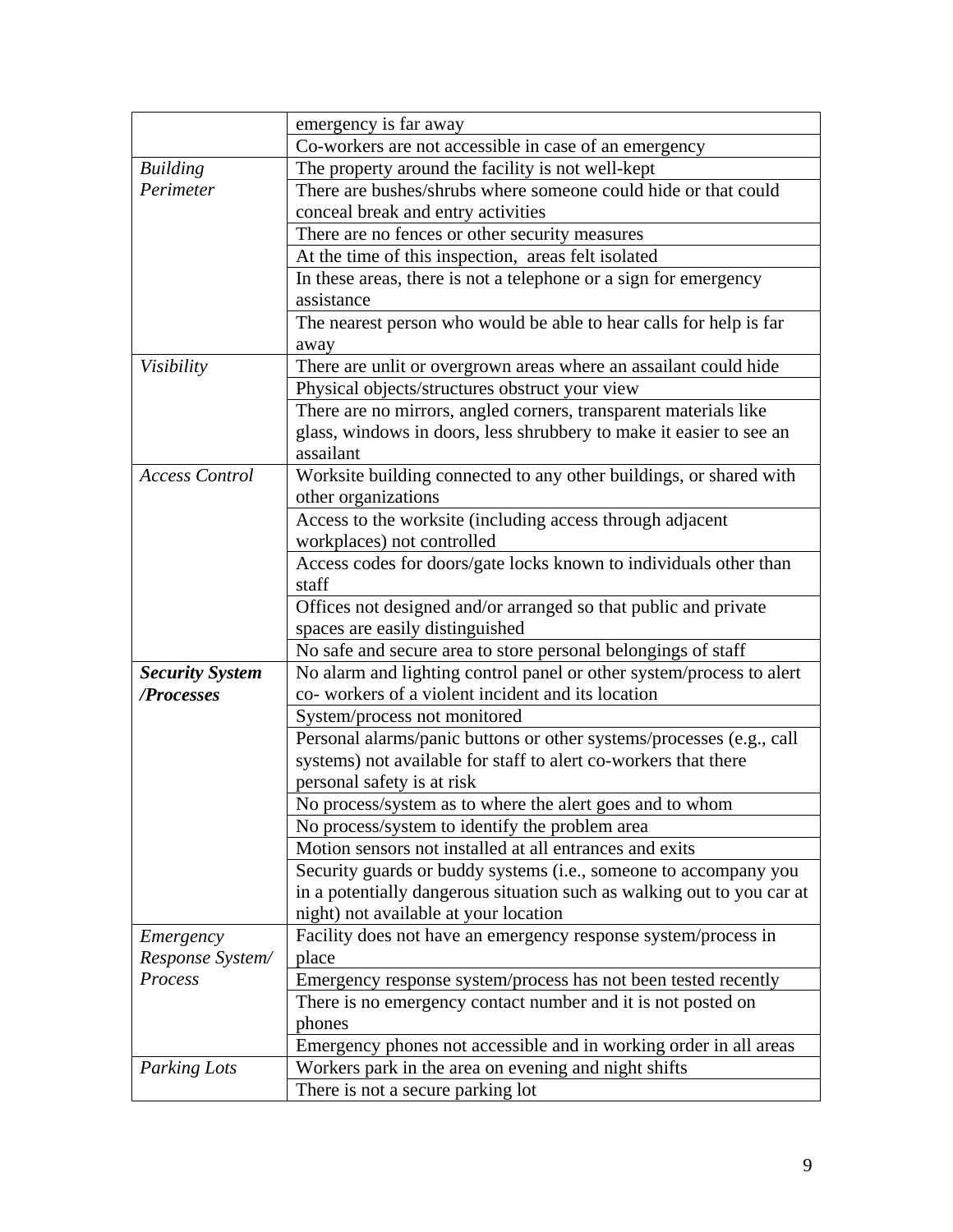|                   | Security personnel do not patrol the area regularly                                                                                                                                                                                                  |  |  |
|-------------------|------------------------------------------------------------------------------------------------------------------------------------------------------------------------------------------------------------------------------------------------------|--|--|
|                   | The area is not well lit                                                                                                                                                                                                                             |  |  |
|                   | There have been vehicle thefts from the parking lot                                                                                                                                                                                                  |  |  |
| Elevators         | There are no strategically placed mirrors so staff can see who is in                                                                                                                                                                                 |  |  |
|                   | the elevator before entering                                                                                                                                                                                                                         |  |  |
|                   | There is no emergency phone or emergency call button in each                                                                                                                                                                                         |  |  |
|                   | elevator                                                                                                                                                                                                                                             |  |  |
|                   | The phone or emergency call button is not tested regularly to ensure                                                                                                                                                                                 |  |  |
|                   | that it is in working order                                                                                                                                                                                                                          |  |  |
|                   | Workers do not know what to do if cornered in an elevator by an                                                                                                                                                                                      |  |  |
|                   | aggressive client                                                                                                                                                                                                                                    |  |  |
|                   | There is no response procedure for elevator emergencies                                                                                                                                                                                              |  |  |
| Washrooms         | There are not separate washrooms for staff                                                                                                                                                                                                           |  |  |
|                   | Staff washrooms are not controlled by locked doors                                                                                                                                                                                                   |  |  |
|                   | Public access to washrooms is not controlled                                                                                                                                                                                                         |  |  |
|                   | Lights in the washrooms can be turned off                                                                                                                                                                                                            |  |  |
|                   | Washrooms are not checked for unauthorized personnel on a regular                                                                                                                                                                                    |  |  |
|                   | basis                                                                                                                                                                                                                                                |  |  |
| Reception/Waiting | Reception area not clearly marked                                                                                                                                                                                                                    |  |  |
| Area              | There is no natural barrier, such as a deep reception desk, separating<br>staff from clients, relatives and the public<br>The layout of the reception area does not allow staff to greet<br>incoming clients and make sure they are seen in order of |  |  |
|                   |                                                                                                                                                                                                                                                      |  |  |
|                   |                                                                                                                                                                                                                                                      |  |  |
|                   |                                                                                                                                                                                                                                                      |  |  |
|                   | appointment                                                                                                                                                                                                                                          |  |  |
|                   | The layout of the reception area does not make it easy to observe                                                                                                                                                                                    |  |  |
|                   | clients                                                                                                                                                                                                                                              |  |  |
|                   | Areas out of sight of staff where someone could deliberately hide                                                                                                                                                                                    |  |  |
|                   | Reception area not staffed at all times                                                                                                                                                                                                              |  |  |
|                   | No alarm system                                                                                                                                                                                                                                      |  |  |
|                   | Receptionist sometimes works alone                                                                                                                                                                                                                   |  |  |
|                   | There are objects, tools or equipment in this area that could be used                                                                                                                                                                                |  |  |
|                   | as weapons                                                                                                                                                                                                                                           |  |  |
|                   | Someone in the area is responsible for handling cash                                                                                                                                                                                                 |  |  |
| Office/Interview/ | Access to these areas is not controlled by locked doors                                                                                                                                                                                              |  |  |
| Treatment/        | These areas are not located in a relatively open area that still                                                                                                                                                                                     |  |  |
| Counseling/       | maintains privacy and confidentiality                                                                                                                                                                                                                |  |  |
| Medication        | The layout of these areas and furniture does not permit workers to                                                                                                                                                                                   |  |  |
|                   | exit if threatened                                                                                                                                                                                                                                   |  |  |
|                   | Furniture/counters are not arranged to both allow visibility and                                                                                                                                                                                     |  |  |
|                   | protect staff                                                                                                                                                                                                                                        |  |  |
|                   | A back-up exit is not available for emergencies                                                                                                                                                                                                      |  |  |
|                   | These areas do not have an alarm system                                                                                                                                                                                                              |  |  |
|                   | The doors do not have a window                                                                                                                                                                                                                       |  |  |
|                   | Workers sometimes work alone in these areas                                                                                                                                                                                                          |  |  |
|                   | Workers do not know appropriate emergency alert procedures                                                                                                                                                                                           |  |  |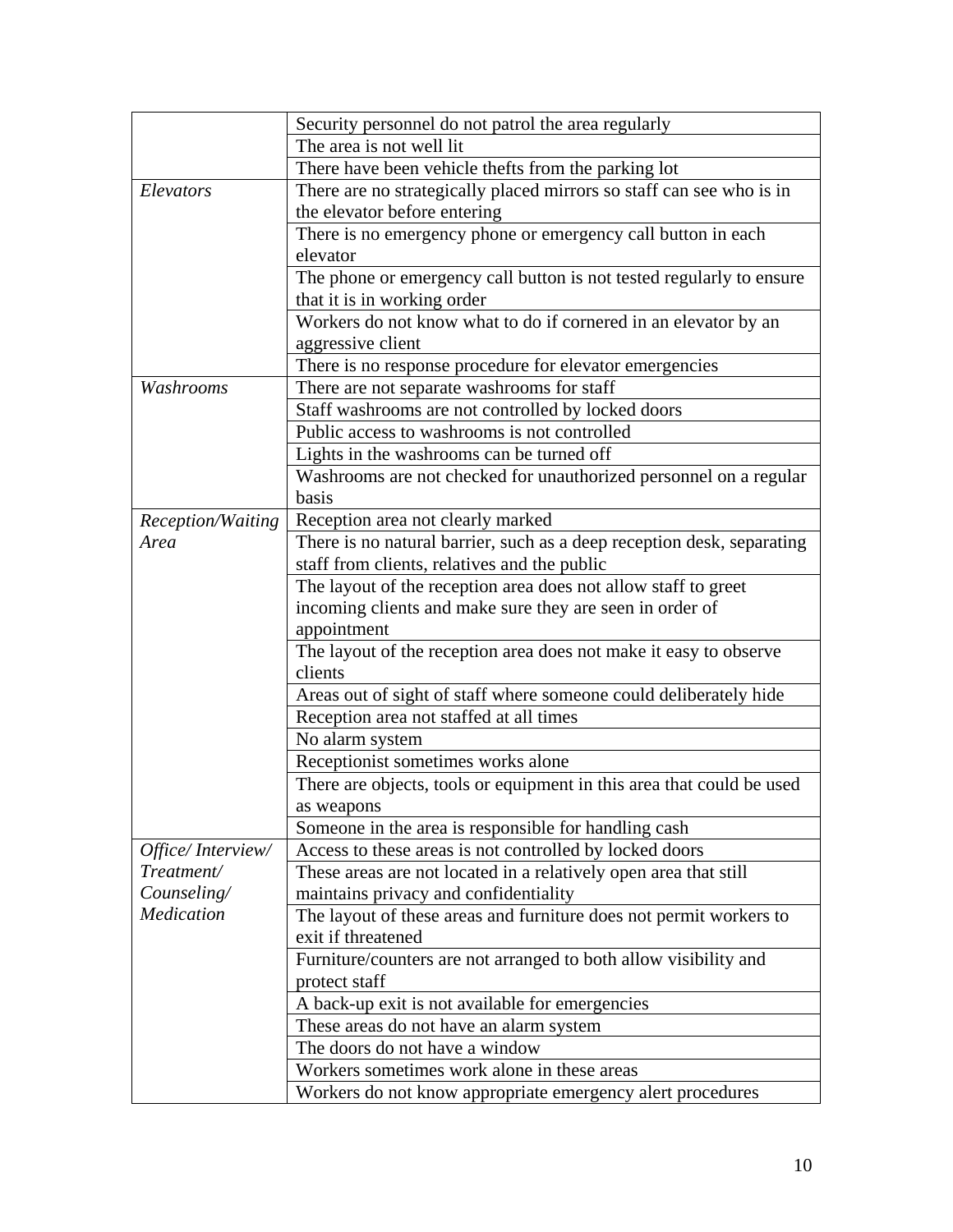| Other Rooms and   | Unoccupied rooms are not locked                                          |  |  |
|-------------------|--------------------------------------------------------------------------|--|--|
| Areas             | There are places, such as recessed doorways, unlocked storage areas,     |  |  |
|                   | and stairwells, where someone could hide out of view of others           |  |  |
| Files/Records     | Confidential files/records are not kept in a locked room                 |  |  |
|                   | File cabinets containing confidential records are not locked             |  |  |
| Stairwells and    | Stairwells and exits are not clearly marked, well lit, and controlled    |  |  |
| Exits             | with locked doors that have panic bars to allow exit in an emergency     |  |  |
|                   | Exit doors do not identify where they exit to                            |  |  |
|                   | There are places at the bottom of stairwells where someone could         |  |  |
|                   | hide                                                                     |  |  |
|                   | Lights can be turned off in the stairwell                                |  |  |
|                   | There is not more than one exit route                                    |  |  |
|                   | Exit routes restrict the ability to escape an attacker                   |  |  |
|                   | Stairwell doors do not lock behind people during or after regular        |  |  |
|                   | hours of operation                                                       |  |  |
| General Building, | Facilities are not designed to ensure the privacy of clients, yet permit |  |  |
| Work Station, and | workers to communicate with other staff in emergency situations          |  |  |
| Area Designs      |                                                                          |  |  |
|                   | Work areas are not designed and furniture is not arranged to prevent     |  |  |
|                   | entrapment of the workers and/or minimize the potential for assault      |  |  |
|                   | Access to employee work areas is not controlled                          |  |  |
| Security          | There are no electronic alarm systems with visual or audible alarms      |  |  |
| Equipment         | Systems do not identify the location of the room or the worker by        |  |  |
|                   | means of an audible alarm and/or a lighted indicator of equally          |  |  |
|                   | effective measure                                                        |  |  |
|                   | There are not adequate personnel available to render prompt              |  |  |
|                   | assistance                                                               |  |  |
|                   | Closed circuit television is not used to monitor high-risk areas, both   |  |  |
|                   | inside and outside the building                                          |  |  |
|                   | Cellular telephones, beepers, CB radios, hand-held alarms, or noise      |  |  |
|                   | devices are not available                                                |  |  |
|                   | Security equipment is not regularly examined and maintained to           |  |  |
|                   | ensure its effectiveness                                                 |  |  |
| Equipment and     | Tools and equipment are not locked away when not in use                  |  |  |
| <b>Tools</b>      | Anyone could grab and use them as weapons against staff                  |  |  |

## **III. Risk Analysis**

#### **a. Review Historical Data**

## *Incident Reports*

If possible, record findings for the following: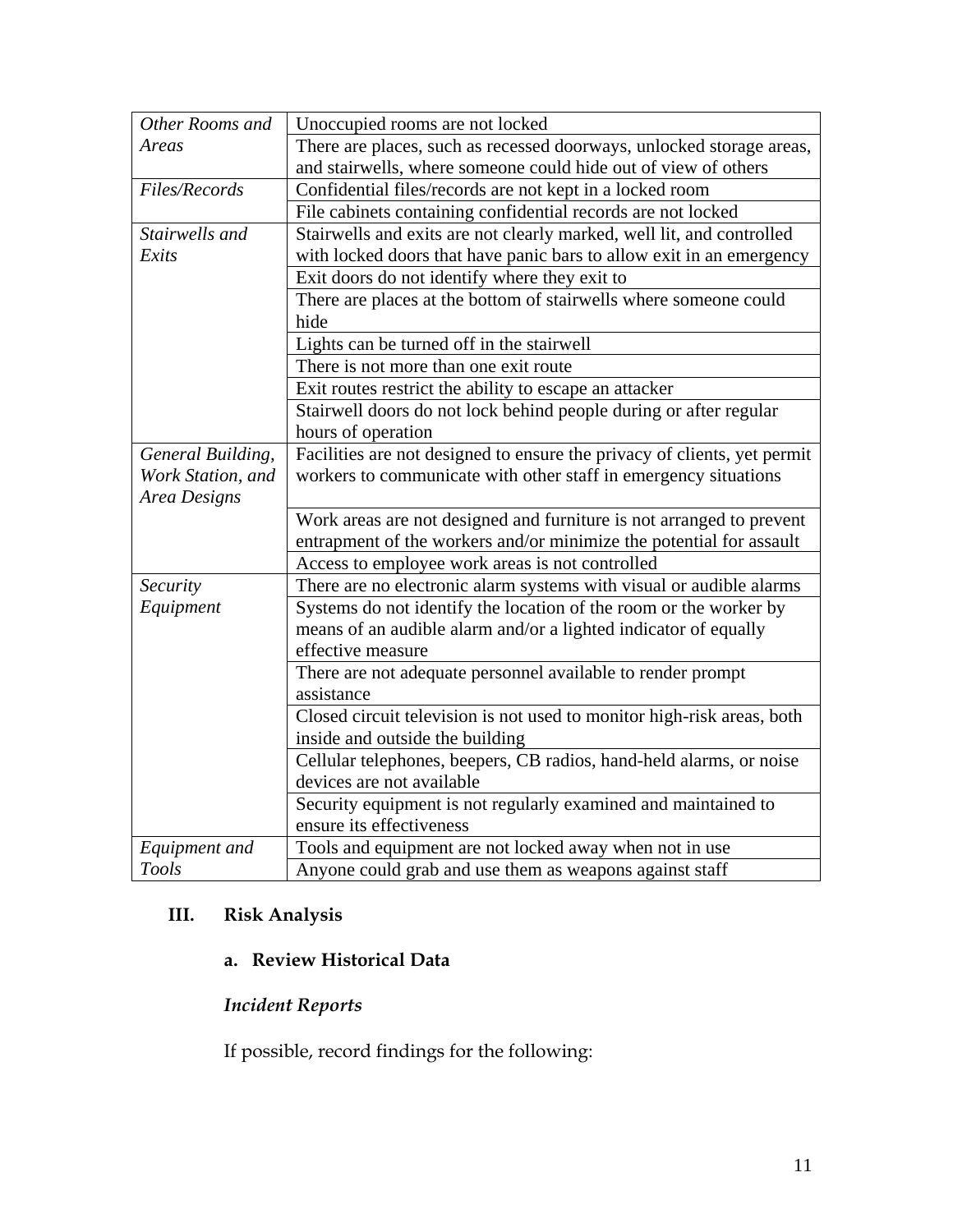- Total Incidents due to violence by category (i.e., threats and physical assaults) and/or type (i.e., threat in person, by telephone, or written and struck, pushed, bitten/pinched, or other)
- Who was the assailant?
	- o Co-worker
	- o Client
	- o Member of the public
	- o Other (please specify)
- **Location of Incidents**
- Number of workers/departments/shifts affected

The number of workers/departments/shifts affected by each type of violence is as follows:

| <b>Type of Violence</b>    | # of workers<br>affected | # of departments<br>affected | # of shifts affected |
|----------------------------|--------------------------|------------------------------|----------------------|
| Verbal threat in person    |                          |                              |                      |
| Verbal threat by telephone |                          |                              |                      |
| Written threat             |                          |                              |                      |
| Struck                     |                          |                              |                      |
| Pushed                     |                          |                              |                      |
| Bitten/pinched             |                          |                              |                      |
| Other                      |                          |                              |                      |

■ Severity/impact of the incidents Using the following scale rate the severity/impact of the incidents:

| Category                | <b>Name</b>  | <b>Characteristic</b>                                                                                                                            |
|-------------------------|--------------|--------------------------------------------------------------------------------------------------------------------------------------------------|
| $\overline{\mathbf{4}}$ | Catastrophic | Fatality, coma, severe<br>emotional trauma, cannot<br>return to work                                                                             |
| 3                       | Critical     | Severe injury $-$ loss of, or<br>use of limbs,<br>hospitalization, significant<br>emotional trauma, extended<br>period of time lost from<br>work |
| $\mathbf{2}$            | Marginal     | Minor injury – bruises, cuts,<br>moderate emotional trauma,                                                                                      |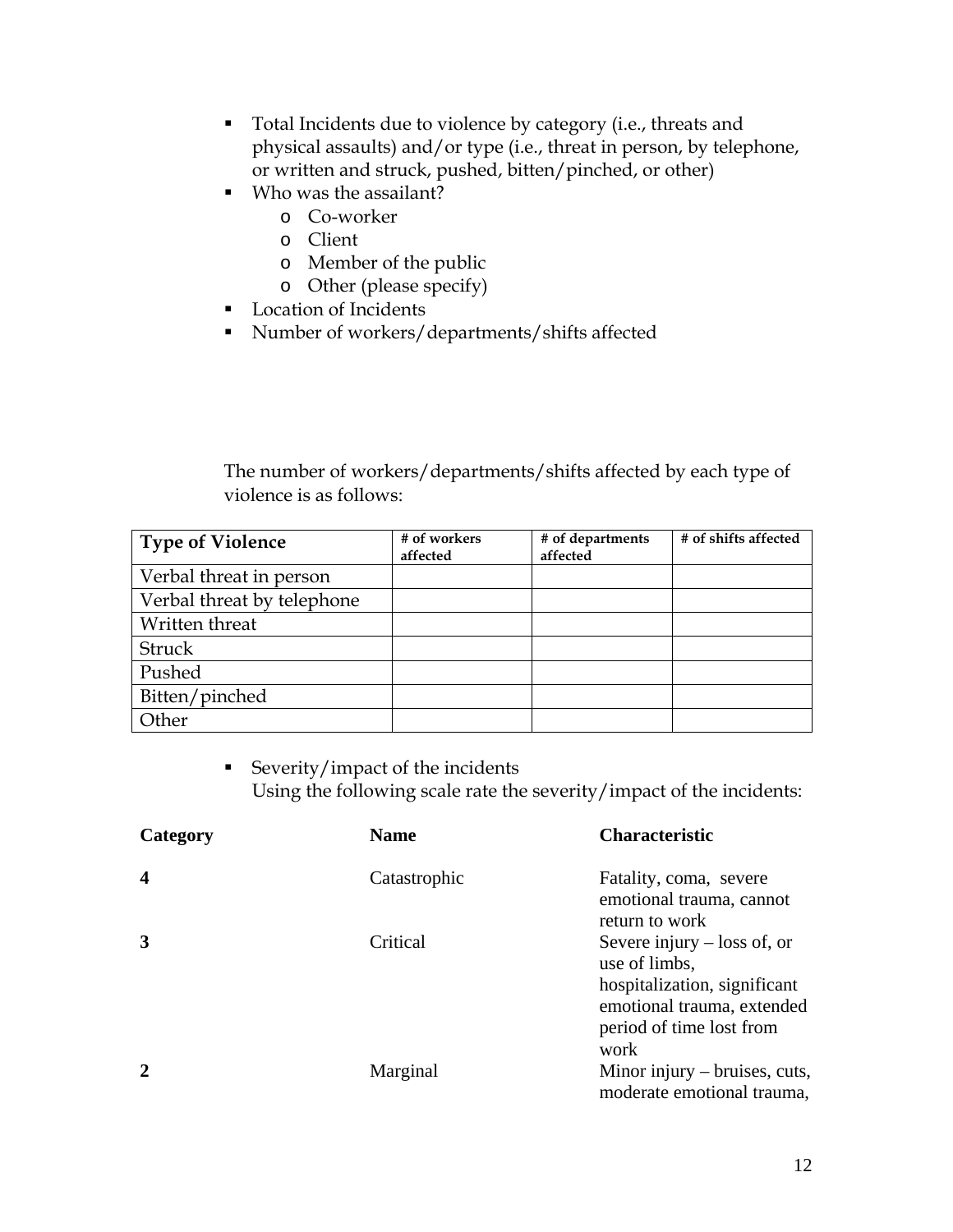lost work time **1** Negligible No injury, minimal emotional trauma, no lost work time

• Contributing factors

List any factors or organizational vulnerabilities that contributed to the violent incident.

- o Examples include:
	- **Language Barrier/Communication Difficulties**
	- Crowded/Insecure Work Area
	- Staff Training/Awareness
	- Staff Stress/Overwork
	- Client's Dementia/Cognitive Deficits
	- **Acuity/Turnover**
	- **Client's Mental Health Issues**
	- **Client's Fear/Pain Reaction**
	- Level of Staffing
	- Client's Substance Abuse
	- **Client's Service Expectations**
	- Rigid Time Schedules
	- **Daily Transitions**
	- **Restrictions on Client's Previous Lifestyle Choices** (food choices, smoking, drinking alcohol, sexual health)
	- Client's Confinement (i.e., locked unit)
	- Physical Contact with Clients (e.g., while carrying out personal care)
	- **Meal Time**
	- Bath Day
	- Visits from Family/Friends
	- Late/early morning hours
	- Conducting a performance appraisal
	- Tax Season/Christmas/Pay Day
- Patterns

Record any emerging patterns regarding the following:

- o Type of client
- o Time of day
- o Department(s)
- o Unit(s)
- o Jobs/occupational groups
- o Individuals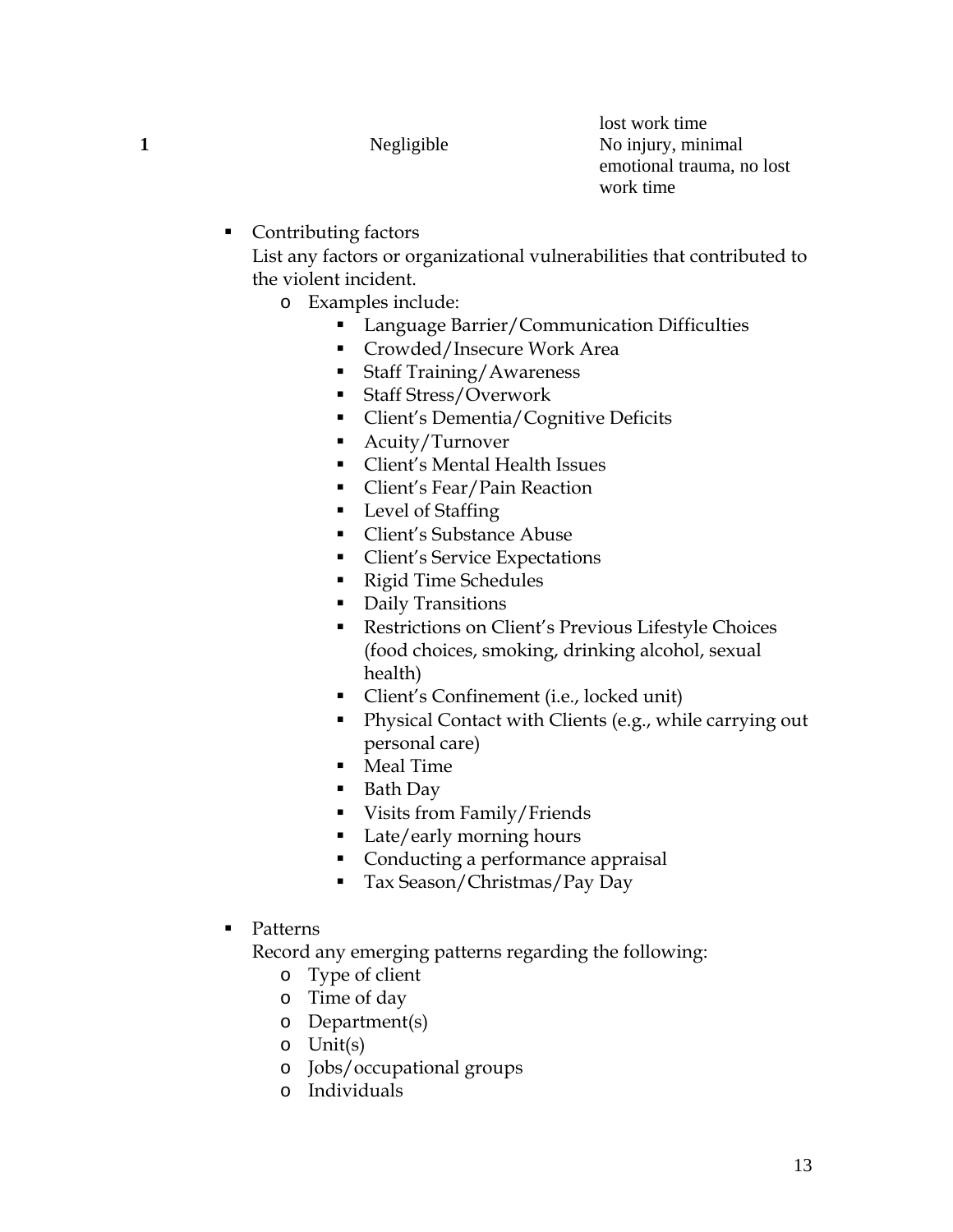- o Activities/work situations
- **Describe follow-up actions taken**

#### **See Appendix D for a** *sample* **incident report.**

#### **b. Conduct Other Internal Research**

Record research findings on some or all of the following (as applicable to your organization):

- Any violence prevention measures already in place
	- o Policies, procedures, protocols
	- o Records of formal education/training, course outlines and materials
	- o Content of informal education such as "just-in-time" teaching and preventive care planning
	- o Security arrangements and measures
	- o Workplace environment arrangements
- **Intake assessments and individual program plans**
- **Inspection reports**
- **Insurance records**
- **OHS** program evaluations
- **Previous worker surveys and questionnaires**
- **Security reports**
- **Workplace security evaluations**
- **Minutes of Joint OH&S Committees**
- Police reports

#### **c. Conduct External Research**

Record research findings on some or all of the following (as applicable to your agency):

- Comparison of incident data from other ARCs/RRCs **(see Appendix E for the Casa Verde Jury Recommendations)**
- **Community crime rate statistics**
- **Professional association reports on violence issues**
- **WCB** statistics
- Policies, procedures, and protocols from other ARCs/RRCs

#### **d. Analysis of Identified Hazards**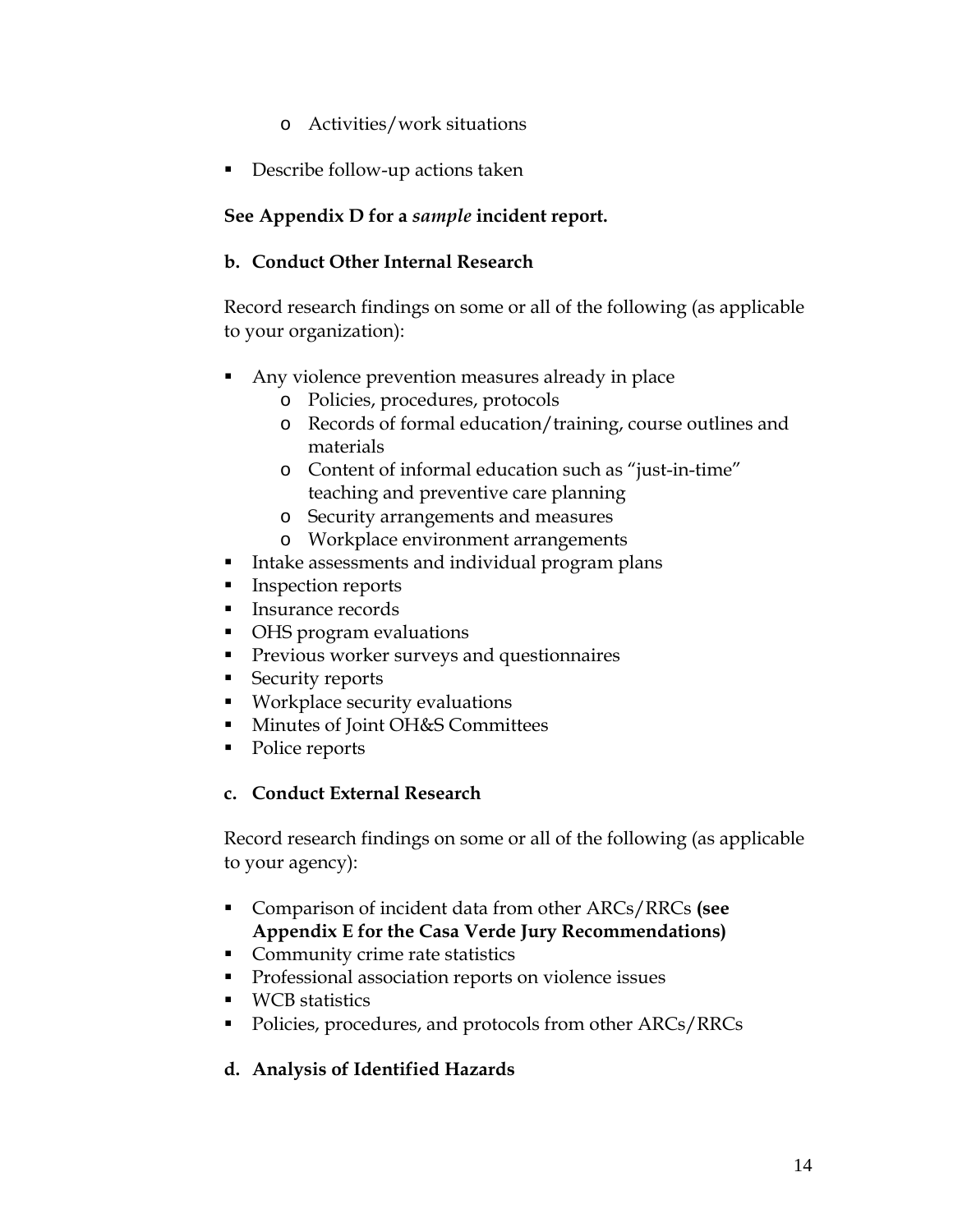**Provide an analysis of identified hazards using the following questions as a guide. Base your responses on historical data, anecdotal evidence, and/or other knowledge/information that is available to you.** 

- What task, activity, or feature (i.e., hazard) of the workplace may trigger violence?
- Describe how frequently the task, activity or feature occurs (e.g., daily, weekly, monthly, etc).
- Who (e.g., departments, occupational groups) is at risk from this violence?

#### **Example:**

The following departments, occupational groups, or work situations involved the greatest risk of violence:

- **High risk job categories and departments** 
	- o Staff having a high frequency of exposure to workplace violence are direct care staff
	- o The highest risk occupational category of employee is Residential/Vocational Workers (RVWs).
- **Moderate risk job categories and departments** 
	- o Direct care staff other than RVWs (e.g., RNs/LPNs)
	- o Clinical Services staff
	- o Dietary staff (i.e., restricting food intake)
- **Low risk job categories and departments** 
	- o Office staff
	- o Environmental services staff
	- o Maintenance staff
	- o Management staff

*Note: Sometimes there is a need to differentiate between the location where an employee works and the place in the facility the incident occurred. These may not the same, and this is important information for trend monitoring and training assignments.* 

- What predicted categories (i.e., threats or assaults) and/or types of incidents are most likely to occur?
- Is there any other information or factor(s) that should be described and considered? **Examples include:**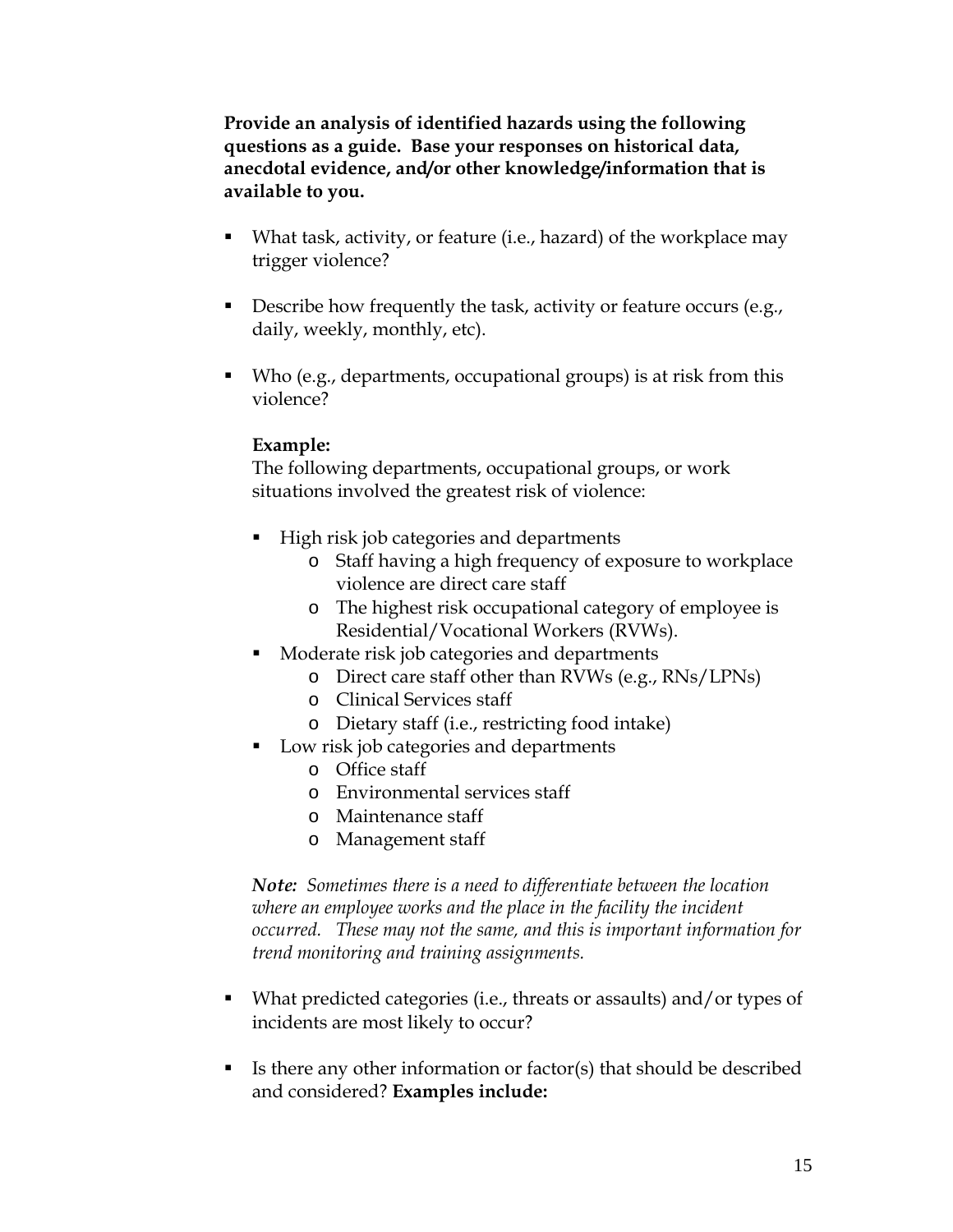- **Training and education**
- **IDENTIFY** Identifying or tracking of previous violent history
- Violence prevention policies, procedures, protocols
- **Workplace arrangements**
- **Appropriate security systems/measures**
- **Staffing levels**
- Number of vacant positions
- Adequacy of client assessments
- Responsiveness to recommendations from previous incident reports

#### **e. Hazard Risk Assessment**

Complete the Hazard Risk Assessment tool below using the following guidelines. **(See Appendix F for an analysis of some sample Hazards)**.

#### **Hazard Risk Assessment Step One**

Estimate the probability of the hazard resulting in an incident(s) of workplace violence.

| Category    | <b>Name</b>                  |
|-------------|------------------------------|
| $\mathbf A$ | <b>Highly Likely/Certain</b> |
| В           | Likely/Very Possible         |
| $\mathbf C$ | Possible                     |
| D           | Unlikely/Remote              |
| E           | Highly Unlikely/Not possible |

#### **Step Two**

Estimate the most serious, reasonably possible outcome (as opposed to the "most likely" outcome) for the hazard you are considering.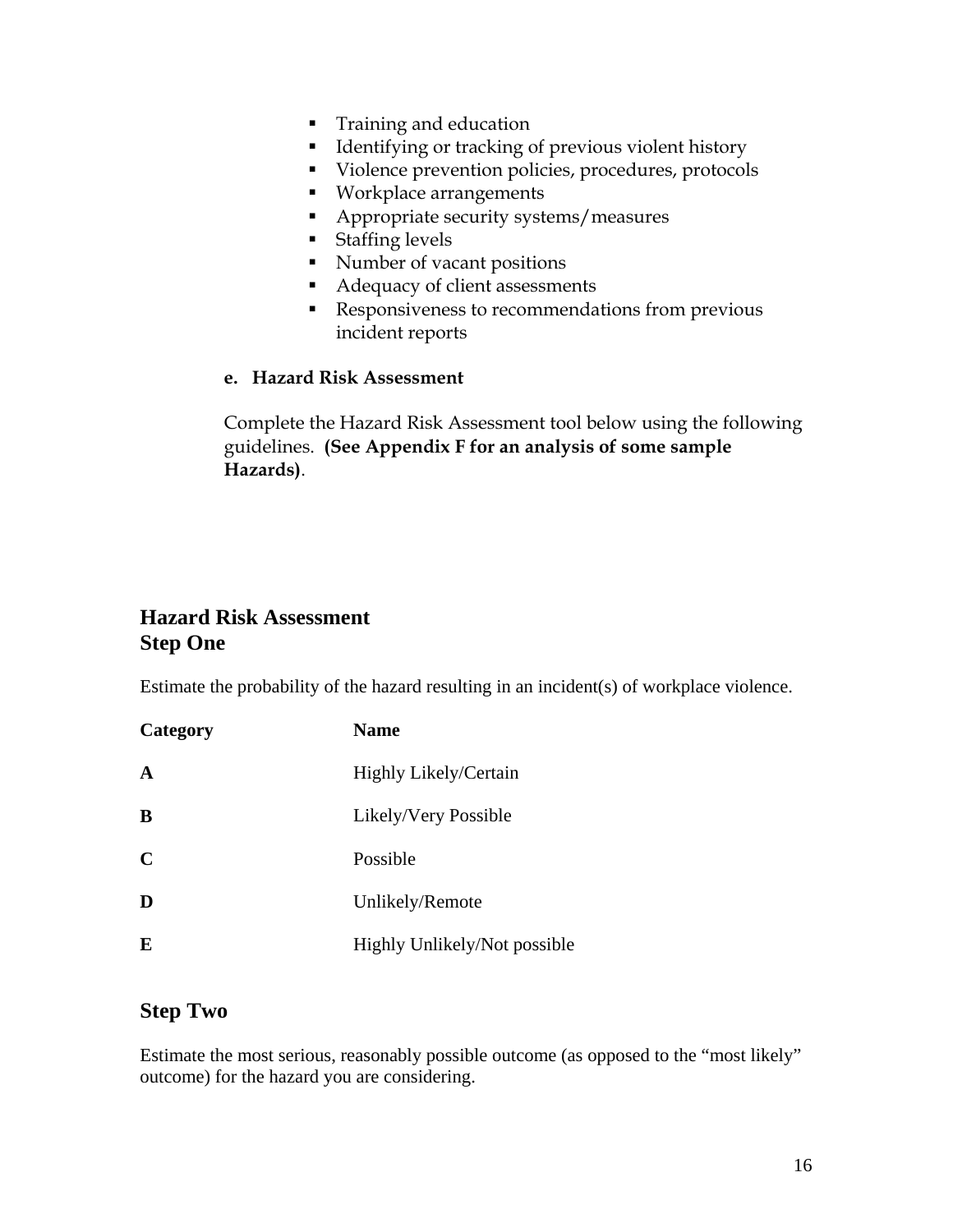| Category    | <b>Name</b>  | <b>Characteristic</b>                                                                                                                            |
|-------------|--------------|--------------------------------------------------------------------------------------------------------------------------------------------------|
| 4           | Catastrophic | Fatality, coma, severe<br>emotional trauma, cannot<br>return to work                                                                             |
| 3           | Critical     | Severe injury $-$ loss of, or<br>use of limbs,<br>hospitalization, significant<br>emotional trauma, extended<br>period of time lost from<br>work |
| $\mathbf 2$ | Marginal     | Minor injury $-$ bruises, cuts,<br>moderate emotional trauma,<br>lost work time                                                                  |
| 1           | Negligible   | No injury, minimal<br>emotional trauma, no lost<br>work time                                                                                     |

## **Step Three**

Combine the results of Steps Two and Three to determine where on the table below the hazard you are considering falls.

|                    |                                          |                   | <b>Impact Categories</b> |                                   |                   |  |
|--------------------|------------------------------------------|-------------------|--------------------------|-----------------------------------|-------------------|--|
| <b>Probability</b> |                                          | 4<br>Catastrophic | 3<br><b>Critical</b>     | $\overline{2}$<br><b>Marginal</b> | <b>Negligible</b> |  |
|                    | A Highly<br>Likely/Certain               | 4A                | 3A                       | 2A                                | 1A                |  |
|                    | <b>B</b> Likely/ Very<br><b>Possible</b> | 4B                | 3B                       | 2B                                | 1B                |  |
|                    | <b>C</b> Possible                        | 4C                | 3C                       | 2C                                | 1 <sub>C</sub>    |  |
|                    | D Unlikely/                              | 4D                | 3D                       | 2D                                | 1 <sub>D</sub>    |  |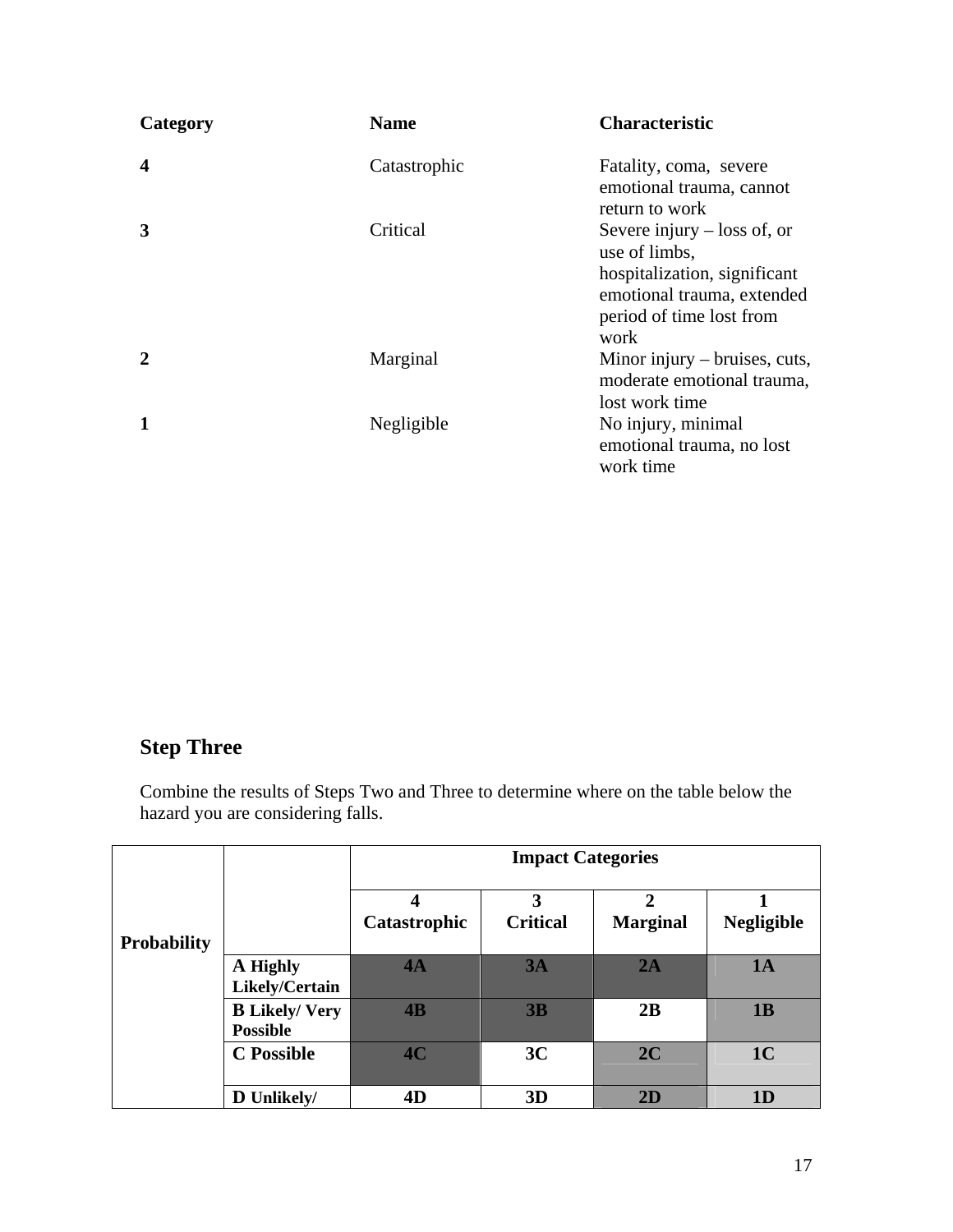| <b>Remote</b>                                      |    |           |    |  |
|----------------------------------------------------|----|-----------|----|--|
| E Highly<br><b>Unlikely/Not</b><br><b>Possible</b> | 4Е | <b>3E</b> | 2E |  |

The significance of the risk can be interpreted as follows:

4A, 4B, 4C, 3A, 3B, 2A – Significant and unacceptable risks. Address immediately through a violence prevention plan.

4D, 3C, 3D, 2B, 2C – Significant risks. Include in the violence prevention plan.

4E, 3E, 2D, 2E, 1A, 1B – Not significant for the purposes of requiring a violence prevention plan. Should be addressed through regular health and safety measures.

1C, 1D, 1E - Not significant for the purposes of requiring a violence prevention plan. However, where feasible, you should attempt to eliminate or reduce the risk further.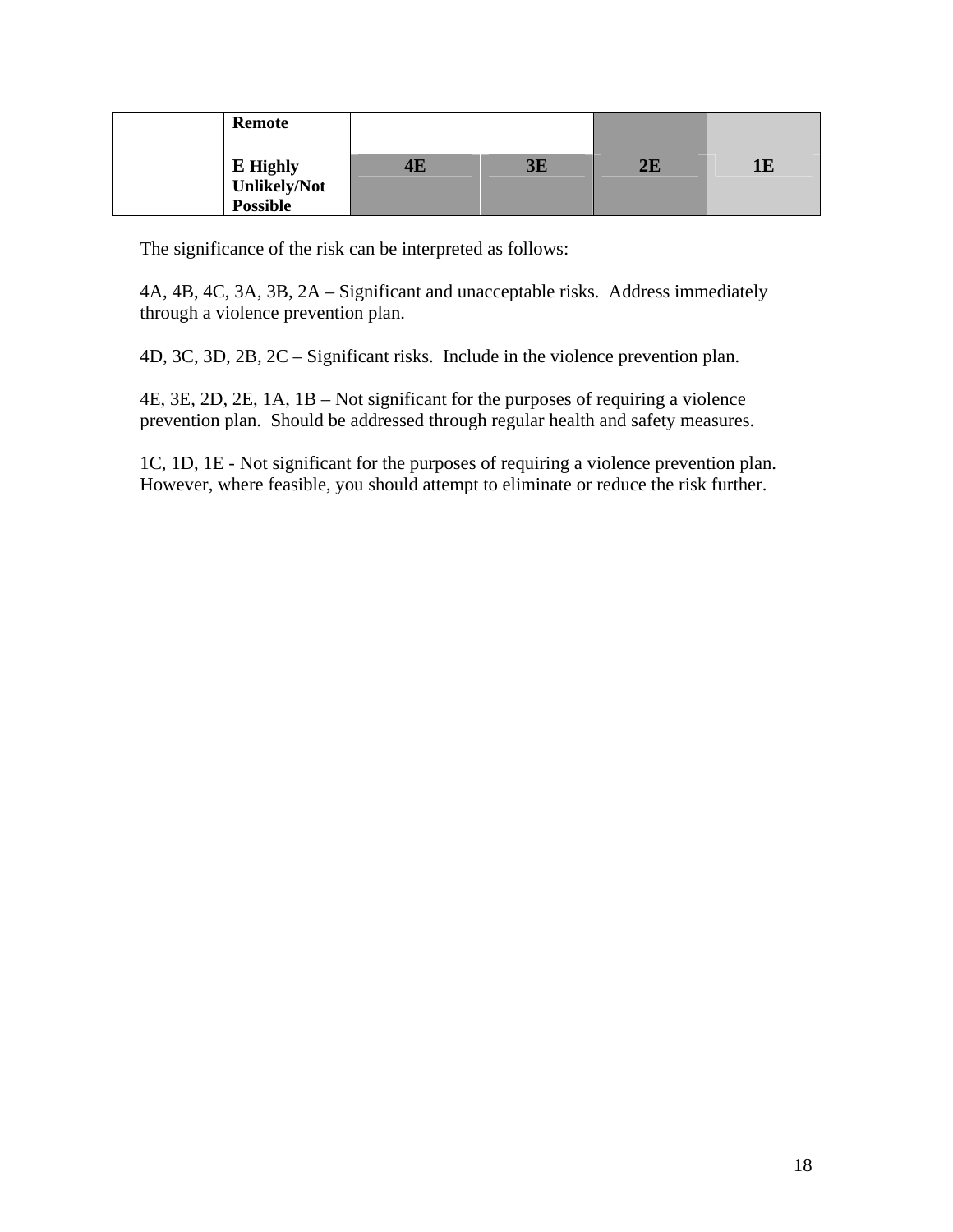## **Sample Hazard Risk Assessment** *(modify as necessary)*

| <b>Hazard</b><br>Category     | <b>Hazard</b>                                                               | <b>Probability</b> | Impact | <b>Risk</b><br><b>Rating</b> |
|-------------------------------|-----------------------------------------------------------------------------|--------------------|--------|------------------------------|
|                               |                                                                             |                    |        |                              |
| <b>Occupational</b>           |                                                                             |                    |        |                              |
|                               | Occupation involves physical contact with clients, particularly frequent or |                    |        |                              |
|                               | prolonged.                                                                  |                    |        |                              |
|                               | Occupation involves conducting staff performance appraisals                 |                    |        |                              |
|                               | Dealing with the public, visitors, contractors, couriers                    |                    |        |                              |
|                               | Communicating changes in policies that may negatively impact clients        |                    |        |                              |
|                               | Dispensing drugs                                                            |                    |        |                              |
|                               | Working alone (out of sight and hearing of other employees)                 |                    |        |                              |
|                               | Working at night or during early morning hours                              |                    |        |                              |
|                               | Working in clients' private residences                                      |                    |        |                              |
|                               | Implementing infection control functions (e.g., unit closures)              |                    |        |                              |
|                               | Performing security functions (e.g., working with people who have assaulted |                    |        |                              |
|                               | others)                                                                     |                    |        |                              |
|                               | Occupation involves traveling among multiple worksites                      |                    |        |                              |
|                               | Occupation involves running errands/transporting clients                    |                    |        |                              |
|                               | Occupation involves handling cash (e.g., Receptionist)                      |                    |        |                              |
|                               | Occupation involves carrying cash                                           |                    |        |                              |
|                               | Occupation involves dealing with people's finances                          |                    |        |                              |
|                               | Occupation involves staying in hotels                                       |                    |        |                              |
|                               | Other (please specify)                                                      |                    |        |                              |
| <b>Client Characteristics</b> |                                                                             |                    |        |                              |
|                               | Medications                                                                 |                    |        |                              |
|                               | Substance abuse                                                             |                    |        |                              |
|                               | History of violence                                                         |                    |        |                              |
|                               | Mental or physical illness, injury, or condition                            |                    |        |                              |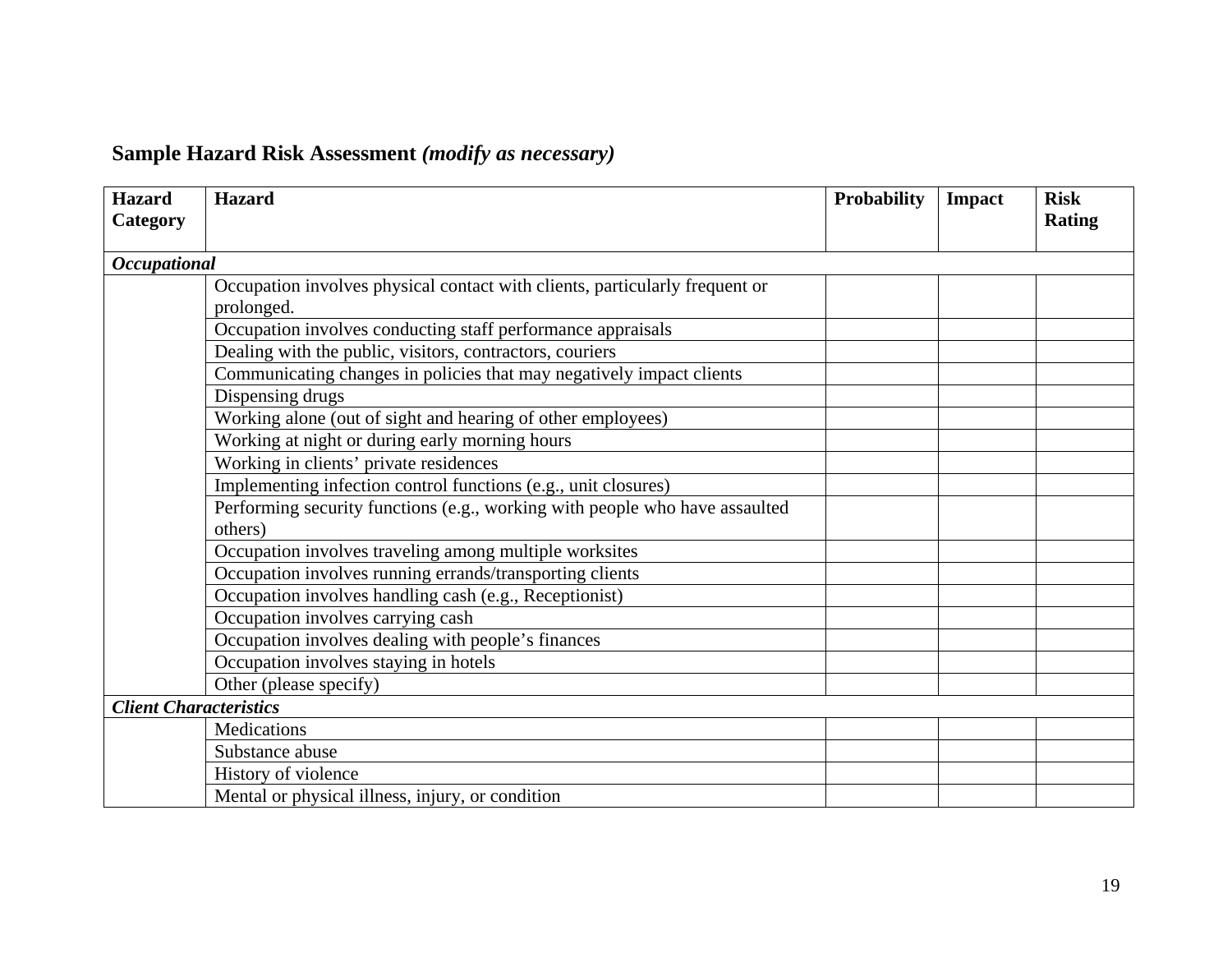| Experienced a change in health status                                        |  |  |
|------------------------------------------------------------------------------|--|--|
| Sensitivity to disruptive events                                             |  |  |
| Recollection of previous exposure to people, circumstances, or events that   |  |  |
| incite aggression and violence                                               |  |  |
| Difficulty in communicating                                                  |  |  |
| Evidence of criminal activity/gang membership (including any indication of   |  |  |
| drug or substance abuse in the home)                                         |  |  |
| A presence or suspected presence of weapons (may be observed by caregiver or |  |  |
| implied by client)                                                           |  |  |
| Other (please specify)                                                       |  |  |

| <b>Hazard</b> | <b>Hazard</b>                                                                     | Probability | <b>Impact</b> | <b>Risk</b>   |
|---------------|-----------------------------------------------------------------------------------|-------------|---------------|---------------|
| Category      |                                                                                   |             |               | <b>Rating</b> |
|               | <b>Aspects of the Environment</b>                                                 |             |               |               |
|               | An environment or work setting that is not appropriate for the client's needs and |             |               |               |
|               | challenges of care                                                                |             |               |               |
|               | An environment or work setting where the staffing level is not appropriate to     |             |               |               |
|               | address the clients' needs and challenges of care                                 |             |               |               |
|               | An environment or work setting where the appropriate equipment is not             |             |               |               |
|               | available to address the clients' needs and challenges of care                    |             |               |               |
|               | An environment or work setting where staff have high levels of stress and         |             |               |               |
|               | fatigue                                                                           |             |               |               |
|               | An environment or work setting that is experiencing intense organizational        |             |               |               |
|               | change                                                                            |             |               |               |
|               | An environment or work setting where inadequate information is received           |             |               |               |
|               | through the assessment process or from transferring facilities regarding the      |             |               |               |
|               | client's violence-related information/risk factors.                               |             |               |               |
|               | Staff who stay behind after regular office hours, or use weekends to catch up on  |             |               |               |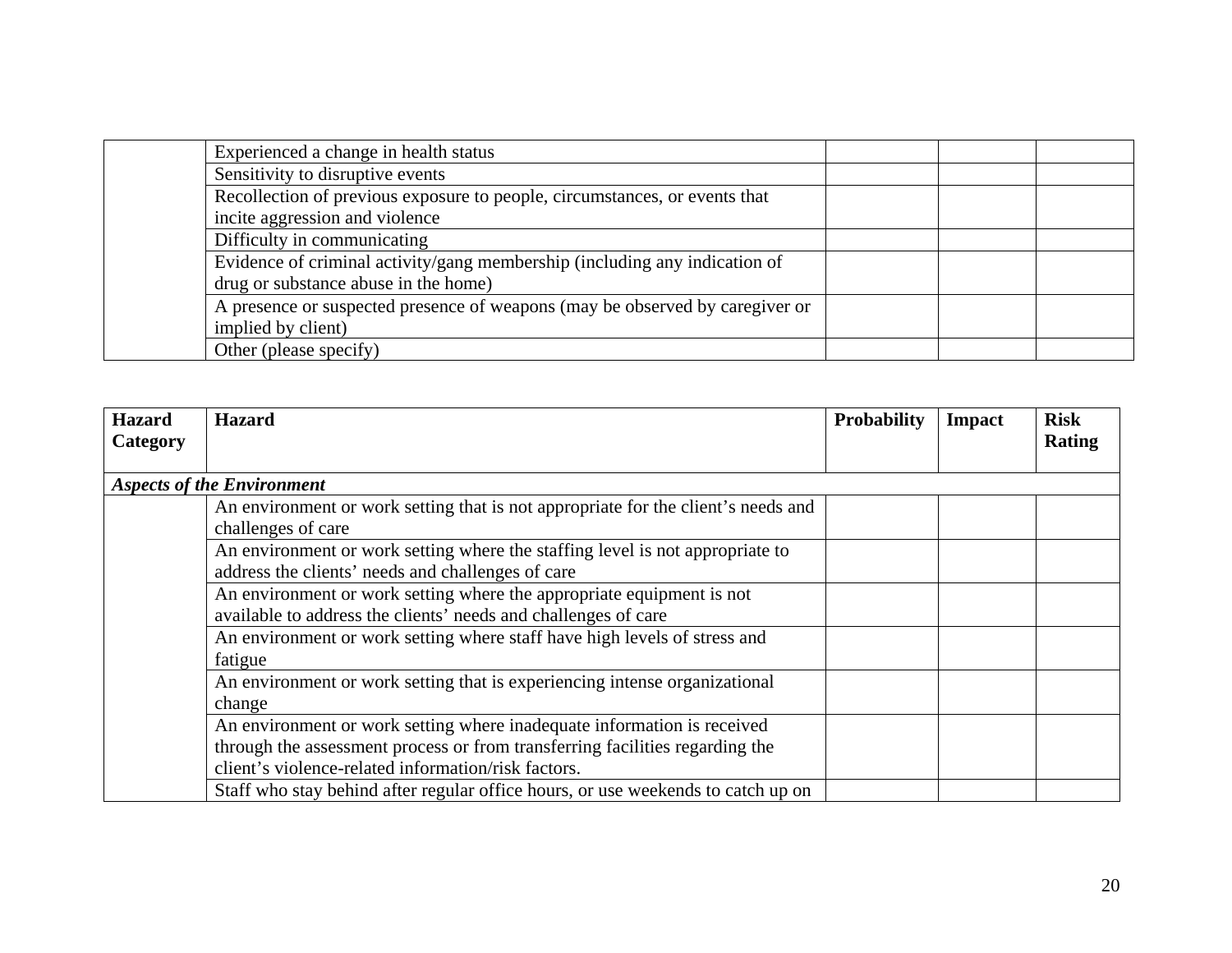| work |                                                                            |  |  |
|------|----------------------------------------------------------------------------|--|--|
|      | Staff who carry out duties on a locked unit                                |  |  |
|      | Interconnected buildings and shared premises that may allow members of the |  |  |
|      | public uncontrolled access to, or increased movement between facilities    |  |  |
|      | Work location in a high-crime neighbourhood                                |  |  |
|      | Evidence of gang activity                                                  |  |  |
|      | Evidence of illegal activities in the building or nearby homes             |  |  |
|      | Work location in an isolated area                                          |  |  |
|      | Young and/or inexperienced workers, or those who have not had adequate     |  |  |
|      | training in violence prevention                                            |  |  |
|      | No or non-functioning security system or elevator in the building          |  |  |
|      | No on-site building manager                                                |  |  |
|      | Parking                                                                    |  |  |
|      | Inadequate lighting (inside and/or entrance)                               |  |  |
| Pets |                                                                            |  |  |
|      | Other (please specify)                                                     |  |  |

| <b>Hazard Category</b>       | <b>Hazard</b>                                                              | <b>Probability</b> | <b>Impact</b> | <b>Risk</b> |
|------------------------------|----------------------------------------------------------------------------|--------------------|---------------|-------------|
|                              |                                                                            |                    |               | Rating      |
| <b>Facility(ies) Hazards</b> |                                                                            |                    |               |             |
| Lighting                     | Lighting not appropriate for all indoor building areas, grounds around the |                    |               |             |
|                              | facility, and parking areas                                                |                    |               |             |
| <b>Staffing Level</b>        | Staffing level not appropriate to meet violence prevention and/or          |                    |               |             |
|                              | response requirements                                                      |                    |               |             |
|                              | Staff response system not developed                                        |                    |               |             |
|                              | Staff response system not tested                                           |                    |               |             |
| Other Clients                | Privacy and quiet not sufficient to prevent activities that centre around  |                    |               |             |
|                              | one client from agitating others                                           |                    |               |             |
| <b>General</b>               | Worksite does not look cared for                                           |                    |               |             |
| Appearance and               | Graffiti on the walls or other parts of the facility                       |                    |               |             |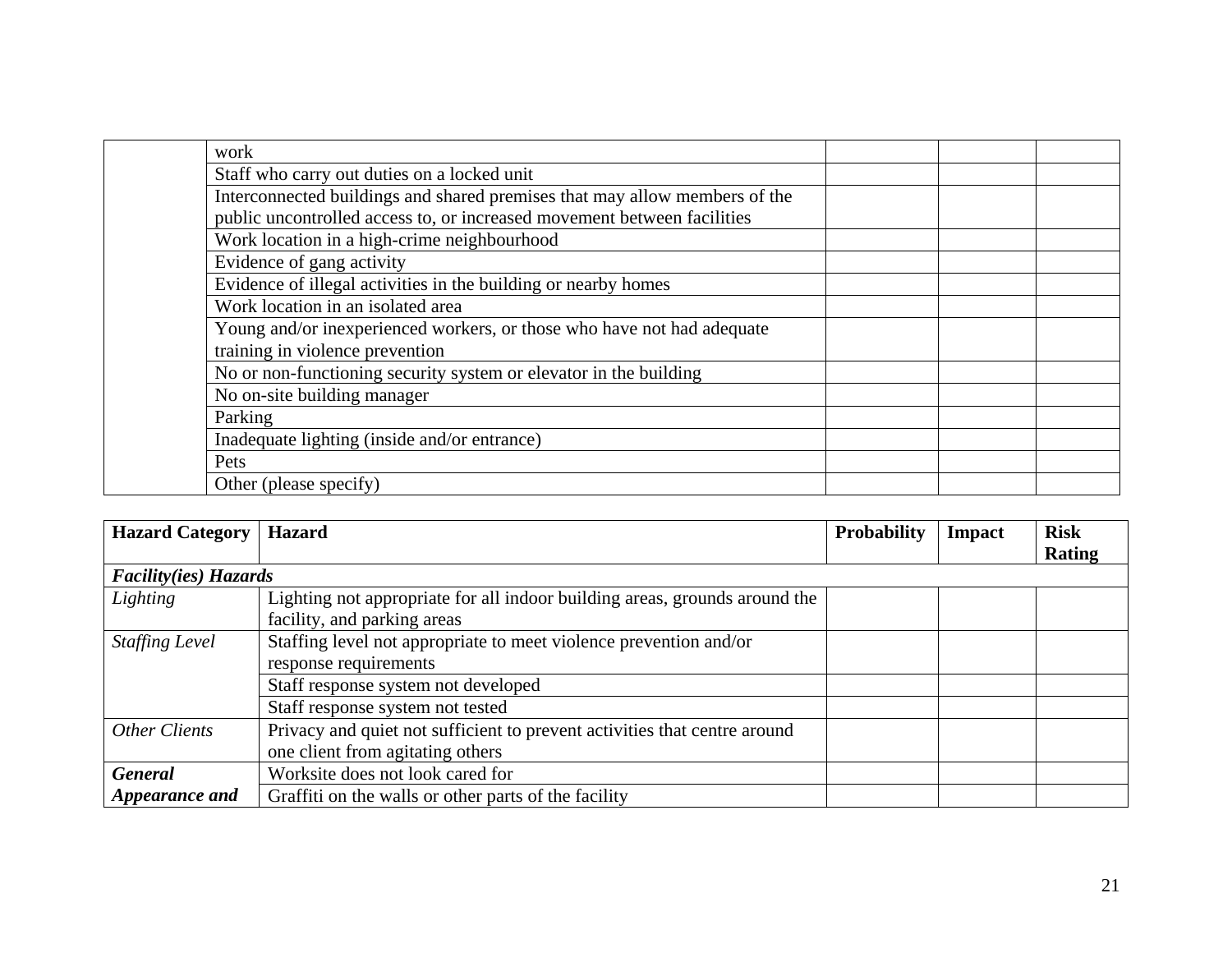| area                    | Signs of vandalism                                                          |  |  |
|-------------------------|-----------------------------------------------------------------------------|--|--|
|                         | Crime generators (liquor stores, bars, convenience stores, or vacant lots)  |  |  |
|                         | in the area                                                                 |  |  |
| Maintenance of          | Broken windows, damaged door locks, and burnt-out light bulbs are not       |  |  |
| <b>General Security</b> | replaced promptly                                                           |  |  |
| Systems                 |                                                                             |  |  |
| <b>Isolation</b>        | The next area or building where help could be obtained in an emergency      |  |  |
|                         | is far away                                                                 |  |  |
|                         | Co-workers are not accessible in case of an emergency                       |  |  |
| <b>Building</b>         | The property around the facility is not well-kept                           |  |  |
| Perimeter               | There are bushes/shrubs where someone could hide or that could conceal      |  |  |
|                         | break and entry activities                                                  |  |  |
|                         | There are no fences or other security measures                              |  |  |
|                         | At the time of this inspection, areas felt isolated                         |  |  |
|                         | In these areas, there is not a telephone or a sign for emergency assistance |  |  |
|                         | The nearest person who would be able to hear calls for help is far away     |  |  |
| Visibility              | There are unlit or overgrown areas where an assailant could hide            |  |  |
|                         | Physical objects/structures obstruct your view                              |  |  |
|                         | There are no mirrors, angled corners, transparent materials like glass,     |  |  |
|                         | windows in doors, less shrubbery to make it easier to see an assailant      |  |  |
| <b>Access Control</b>   | Worksite building connected to any other buildings, or shared with other    |  |  |
|                         | organizations                                                               |  |  |
|                         | Access to the worksite (including access through adjacent workplaces)       |  |  |
|                         | not controlled                                                              |  |  |
|                         | Access codes for doors/gate locks known to individuals other than staff     |  |  |
|                         | Offices not designed and/or arranged so that public and private spaces      |  |  |
|                         | are easily distinguished                                                    |  |  |
|                         | No safe and secure area to store personal belongings of staff               |  |  |
| <b>Security System</b>  | No alarm and lighting control panel or other system/process to alert co-    |  |  |
| /Processes              | workers of a violent incident and its location                              |  |  |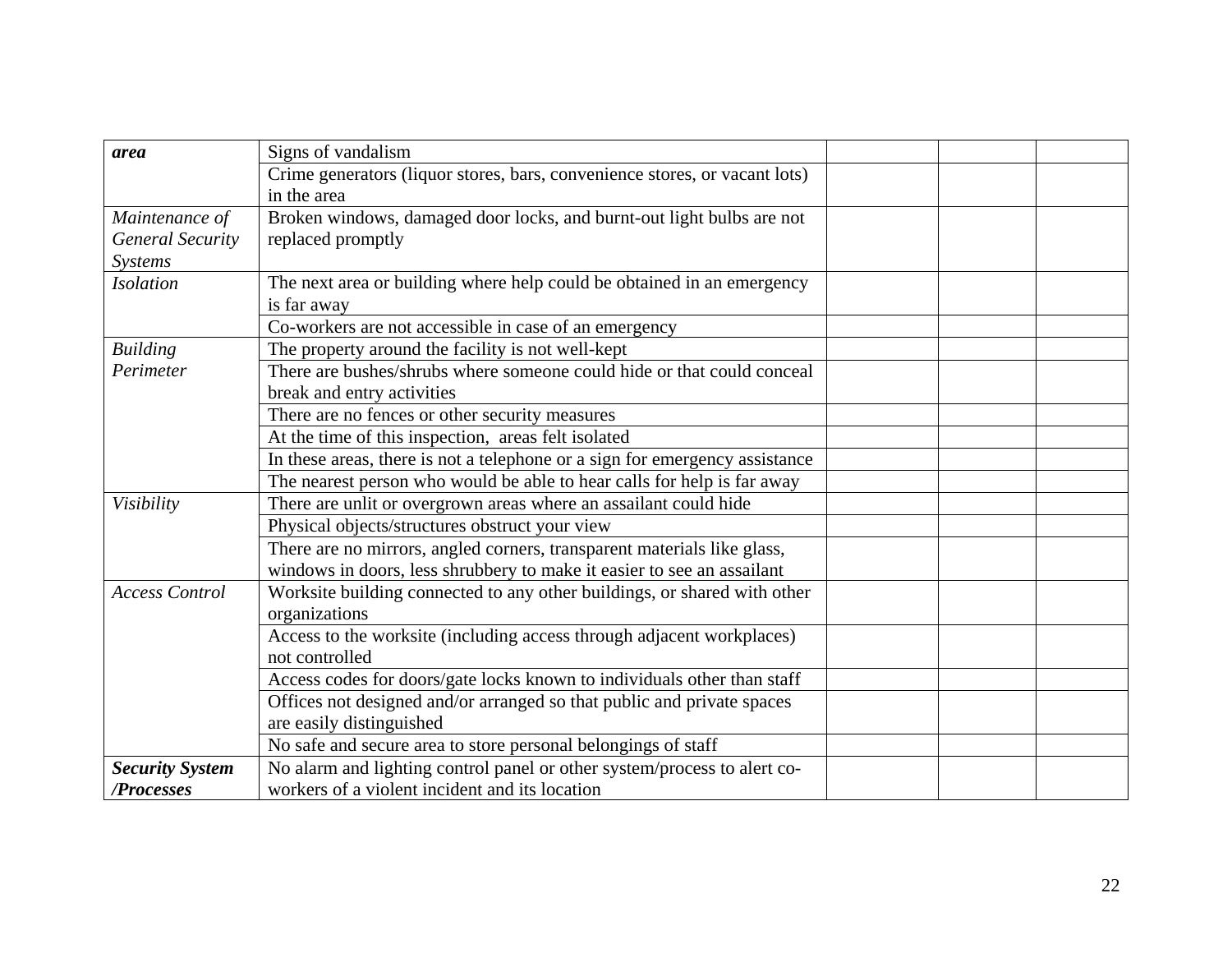|                  | System/process not monitored                                              |  |  |
|------------------|---------------------------------------------------------------------------|--|--|
|                  | Personal alarms/panic buttons or other systems/processes (e.g., call      |  |  |
|                  | systems) not available for staff to alert co-workers that there personal  |  |  |
|                  | safety is at risk                                                         |  |  |
|                  | No process/system as to where the alert goes and to whom                  |  |  |
|                  | No process/system to identify the problem area                            |  |  |
|                  | Motion sensors not installed at all entrances and exits                   |  |  |
|                  | Security guards or buddy systems (i.e., someone to accompany you in a     |  |  |
|                  | potentially dangerous situation such as walking out to you car at night)  |  |  |
|                  | not available at your location                                            |  |  |
| Emergency        | Facility does not have an emergency response system/process in place      |  |  |
| Response System/ | Emergency response system/process has not been tested recently            |  |  |
| Process          | There is no emergency contact number and it is not posted on phones       |  |  |
|                  | Emergency phones not accessible and in working order in all areas         |  |  |
| Parking Lots     | Workers park in the area on evening and night shifts                      |  |  |
|                  | There is not a secure parking lot                                         |  |  |
|                  | Security personnel do not patrol the area regularly                       |  |  |
|                  | The area is not well lit                                                  |  |  |
|                  | There have been vehicle thefts from the parking lot                       |  |  |
| Elevators        | There are no strategically placed mirrors so staff can see who is in the  |  |  |
|                  | elevator before entering                                                  |  |  |
|                  | There is no emergency phone or emergency call button in each elevator     |  |  |
|                  | The phone or emergency call button is not tested regularly to ensure that |  |  |
|                  | it is in working order                                                    |  |  |
|                  | Workers do not know what to do if cornered in an elevator by an           |  |  |
|                  | aggressive client                                                         |  |  |
|                  | There is no response procedure for elevator emergencies                   |  |  |
| Washrooms        | There are not separate washrooms for staff                                |  |  |
|                  | Staff washrooms are not controlled by locked doors                        |  |  |
|                  | Public access to washrooms is not controlled                              |  |  |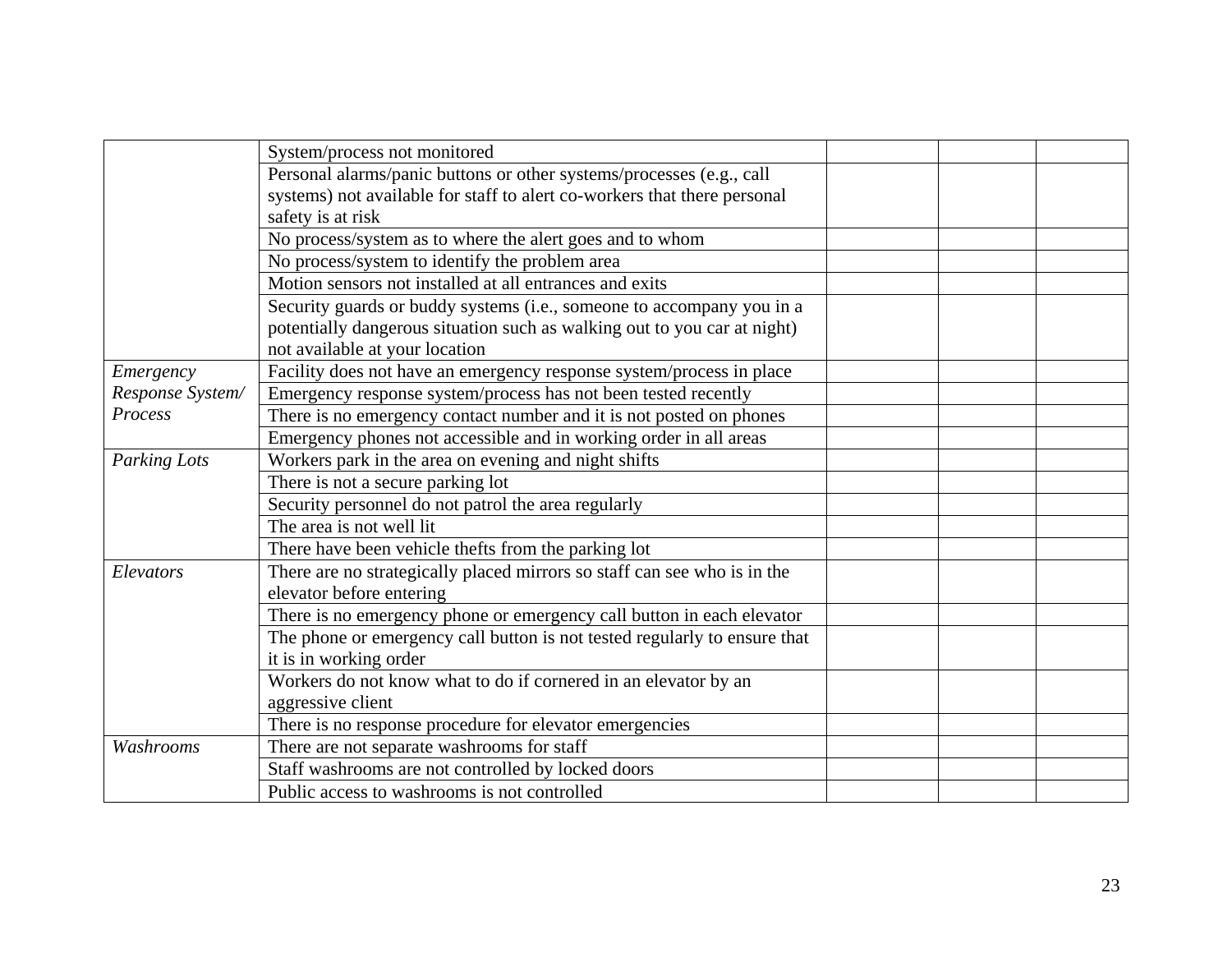|                   | Lights in the washrooms can be turned off                                    |  |  |
|-------------------|------------------------------------------------------------------------------|--|--|
|                   | Washrooms are not checked for unauthorized personnel on a regular            |  |  |
|                   | basis                                                                        |  |  |
| Reception/Waiting | Reception area not clearly marked                                            |  |  |
| Area              | There is no natural barrier, such as a deep reception desk, separating staff |  |  |
|                   | from clients, relatives and the public                                       |  |  |
|                   | The layout of the reception area does not allow staff to greet incoming      |  |  |
|                   | clients and make sure they are seen in order of appointment                  |  |  |
|                   | The layout of the reception area does not make it easy to observe clients    |  |  |
|                   | Areas out of sight of staff where someone could deliberately hide            |  |  |
|                   | Reception area not staffed at all times                                      |  |  |
|                   | No alarm system                                                              |  |  |
|                   | Receptionist sometimes works alone                                           |  |  |
|                   | There are objects, tools or equipment in this area that could be used as     |  |  |
|                   | weapons                                                                      |  |  |
|                   | Someone in the area is responsible for handling cash                         |  |  |
| Office/Interview/ | Access to these areas is not controlled by locked doors                      |  |  |
| Treatment/        | These areas are not located in a relatively open area that still maintains   |  |  |
| Counseling/       | privacy and confidentiality                                                  |  |  |
| Medication        | The layout of these areas and furniture does not permit workers to exit if   |  |  |
|                   | threatened                                                                   |  |  |
|                   | Furniture/counters are not arranged to both allow visibility and protect     |  |  |
|                   | staff                                                                        |  |  |
|                   | A back-up exit is not available for emergencies                              |  |  |
|                   | These areas do not have an alarm system                                      |  |  |
|                   | The doors do not have a window                                               |  |  |
|                   | Workers sometimes work alone in these areas                                  |  |  |
|                   | Workers do not know appropriate emergency alert procedures                   |  |  |
| Other Rooms and   | Unoccupied rooms are not locked                                              |  |  |
| Areas             | There are places, such as recessed doorways, unlocked storage areas, and     |  |  |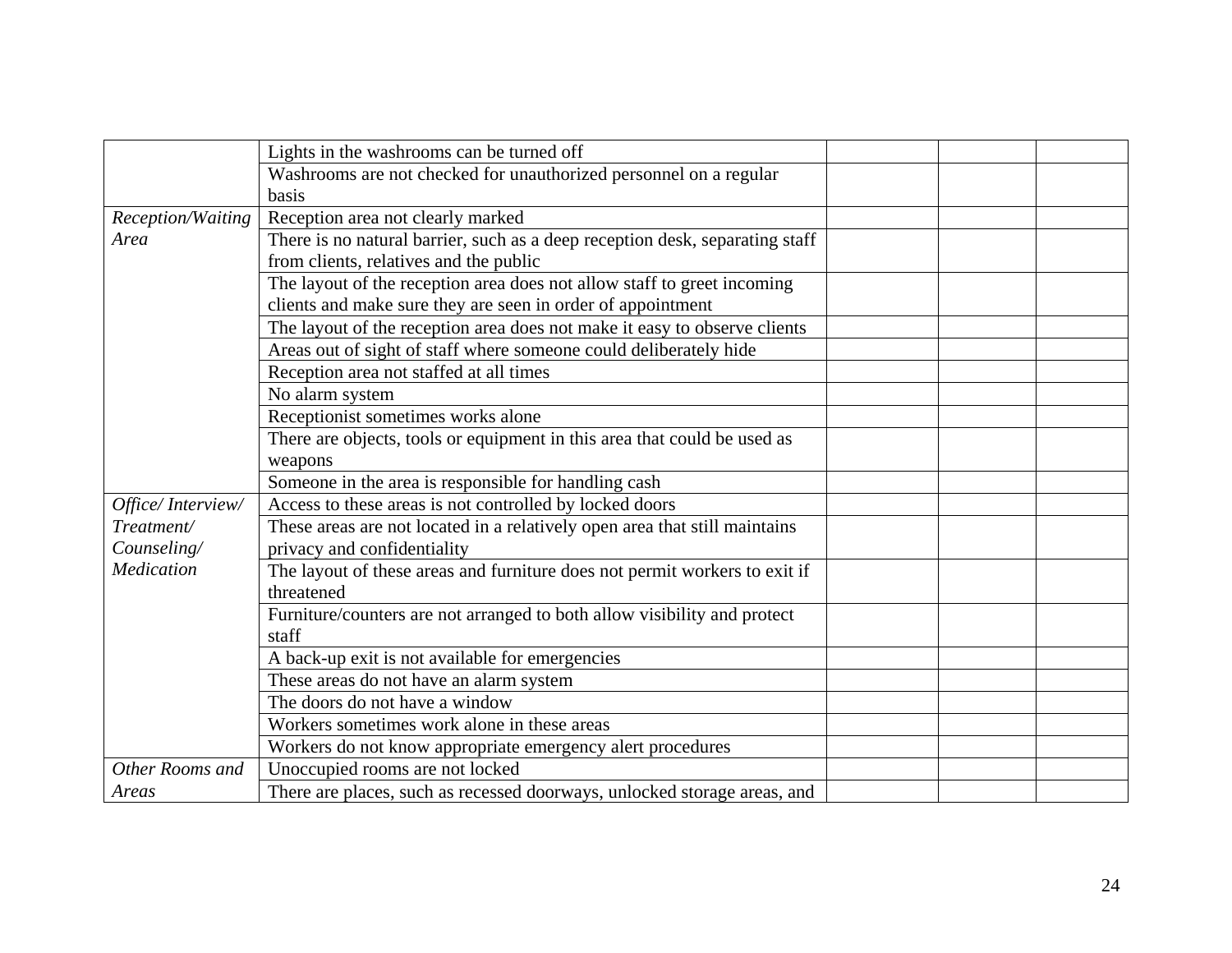|                   | stairwells, where someone could hide out of view of others                 |  |  |
|-------------------|----------------------------------------------------------------------------|--|--|
| Files/Records     | Confidential files/records are not kept in a locked room                   |  |  |
|                   | File cabinets containing confidential records are not locked               |  |  |
| Stairwells and    | Stairwells and exits are not clearly marked, well lit, and controlled with |  |  |
| Exits             | locked doors that have panic bars to allow exit in an emergency            |  |  |
|                   | Exit doors do not identify where they exit to                              |  |  |
|                   | There are places at the bottom of stairwells where someone could hide      |  |  |
|                   | Lights can be turned off in the stairwell                                  |  |  |
|                   | There is not more than one exit route                                      |  |  |
|                   | Exit routes restrict the ability to escape an attacker                     |  |  |
|                   | Stairwell doors do not lock behind people during or after regular hours of |  |  |
|                   | operation                                                                  |  |  |
| General Building, | Facilities are not designed to ensure the privacy of clients, yet permit   |  |  |
| Work Station, and | workers to communicate with other staff in emergency situations            |  |  |
| Area Designs      |                                                                            |  |  |
|                   | Work areas are not designed and furniture is not arranged to prevent       |  |  |
|                   | entrapment of the workers and/or minimize the potential for assault        |  |  |
|                   | Access to employee work areas is not controlled                            |  |  |
| Security          | There are no electronic alarm systems with visual or audible alarms        |  |  |
| Equipment         | Systems do not identify the location of the room or the worker by means    |  |  |
|                   | of an audible alarm and/or a lighted indicator of equally effective        |  |  |
|                   | measure                                                                    |  |  |
|                   | There are not adequate personnel available to render prompt assistance     |  |  |
|                   | Closed circuit television is not used to monitor high-risk areas, both     |  |  |
|                   | inside and outside the building                                            |  |  |
|                   | Cellular telephones, beepers, CB radios, hand-held alarms, or noise        |  |  |
|                   | devices are not available                                                  |  |  |
|                   | Security equipment is not regularly examined and maintained to ensure      |  |  |
|                   | its effectiveness                                                          |  |  |
| Equipment and     | Tools and equipment (e.g., sharps) are not locked away when not in use     |  |  |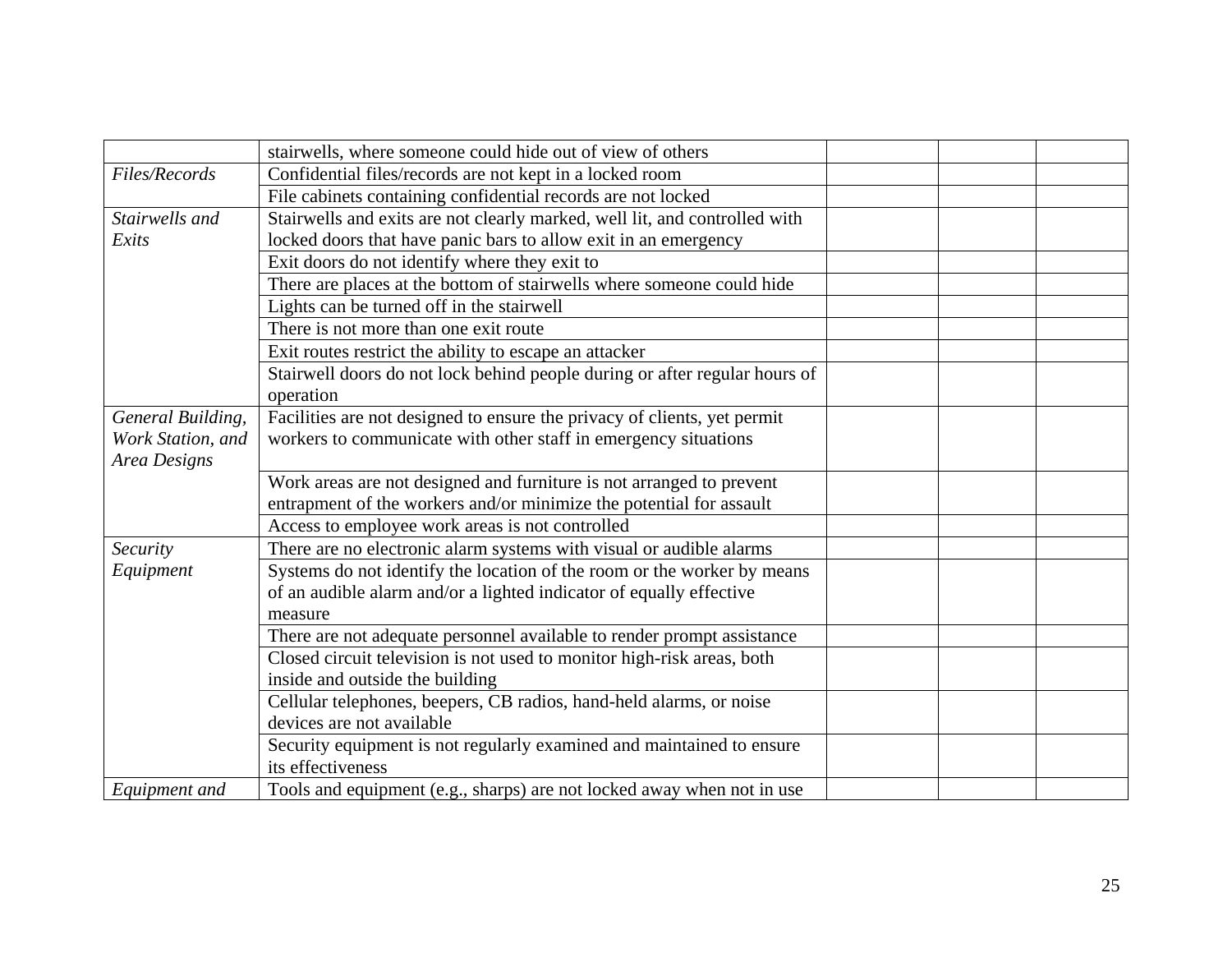| $\sqrt{2}$<br>I oots | etott<br>use<br>ano<br>_weanons<br>n a<br>orat<br>ີ<br>them<br>one<br>•они -<br>sia.<br>L 43<br>. ау |  |  |
|----------------------|------------------------------------------------------------------------------------------------------|--|--|
|                      |                                                                                                      |  |  |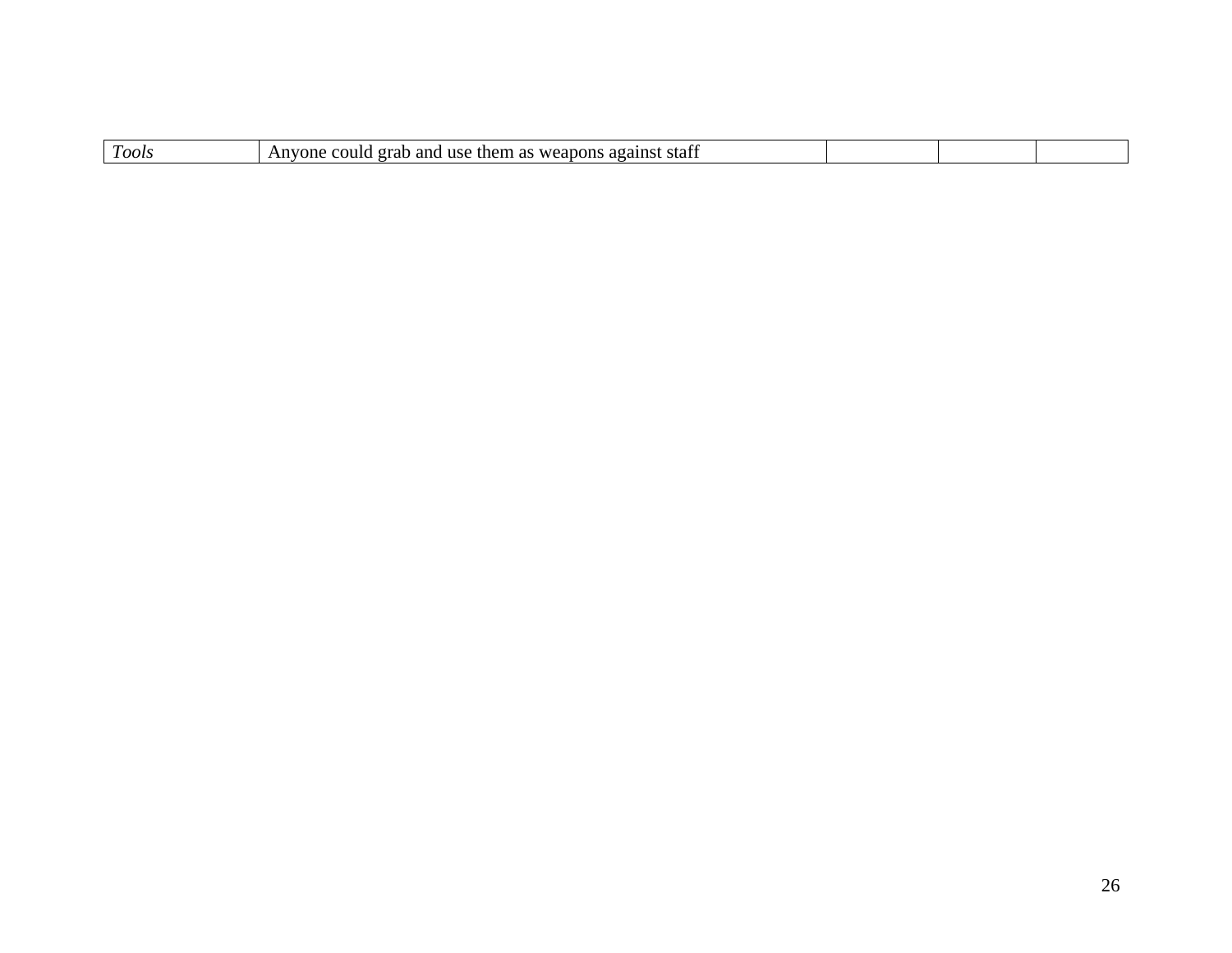#### **f. Priorities for Workplace Violence Prevention Plan**

The final step in the Hazard Assessment process is to identify your priorities for a Workplace Violence Prevention Plan. These priorities will be determined based on the results of the Hazard Risk Assessment.

The Workplace Violence Prevention Plan must be completed by April 1, 2008 according to the Violence in the Workplace Regulations.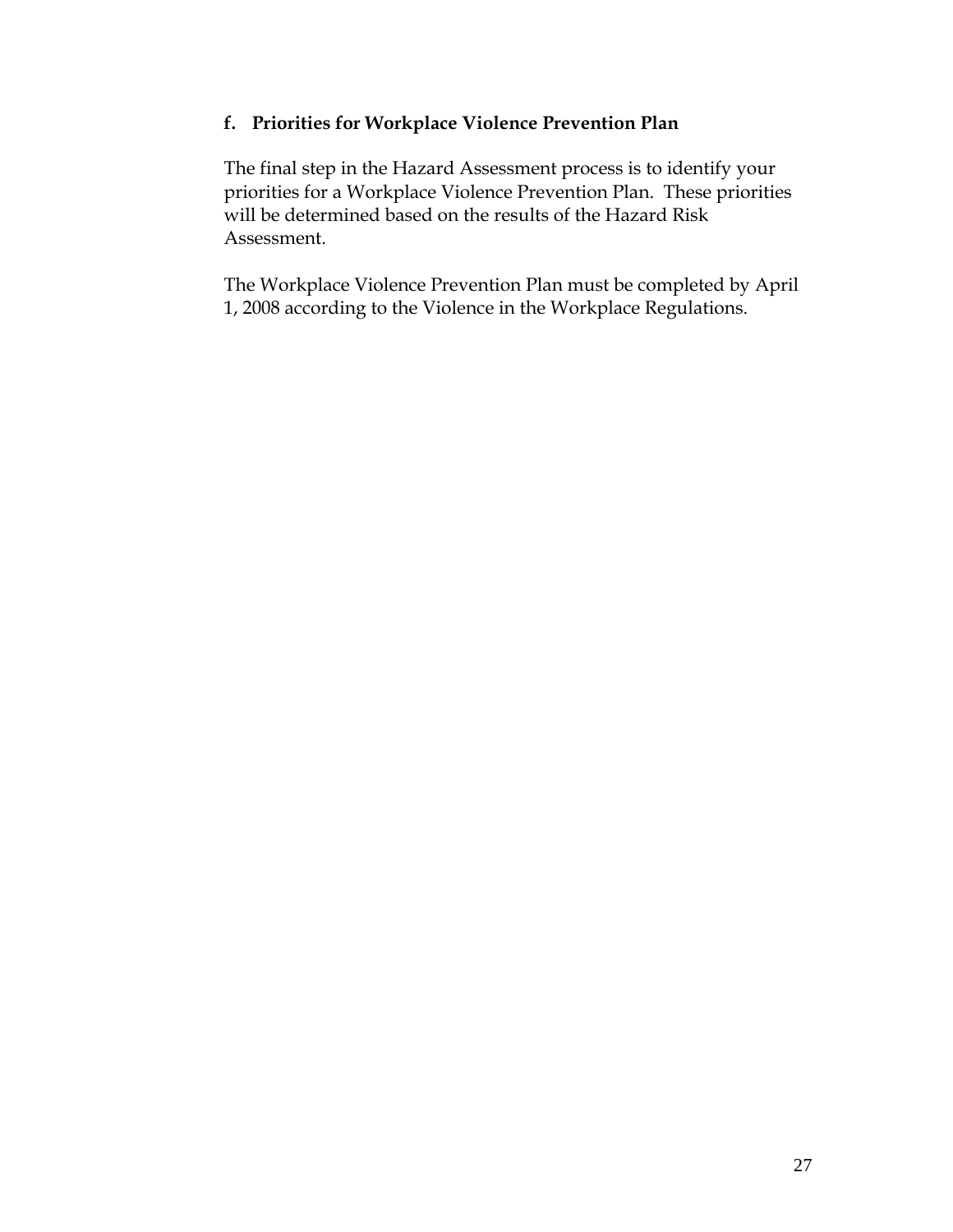### **Appendix A**

### **ARC/RRC Risk Factors Checklist**

*Use this tool to identify the risk factors that affect your workplace (i.e., facility, community-based options, supervised apartments, workshops, etc.).* 

Review the following risk factors associated with violence in the workplace. Take these risk factors into consideration when planning strategies to eliminate or minimize incidents of violence. Check off each risk factor that is relevant to your workplace. Summarize your comments in the space provided.

| <b>Risk Factors</b> |                                                                                                  | Yes              | N <sub>0</sub> | Don't<br><b>Know</b> |
|---------------------|--------------------------------------------------------------------------------------------------|------------------|----------------|----------------------|
| 1.                  | What characteristics of the worker's occupation might increase                                   |                  |                |                      |
|                     | risk?                                                                                            |                  |                |                      |
|                     | (a) Occupation involves physical contact with clients, particularly                              | ❏                | ❏              | ❏                    |
|                     | frequent or prolonged.                                                                           |                  |                |                      |
|                     | (b) Occupation involves conducting staff performance appraisals                                  | ❏                | ⊔              | ⊔                    |
|                     | (c) Dealing with the public, visitors, contractors, couriers (e.g., who may                      | ❏                | $\Box$         | □                    |
|                     | be under the influence of alcohol or drugs)                                                      |                  |                |                      |
|                     | (d) Communicating changes in policies that may negatively impact                                 | ❏                | ❏              | ❏                    |
|                     | clients                                                                                          | ❏                | ❏              | □                    |
|                     | (e) Dispensing drugs                                                                             | □                | $\Box$         | $\Box$               |
|                     | (f) Working alone (out of sight and hearing of other employees)                                  | ❏                | $\Box$         | ❏                    |
|                     | (g) Working at night or during early morning hours<br>(h) Working in clients' private residences | ❏                | $\Box$         | $\Box$               |
|                     | (i) Implementing infection control functions (e.g., unit closures)                               | ❏                | ❏              | ❏                    |
|                     | (j) Performing security functions (e.g., working with people who have                            | $\Box$           | $\Box$         | $\Box$               |
|                     | assaulted others)                                                                                | ❏                | ❏              | $\Box$               |
|                     | (k) Occupation involves traveling among multiple worksites                                       | $\Box$           | $\Box$         | $\Box$               |
|                     | (1) Occupation involves running errands/transporting clients                                     | $\Box$<br>$\Box$ | $\Box$         | $\Box$<br>$\Box$     |
|                     | (m) Occupation involves handling cash                                                            |                  | $\Box$         |                      |
|                     | (n) Occupation involves carrying cash                                                            |                  |                |                      |
|                     | (o) Occupation involves dealing with people's finances                                           |                  |                |                      |
|                     | (p) Occupation involves staying in hotels                                                        |                  |                |                      |
|                     | (q) Other (please specify                                                                        |                  |                |                      |
| <b>Comments</b>     |                                                                                                  |                  |                |                      |
| $\overline{2}$ .    | What client characteristics might be risk factors in your                                        |                  |                |                      |
|                     | workplace? (See explanations on p. 5-7)                                                          |                  |                |                      |
|                     | (a) Medications                                                                                  | ❏                | ❏              | ❏                    |
|                     | (b) Substance abuse                                                                              | ◻                | ❏              | ❏                    |
|                     | (c) History of violence (i.e., there has been physical aggression/assault by                     | $\Box$           | $\Box$         | $\Box$               |
|                     | the client or others in the home. This may include a history of                                  |                  |                |                      |
|                     | aggressive behaviour or an actual incident, there has been verbal                                |                  |                |                      |
|                     | abuse (intimidating remarks/threats) directed toward staff or other                              |                  |                |                      |
|                     | employees, and/or there has been sexually inappropriate behaviours<br>(verbal or physical)       |                  |                |                      |
|                     |                                                                                                  | ❏                | ❏              | ❏                    |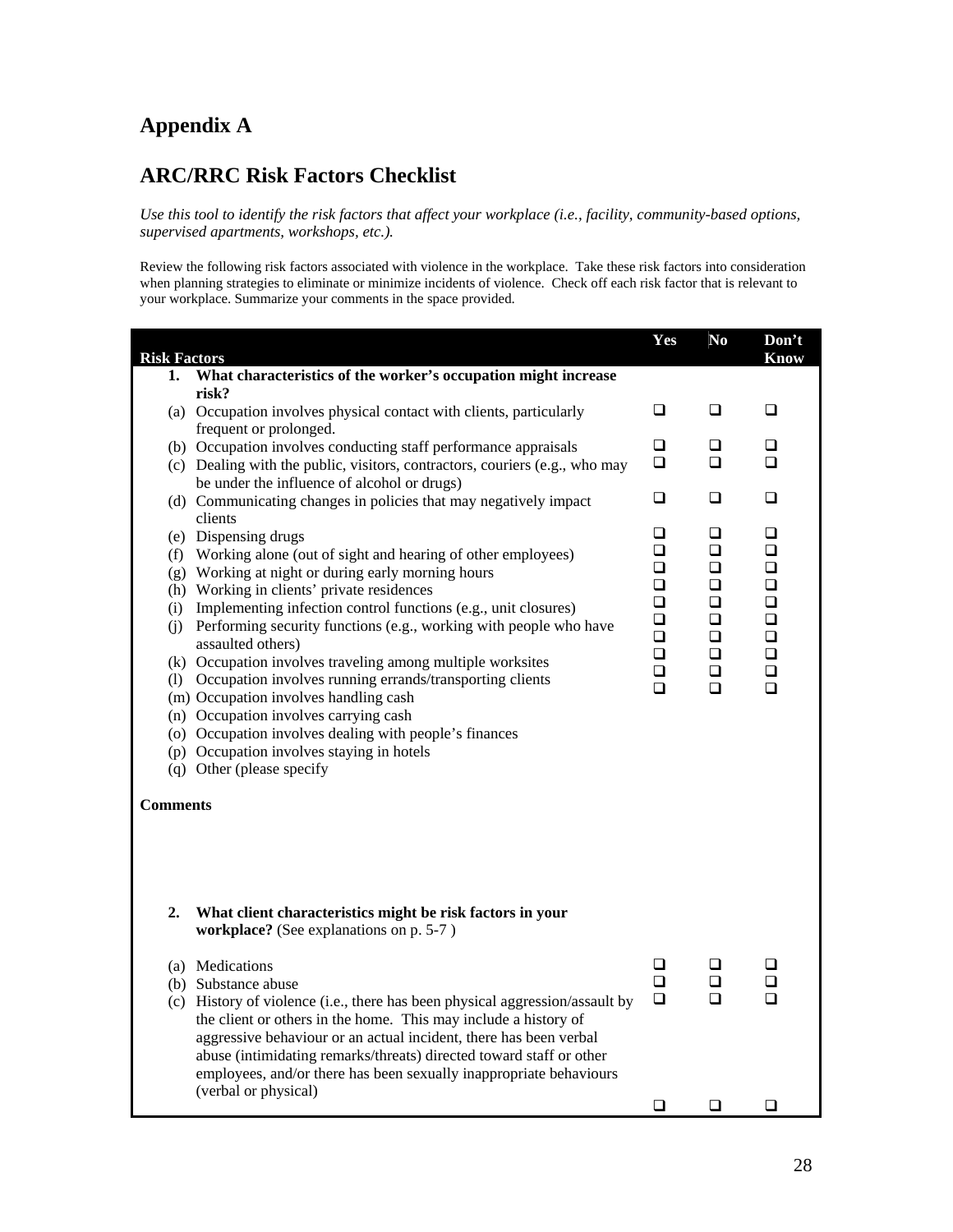|                 | (d) Mental or physical illness, injury, or condition                                           |        |        |          |
|-----------------|------------------------------------------------------------------------------------------------|--------|--------|----------|
|                 | (e) Experienced a change in health status                                                      |        |        |          |
|                 | (f) Sensitivity to disruptive events                                                           | $\Box$ | $\Box$ | ❏        |
|                 | (g) Recollection of previous exposure to people, circumstances, or events                      | $\Box$ | $\Box$ | $\Box$   |
|                 | that incite aggression and violence                                                            | $\Box$ | $\Box$ | $\Box$   |
|                 | (h) Difficulty in communicating                                                                |        |        |          |
|                 |                                                                                                |        |        |          |
|                 | (i) Evidence of criminal activity/gang membership (including any                               |        |        |          |
|                 | indication of drug or substance abuse in the home)                                             | ⊔      | ❏      | u        |
| (j)             | There is a presence or suspected presence of weapons (may be                                   | $\Box$ | $\Box$ | <b>□</b> |
|                 | observed by caregiver or implied by client)                                                    |        |        |          |
|                 | (k) Other (please specify)                                                                     | ❏      | □      | ◻        |
|                 |                                                                                                |        |        |          |
| <b>Comments</b> |                                                                                                | ❏      | ❏      | $\Box$   |
|                 |                                                                                                |        |        |          |
|                 |                                                                                                |        |        |          |
|                 |                                                                                                |        |        |          |
| 3.              | What aspects of the workplace environment might increase the<br>risk of incidents of violence? |        |        |          |
|                 |                                                                                                |        |        |          |
|                 | (a) An environment or work setting that is not appropriate for the client's                    | ⊔      | ❏      | ❏        |
|                 | needs and challenges of care                                                                   |        |        |          |
|                 | (b) An environment or work setting where the staffing level is not                             | $\Box$ | $\Box$ | ❏        |
|                 | appropriate to address the clients' needs and challenges of care                               |        |        |          |
|                 | (c) An environment or work setting where the appropriate equipment is                          | $\Box$ | $\Box$ | $\Box$   |
|                 | not available to address the clients' needs and challenges of care                             |        |        |          |
|                 |                                                                                                | $\Box$ | $\Box$ | $\Box$   |
|                 | (d) An environment or work setting where staff have high levels of stress                      |        |        |          |
|                 | and fatigue                                                                                    |        | ❏      | $\Box$   |
|                 | (e) An environment or work setting that is experiencing intense                                | ⊔      |        |          |
|                 | organizational change                                                                          |        |        |          |
| (f)             | An environment or work setting where inadequate information is                                 | ❏      | ❏      | ❏        |
|                 | received through the assessment process or from transferring agencies                          |        |        |          |
|                 | regarding the client's violence-related information/risk factors.                              |        |        |          |
|                 | (g) Staff who stay behind after regular office hours, or use weekends to                       | ❏      | ❏      | $\Box$   |
|                 | catch up on work                                                                               |        |        |          |
|                 | (h) Staff who carry out duties on a locked unit                                                | $\Box$ | $\Box$ | ❏        |
| (i)             | Interconnected buildings and shared premises that may allow                                    |        |        |          |
|                 | members of the public uncontrolled access to, or increased movement                            |        |        |          |
|                 | between facilities                                                                             | ⊔      | ப      | ப        |
| (i)             | Work location in a high-crime neighbourhood                                                    | ❏      | □      | ◻        |
|                 | (k) Evidence of gang activity (may include large gatherings of people in                       |        |        |          |
|                 | which a caregiver feels intimidated or perceives as a threat                                   | ❏      | ⊔      | ⊔        |
|                 |                                                                                                | □      | □      | □        |
|                 | (1) Evidence of illegal activities in the building or nearby homes                             |        |        |          |
|                 | (m) Work location in an isolated area (may apply to rural homes in which                       |        |        |          |
|                 | isolation can be a safety risk. May be urban homes that are isolated                           |        |        |          |
|                 | from other occupied homes or have isolated entrances that are                                  | ⊔      | ⊔      | ⊔        |
|                 | sheltered from public view)                                                                    |        |        |          |
|                 | (n) Young and/or inexperienced workers, or those who have not had                              | ❏      | ❏      | ❏        |
|                 | adequate training in violence prevention                                                       |        |        |          |
|                 | (o) No or non-functioning security system or elevator in the building $-$                      | □      |        |          |
|                 | applicable to apartments or condominiums                                                       |        | □      | ❏        |
|                 | (p) No on-site building manager (tenant behaviour that is not monitored                        |        |        |          |
|                 | could potentially lead to increased safety risk for caregivers entering                        |        |        |          |
|                 | that building)                                                                                 |        |        |          |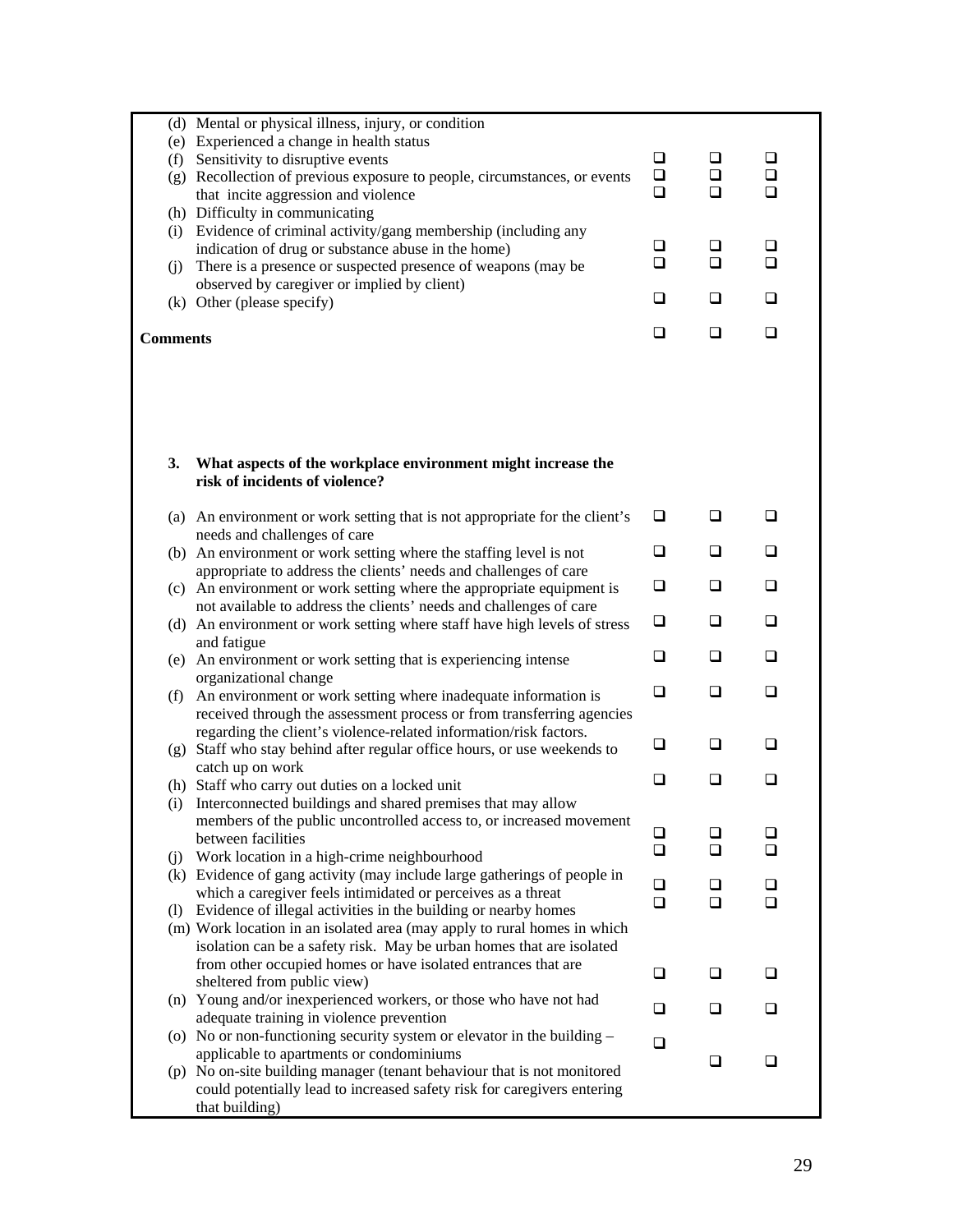|            | (q) Parking (parking situations that may make it difficult to safely access<br>client's homes and return to vehicle. This includes parking<br>underground, in back alleys, areas of poor lighting, near snow banks | l I |  |
|------------|--------------------------------------------------------------------------------------------------------------------------------------------------------------------------------------------------------------------|-----|--|
|            | or other obstructions, busy roads and parking several blocks from<br>client homes.                                                                                                                                 | H   |  |
| (r)        | Inadequate lighting: consider both inside and entrance of the house or<br>building                                                                                                                                 |     |  |
| (S)<br>(t) | Pets: any characteristics of aggression the pet(s) may have. Pet(s)<br>pose a risk (either causing fear or injury) to staff visiting in the home<br>Other (specify)                                                | n   |  |
| Comments   |                                                                                                                                                                                                                    |     |  |
|            |                                                                                                                                                                                                                    |     |  |
|            |                                                                                                                                                                                                                    |     |  |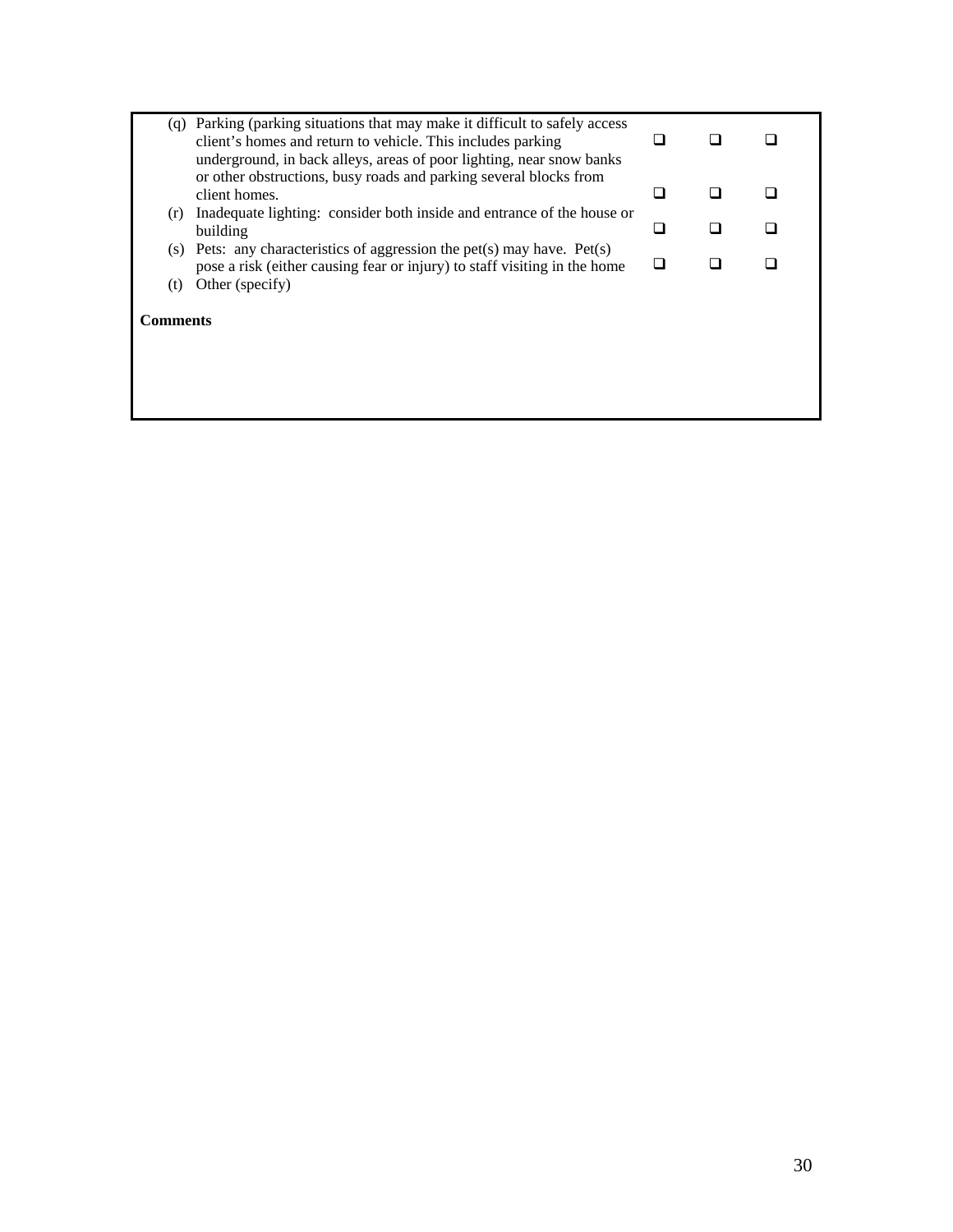## **Appendix B**

## **ARC/RRC Worker Survey on Violence in the Workplace**

*Use this tool to obtain staff input.* 

| Section 2 (f) of the Violence in the Workplace Regulations defines <b>violence</b> as "threats, including a<br>threatening statement or threatening behaviour that gives an employee reasonable cause to believe that the<br>employee is at risk of physical injury, conduct or attempted conduct of a person that endangers the physical<br>health or physical safety of an employee."<br>This survey can help determine what work-related conditions in your job may place you at risk of<br>workplace violence. This survey is an important part of the violence prevention program, which is aimed at<br>preventing, or at the very least minimizing the impact of, violent incidents and aggression in your<br>workplace. |                                                               |  |             |  |  |  |     |    |                                                                                  |                                                                                                  |                                                                       |
|--------------------------------------------------------------------------------------------------------------------------------------------------------------------------------------------------------------------------------------------------------------------------------------------------------------------------------------------------------------------------------------------------------------------------------------------------------------------------------------------------------------------------------------------------------------------------------------------------------------------------------------------------------------------------------------------------------------------------------|---------------------------------------------------------------|--|-------------|--|--|--|-----|----|----------------------------------------------------------------------------------|--------------------------------------------------------------------------------------------------|-----------------------------------------------------------------------|
| You do not have to give your name or other information that could identify you. Answer the question or<br>circle the appropriate answer: yes, no, or don't know. Skip any question that does not apply to you.                                                                                                                                                                                                                                                                                                                                                                                                                                                                                                                 |                                                               |  |             |  |  |  |     |    |                                                                                  |                                                                                                  |                                                                       |
|                                                                                                                                                                                                                                                                                                                                                                                                                                                                                                                                                                                                                                                                                                                                |                                                               |  |             |  |  |  |     |    |                                                                                  | Date: John Title: John Title: John Title: John Title: John Male D Female                         |                                                                       |
|                                                                                                                                                                                                                                                                                                                                                                                                                                                                                                                                                                                                                                                                                                                                |                                                               |  |             |  |  |  |     |    |                                                                                  |                                                                                                  |                                                                       |
| <b>Your Security on the Job</b>                                                                                                                                                                                                                                                                                                                                                                                                                                                                                                                                                                                                                                                                                                |                                                               |  |             |  |  |  |     |    |                                                                                  |                                                                                                  |                                                                       |
|                                                                                                                                                                                                                                                                                                                                                                                                                                                                                                                                                                                                                                                                                                                                |                                                               |  |             |  |  |  |     |    | On a scale of 1 to 10, how concerned are you about your personal safety at work? |                                                                                                  |                                                                       |
| $(1 = not concerned, 10 = very concerned. Circle a number below.)$                                                                                                                                                                                                                                                                                                                                                                                                                                                                                                                                                                                                                                                             |                                                               |  |             |  |  |  |     |    |                                                                                  |                                                                                                  |                                                                       |
| 1                                                                                                                                                                                                                                                                                                                                                                                                                                                                                                                                                                                                                                                                                                                              | $3^{\circ}$<br>2                                              |  | 4 5 6 7 8 9 |  |  |  |     | 10 |                                                                                  |                                                                                                  |                                                                       |
| $(1 = not prepared, 10 = very prepared. Circle a number below.)$                                                                                                                                                                                                                                                                                                                                                                                                                                                                                                                                                                                                                                                               |                                                               |  |             |  |  |  |     |    |                                                                                  | On a scale of 1 to 10, how prepared do you feel to handle a violent situation or threat at work? |                                                                       |
| 2<br>1                                                                                                                                                                                                                                                                                                                                                                                                                                                                                                                                                                                                                                                                                                                         | 3                                                             |  | 4 5 6 7     |  |  |  | 8 9 | 10 |                                                                                  |                                                                                                  |                                                                       |
| Are security improvements needed at your workplace?<br>(If yes, check all that apply).<br>$\Box$ Lighting<br>$\Box$ Trained security personnel                                                                                                                                                                                                                                                                                                                                                                                                                                                                                                                                                                                 |                                                               |  |             |  |  |  |     |    | Yes<br>$\Box$ Secure restrooms                                                   | N <sub>0</sub>                                                                                   | Don't Know<br>$\Box$ Safe & secure areas to store personal belongings |
| $\Box$ Secure parking                                                                                                                                                                                                                                                                                                                                                                                                                                                                                                                                                                                                                                                                                                          |                                                               |  |             |  |  |  |     |    |                                                                                  |                                                                                                  | $\Box$ Restricted public access to work areas (is human               |
|                                                                                                                                                                                                                                                                                                                                                                                                                                                                                                                                                                                                                                                                                                                                |                                                               |  |             |  |  |  |     |    |                                                                                  |                                                                                                  | traffic monitored by a system or $person(s)$ ?)                       |
| $\Box$ Violence-related information/risk factors about<br>$\Box$ Security devices<br>clients is clearly communicated (e.g., new client,<br>(cameras, alarms, panic buttons, etc.)<br>communication between shifts, written care plan,<br>etc.) Please indicate.                                                                                                                                                                                                                                                                                                                                                                                                                                                                |                                                               |  |             |  |  |  |     |    |                                                                                  |                                                                                                  |                                                                       |
| $\Box$ The staff to client ratio is appropriate to address<br>clients' needs and challenges of care<br>$\Box$ Other (please specify)                                                                                                                                                                                                                                                                                                                                                                                                                                                                                                                                                                                           |                                                               |  |             |  |  |  |     |    |                                                                                  | concerning violence prevention issues                                                            | $\Box$ Communication between employer and workers                     |
|                                                                                                                                                                                                                                                                                                                                                                                                                                                                                                                                                                                                                                                                                                                                | Please explain below the issues related to each checked item. |  |             |  |  |  |     |    |                                                                                  |                                                                                                  |                                                                       |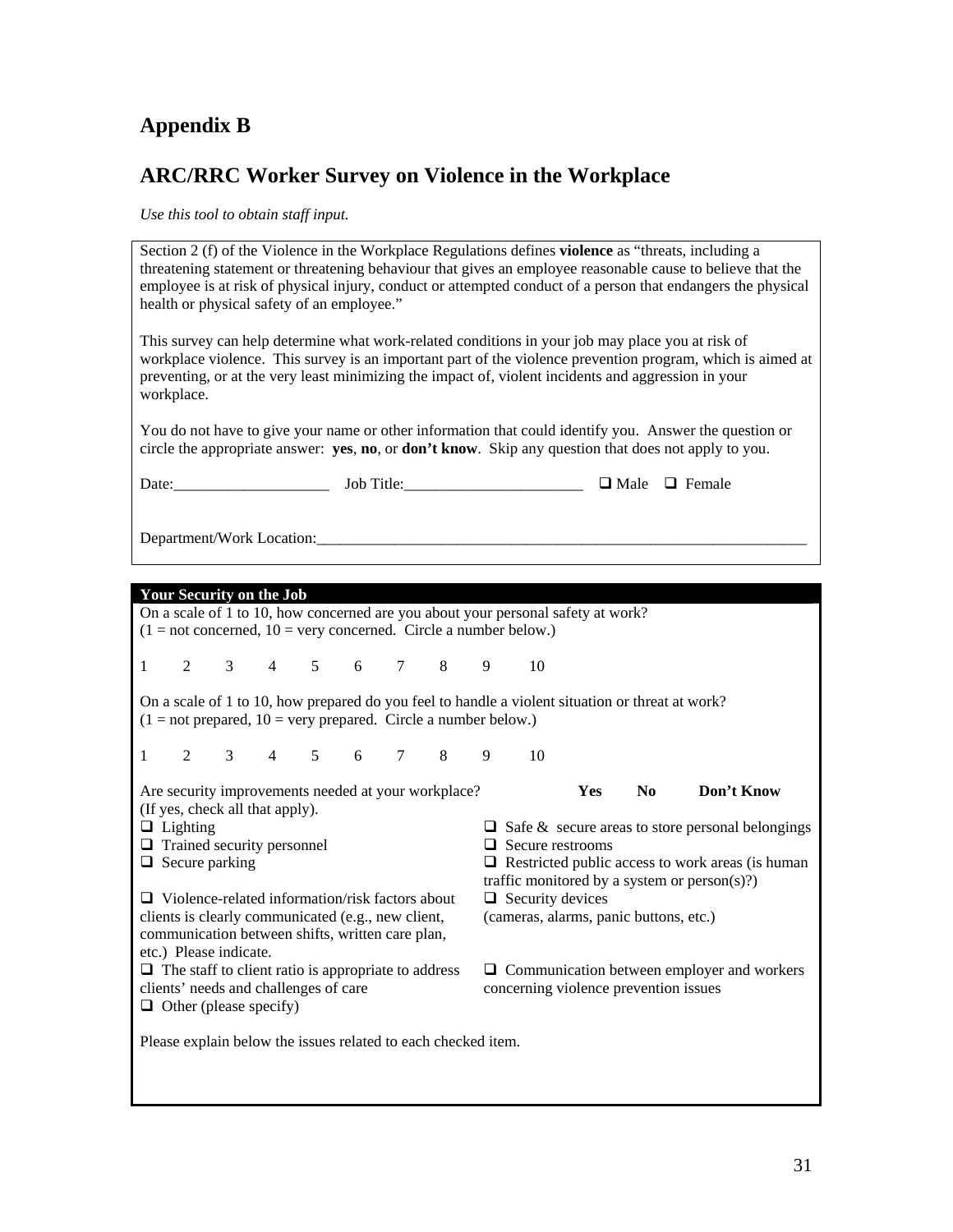Are you given: (Check all that apply; please explain below).

- 
- 
- 
- $\Box$  The assistance of a second worker when needed  $\Box$  A functioning communication device  $\Box$  A security contact person/system/protocol  $\Box$  Timely assistance when you report a p
	- $\Box$  Timely assistance when you report a problem

 $\Box$  The information you need about the

facility/unit/home and the people in it Comments:

| Violence Prevention Policy (delete this section if not applicable)                                                                                                                                                                                                                                                   | Yes                                       | N <sub>0</sub>                       | Don't<br><b>Know</b>                           |
|----------------------------------------------------------------------------------------------------------------------------------------------------------------------------------------------------------------------------------------------------------------------------------------------------------------------|-------------------------------------------|--------------------------------------|------------------------------------------------|
| Is there a written violence prevention policy for your workplace?<br>Have you ever seen a copy of the policy?<br>Are there written procedures for violence prevention that deal with your work area?<br>If yes, are they easy to understand and follow?<br>Have you ever seen a copy of the procedures?<br>Comments: | $\Box$<br>$\Box$<br>$\Box$<br>❏<br>$\Box$ | $\Box$<br>$\Box$<br>$\Box$<br>❏<br>□ | $\Box$<br>$\Box$<br>$\Box$<br>$\Box$<br>$\Box$ |
| <b>Incident Reporting and Follow-up</b><br>Is there a system for reporting threats and incidence of violence and aggression?<br>If yes, is it easy to understand and follow?<br>Comments:                                                                                                                            | $\Box$<br>□                               | ❏<br>◻                               | ❏<br>□                                         |
| Are you required to report threats and incidents of violence and aggression?<br>If yes, can you do so without fear of reprisal?<br>Do you report all incidents of violence (threats or assaults)?<br>If not, please explain.                                                                                         | ◻<br>□<br>□                               | ◻<br>◻<br>□                          | ◻<br>□<br>□                                    |
| Does the supervisor/manager investigate incidents without undue delay?<br>Does the supervisor/manager take suitable corrective action without undue delay?<br>Are police and emergency services called immediately when an incident involving<br>a criminal act occurs?                                              | Q<br>$\Box$<br>□                          | ப<br>◻<br>□                          | ❏<br>$\Box$<br>$\Box$                          |
| Are co-workers and support staff briefed about a violent incident before coming on<br>shift/dealing with a previously violent client?<br>Do you have access to incident reports?                                                                                                                                     | ❏                                         | □                                    | □                                              |
| Is there a program to provide support for workers who are victims of workplace<br>violence?<br>Comments:                                                                                                                                                                                                             | $\Box$                                    | □                                    | □                                              |
| <b>Education and Training</b>                                                                                                                                                                                                                                                                                        |                                           |                                      |                                                |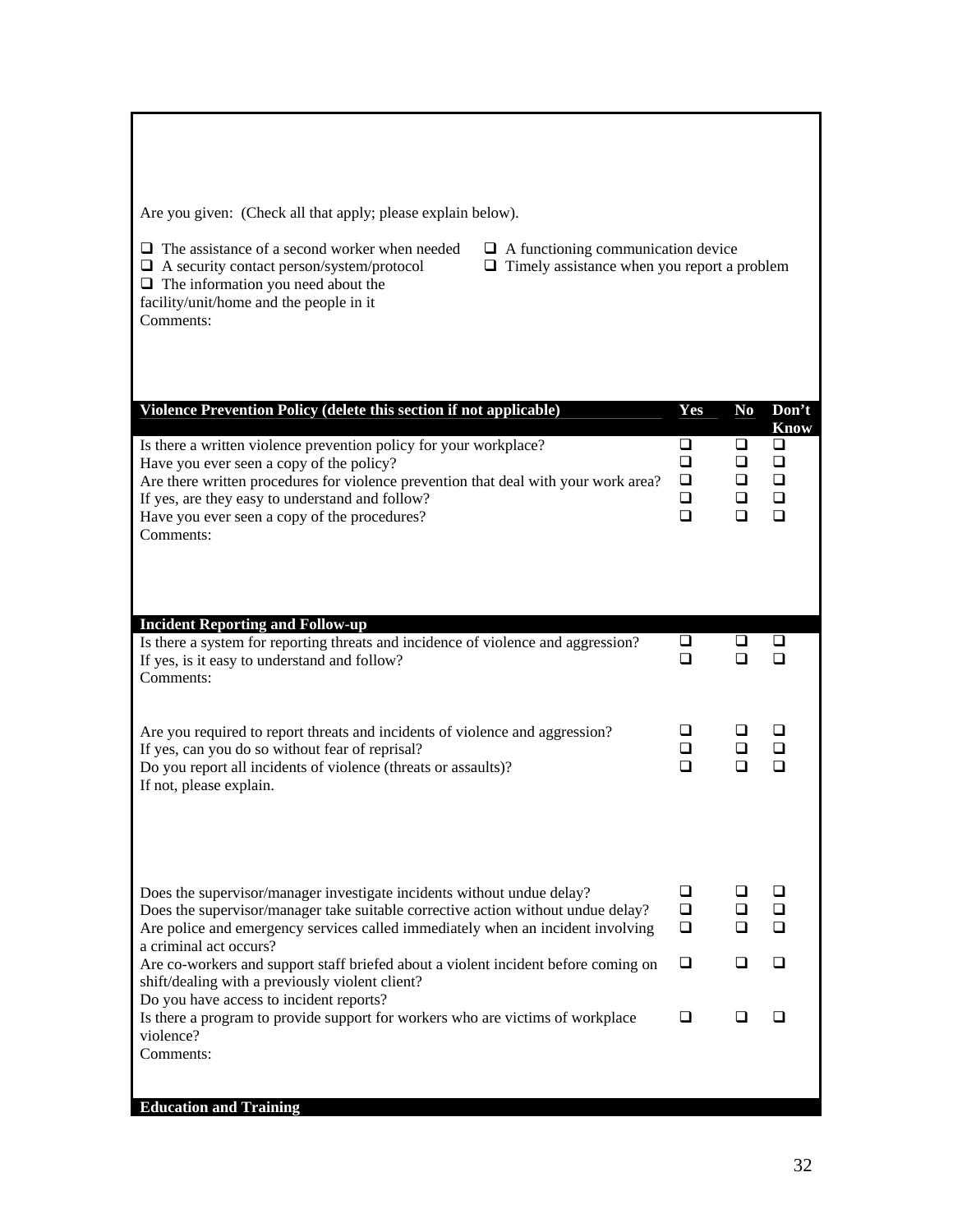| Have you received training on recognizing and preventing workplace violence?                            | $\Box$ | $\Box$<br>$\Box$ |
|---------------------------------------------------------------------------------------------------------|--------|------------------|
| Are you trained at least once a year or when your job duties change?                                    | □      | $\Box$<br>❏      |
| Do you have the opportunity to practice what you have learned?                                          | □      | $\Box$<br>❏      |
| Do you feel that training was adequate?                                                                 | □      | $\Box$<br>□      |
| Comments:                                                                                               |        |                  |
|                                                                                                         |        |                  |
|                                                                                                         |        |                  |
| Is your training appropriate for the job that you do?                                                   | $\Box$ | $\Box$<br>ப      |
| (Is it tailored to your particular job duties?)                                                         |        |                  |
| Comments:                                                                                               |        |                  |
|                                                                                                         |        |                  |
|                                                                                                         |        |                  |
| Do you know what protocols (polices and procedures) exist in your workplace to                          |        |                  |
| deal with violence and its consequences?                                                                | ❏      | ◻<br>□           |
| Do you know what standard of care your employer expects you to deliver when a                           | □      | ◻<br>❏           |
| client is abusive or threatening toward staff?                                                          | $\Box$ | $\Box$<br>$\Box$ |
| Are you aware of the OH&S regulation sections on violence in the workplace?<br><b>Incidents at Work</b> | Yes    |                  |
| Have you ever been the victim of a violent incident while employed at this                              | □      | No<br>□          |
| organization?                                                                                           |        |                  |
| If yes, please answer the following:                                                                    |        |                  |
| Where the incident occurred                                                                             |        |                  |
|                                                                                                         |        |                  |
|                                                                                                         |        |                  |
|                                                                                                         |        |                  |
|                                                                                                         |        |                  |
| Type of incident(s) (describe)                                                                          |        |                  |
|                                                                                                         |        |                  |
|                                                                                                         |        |                  |
|                                                                                                         |        |                  |
|                                                                                                         |        |                  |
|                                                                                                         |        |                  |
| Were you injured? (If yes, describe injuries)                                                           | ⊔      |                  |
|                                                                                                         |        |                  |
|                                                                                                         |        |                  |
|                                                                                                         |        |                  |
|                                                                                                         |        |                  |
|                                                                                                         |        |                  |
| Did you receive first aid or medical treatment? (If yes, describe)                                      |        |                  |
|                                                                                                         |        |                  |
|                                                                                                         |        |                  |
|                                                                                                         |        |                  |
|                                                                                                         |        |                  |
|                                                                                                         | ப      |                  |
| Did you report the incident?<br>If not, please explain.                                                 |        |                  |
|                                                                                                         |        |                  |
|                                                                                                         |        |                  |
|                                                                                                         |        |                  |
|                                                                                                         |        |                  |
|                                                                                                         |        |                  |
| Were you offered defusing (an opportunity to express your thoughts about the                            |        |                  |
| incident, and learn about normal stress reactions and available services) within 8                      |        |                  |
| hours?                                                                                                  | ⊔      | ப                |
| If yes, was it done?                                                                                    | □      | ◻                |
| Were you offered Critical Incident Stress Management debriefing (a discussion                           |        |                  |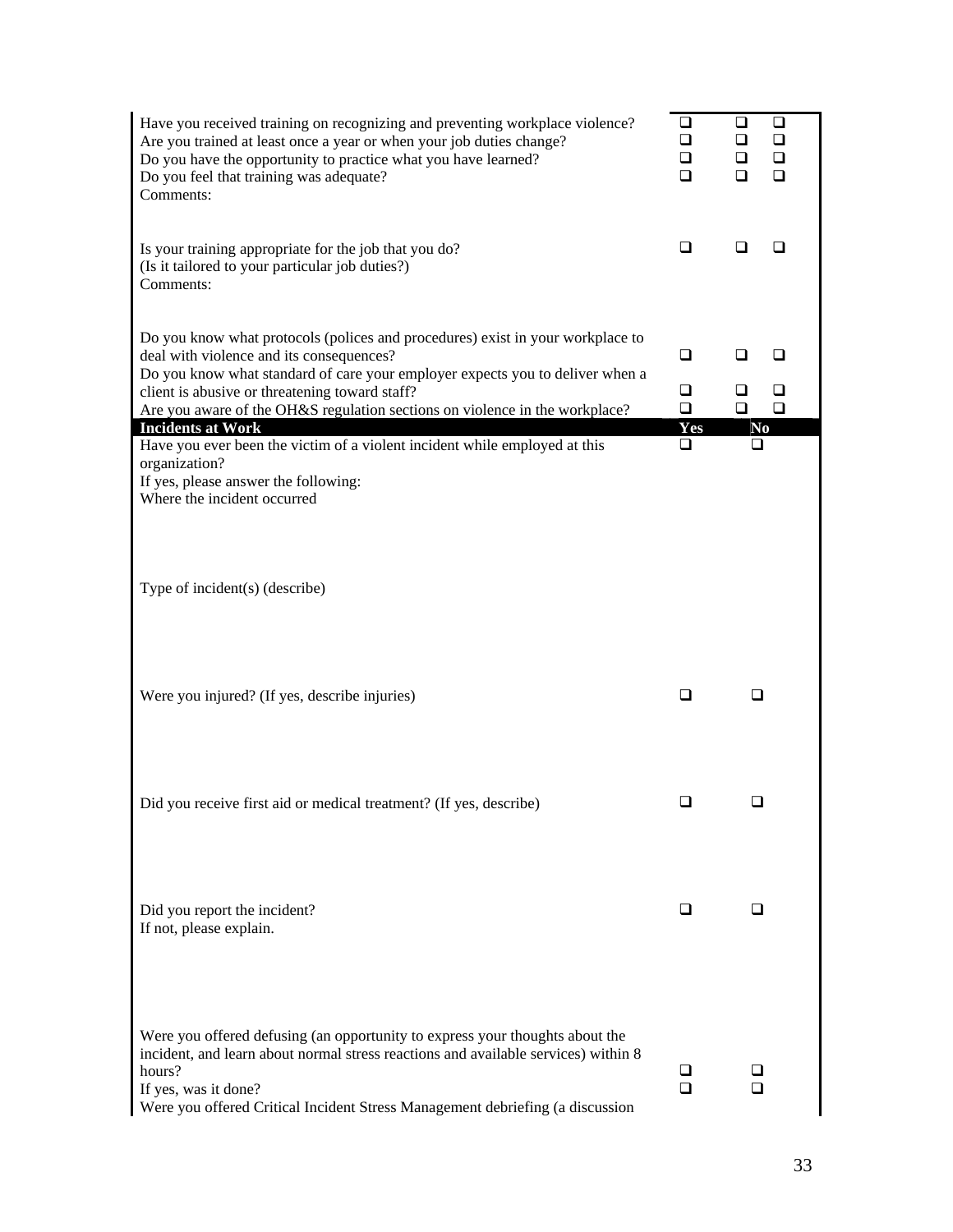| with a facilitator to alleviate trauma and speed up your recovery) within 24 to 72 |  |
|------------------------------------------------------------------------------------|--|
| hours?                                                                             |  |
| If yes, was it done?                                                               |  |
| <b>Your Recommendations</b>                                                        |  |
| In your opinion, what steps could be taken to make your workplace safer?           |  |
|                                                                                    |  |
|                                                                                    |  |
|                                                                                    |  |
|                                                                                    |  |
|                                                                                    |  |
| Name (optional):                                                                   |  |
|                                                                                    |  |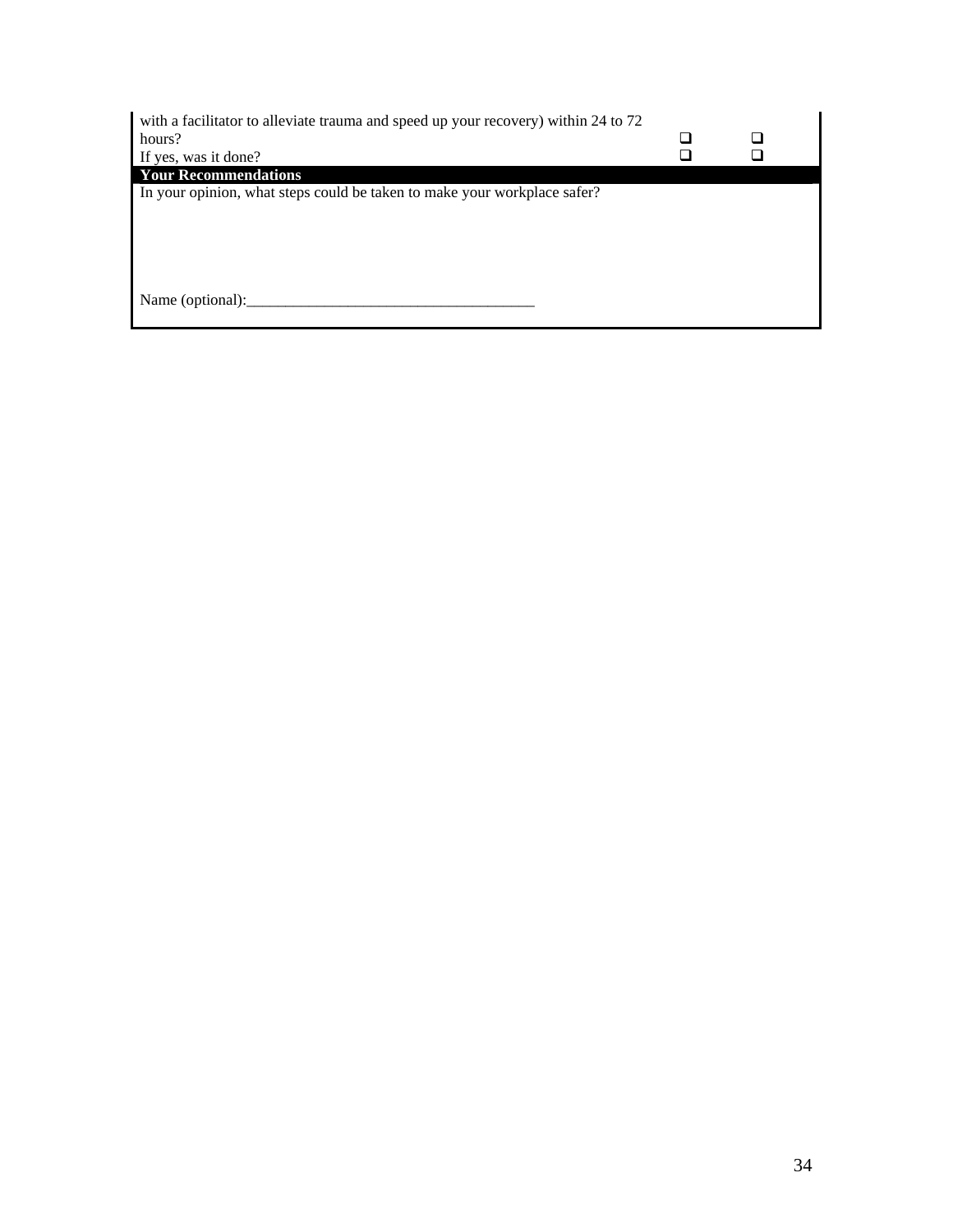## **Appendix C**

## **ARC/RRC Facility Inspection Checklist**

*Use this checklist to record information about facility(ies) hazards.* 

Inspect the facility(ies) for each item listed below. A building(s) blueprint or floor plan(s) may be useful. Mark areas of concern in the space provided so that the items can be reviewed and discussed later.

| <b>Worksite Environment</b>                                     |             |           | <b>Comments</b> |
|-----------------------------------------------------------------|-------------|-----------|-----------------|
| <b>Lighting</b>                                                 |             |           |                 |
| Is lighting appropriate for all indoor building                 | <b>Oyes</b> | $\Box$ no |                 |
| areas, grounds around the facility, and parking                 |             |           |                 |
| areas? (Lighting should meet the requirements                   |             |           |                 |
| of national standards and local building codes.)                |             |           |                 |
| <b>Staffing level</b>                                           |             |           |                 |
| Is staff available to meet violence prevention                  | $\Box$ yes  | $\Box$ no |                 |
| and/or response requirements?                                   |             |           |                 |
| Where and how can extra staff be obtained in<br>$\blacksquare$  | $\Box$ yes  | $\Box$ no |                 |
| the event of an emergency, and are they likely                  |             |           |                 |
| to be able to respond promptly?                                 |             |           |                 |
| Is the staff response system tested?                            |             |           |                 |
| <b>Other clients</b>                                            |             |           |                 |
| Is privacy and quiet sufficient to prevent                      | $\Box$ yes  | $\Box$ no |                 |
| activities that centre around one client from                   |             |           |                 |
| agitating others?                                               |             |           |                 |
| General appearance and area                                     |             |           |                 |
| Does the worksite look cared for (i.e., instill a               | $\Box$ yes  | $\Box$ no |                 |
| sense of security)?                                             |             |           |                 |
| Is there graffiti on the walls or other parts of the<br>п       | $\Box$ yes  | $\Box$ no |                 |
| facility?                                                       |             |           |                 |
| Are there signs of vandalism?                                   | $\Box$ yes  | $\Box$ no |                 |
| Are there crime generators (liquor stores, bars,                | $\Box$ yes  | $\Box$ no |                 |
| convenience stores, or vacant lots) in the area?                |             |           |                 |
| Maintenance of general security systems                         |             |           |                 |
| Are broken windows, damaged door locks, and                     | $\Box$ yes  | $\Box$ no |                 |
| burnt-out light bulbs replaced promptly?                        |             |           |                 |
| <b>Isolation</b>                                                |             |           |                 |
| How far away is the next area or building<br>п                  | <b>Oyes</b> | $\Box$ no |                 |
| where help could be obtained in an emergency?                   |             |           |                 |
| How accessible are co-workers in case of an                     | $\Box$ yes  | $\Box$ no |                 |
| emergency?                                                      |             |           |                 |
| <b>Building perimeter</b>                                       |             |           |                 |
| How well kept is the property around the                        | $\Box$ yes  | $\Box$ no |                 |
| facility?                                                       |             |           |                 |
| Are there bushes/shrubs where someone could<br>$\blacksquare$   | $\Box$ yes  | $\Box$ no |                 |
| hide or that could conceal break and entry                      |             |           |                 |
| activities?                                                     |             |           |                 |
| Are there fences or other security measures?                    | $\Box$ yes  | $\Box$ no |                 |
| If so, are they well maintained?<br>$\blacksquare$              | $\Box$ yes  | $\Box$ no |                 |
| At the time of this inspection, did any areas feel<br>isolated? | $\Box$ yes  | $\Box$ no |                 |
| In these areas, is there a telephone or a sign for              | $\Box$ yes  | $\Box$ no |                 |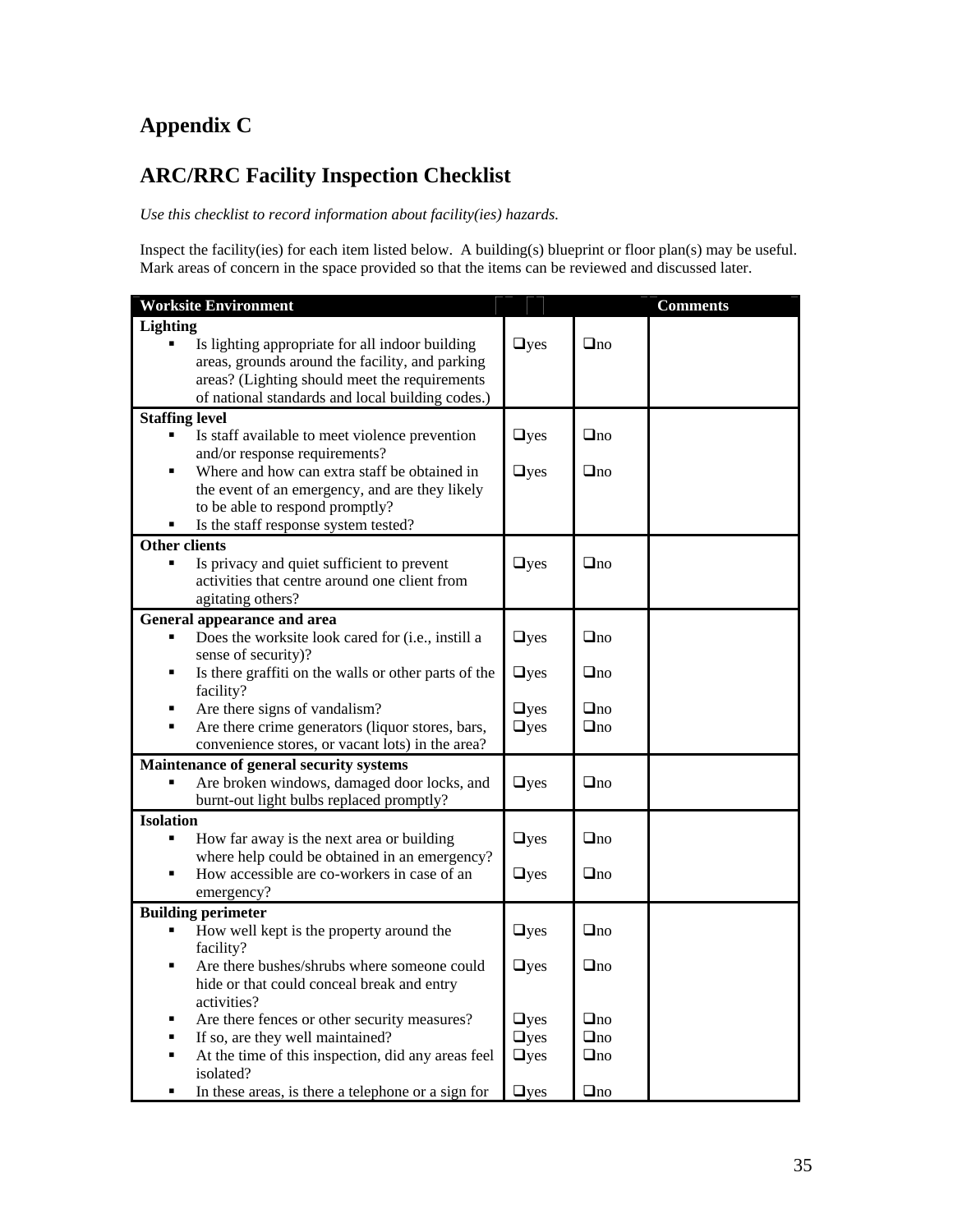|                       | emergency assistance?                             |            |           |  |
|-----------------------|---------------------------------------------------|------------|-----------|--|
|                       | How far away is the nearest person who would      | $\Box$ yes | $\Box$ no |  |
|                       | be able to hear calls for help?                   |            |           |  |
| <b>Visibility</b>     |                                                   |            |           |  |
| п                     |                                                   |            | $\Box$ no |  |
|                       | Are there unlit or overgrown areas where an       | $\Box$ yes |           |  |
|                       | assailant could hide?                             |            |           |  |
| ٠                     | Do any physical objects/structures obstruct       | $\Box$ yes | $\Box$ no |  |
|                       | your view?                                        |            |           |  |
| ٠                     | What would make it easier to see an assailant     | $\Box$ yes | $\Box$ no |  |
|                       | (e.g., mirrors, angled corners, transparent       |            |           |  |
|                       | materials like glass, windows in doors, less      |            |           |  |
|                       | shrubbery)                                        |            |           |  |
| <b>Access control</b> |                                                   |            |           |  |
|                       |                                                   |            |           |  |
|                       | Is the worksite building connected to any other   | $\Box$ yes | $\Box$ no |  |
|                       | buildings, or shared with other organizations?    |            |           |  |
| ٠                     | Is access to the worksite (including access       | $\Box$ yes | $\Box$ no |  |
|                       | through adjacent workplaces) controlled?          |            |           |  |
| ٠                     | Are access codes for doors/gate locks known to    | $\Box$ yes | $\Box$ no |  |
|                       | individuals other than staff?                     |            |           |  |
| ٠                     | Are offices designed and/or arranged so that      | $\Box$ yes | $\Box$ no |  |
|                       | public and private spaces are easily              |            |           |  |
|                       | distinguished?                                    |            |           |  |
|                       |                                                   |            |           |  |
|                       | <b>Security system/processes</b>                  |            |           |  |
|                       | Is there an alarm and lighting control panel or   | $\Box$ yes | $\Box$ no |  |
|                       | other system/process to alert co-workers of a     |            |           |  |
|                       | violent incident and its location?                |            |           |  |
|                       | If so, is the system/process monitored?           | $\Box$ yes | $\Box$ no |  |
| ٠                     | Are personal alarms/panic buttons or other        | $\Box$ yes | $\Box$ no |  |
|                       | systems/processes (e.g., call systems) available  |            |           |  |
|                       | for staff to alert co-workers that there personal |            |           |  |
|                       | safety is at risk?                                |            |           |  |
|                       |                                                   |            |           |  |
| ٠                     | Where does the alert go and to whom?              | $\Box$ yes | $\Box$ no |  |
| ٠                     | How is the problem area identified?               | $\Box$ yes | $\Box$ no |  |
| ٠                     | Have motion sensors been installed at all         | $\Box$ yes | $\Box$ no |  |
|                       | entrances and exits?                              |            |           |  |
| ٠                     | Are security guards or buddy systems (i.e.,       | $\Box$ yes | $\Box$ no |  |
|                       | someone to accompany you in a potentially         |            |           |  |
|                       | dangerous situation such as walking out to you    |            |           |  |
|                       | car at night) available at your location?         |            |           |  |
|                       | <b>Emergency response system/process</b>          |            |           |  |
|                       |                                                   |            | $\Box$ no |  |
|                       | Does your facility have an emergency response     | $\Box$ yes |           |  |
|                       | system/process in place?                          |            |           |  |
| ٠                     | If so, has it been tested recently?               | $\Box$ yes | $\Box$ no |  |
| ٠                     | Is there an emergency contact number, and is it   | $\Box$ yes | $\Box$ no |  |
|                       | posted on phones?                                 |            |           |  |
| ٠                     | Are emergency phones accessible and in            | $\Box$ yes | $\Box$ no |  |
|                       | working order in all areas?                       |            |           |  |
|                       | <b>Entrapment Sites</b>                           |            |           |  |
|                       |                                                   |            |           |  |
| <b>Parking lots</b>   |                                                   |            |           |  |
|                       | Do workers park in the area on evening and        | $\Box$ yes | $\Box$ no |  |
|                       | night shifts?                                     |            |           |  |
| ٠                     | If so, is there a secure parking lot?             | $\Box$ yes | $\Box$ no |  |
| ٠                     | Do security personnel patrol the area regularly?  | $\Box$ yes | $\Box$ no |  |
| ٠                     | Is it generally well lit?                         | $\Box$ yes | $\Box$ no |  |
| ٠                     | Have there been vehicle thefts from the parking   | $\Box$ yes | $\Box$ no |  |
|                       |                                                   |            |           |  |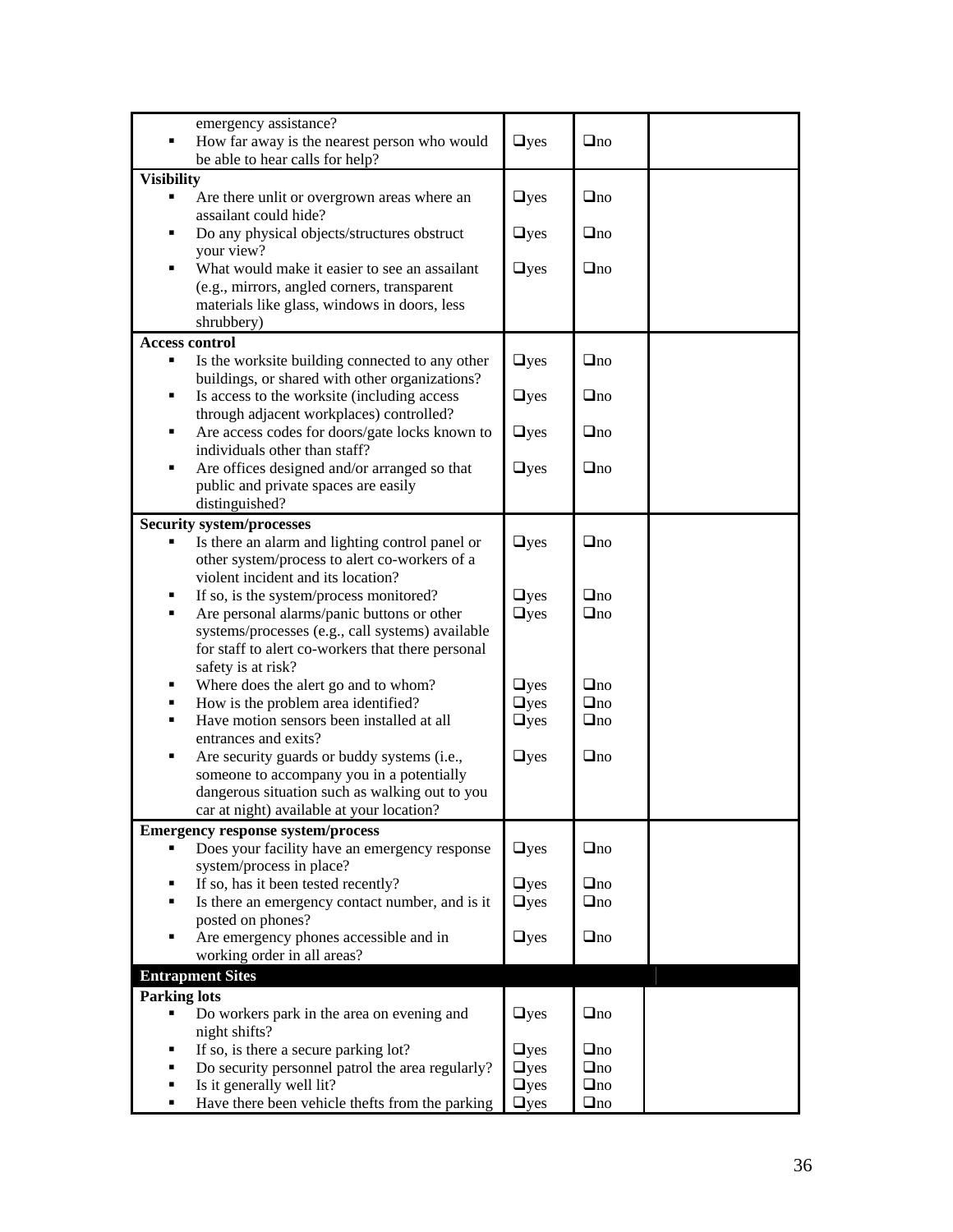| lot?                                                             |            |           |  |
|------------------------------------------------------------------|------------|-----------|--|
| Elevators (if applicable)                                        |            |           |  |
| Are there strategically placed mirrors so staff                  | $\Box$ yes | $\Box$ no |  |
| can see who is in the elevator before entering?                  |            |           |  |
| Is there an emergency phone or emergency call<br>٠               | $\Box$ yes | $\Box$ no |  |
| button in each elevator?                                         |            |           |  |
| Is it tested regularly to ensure that it is in<br>٠              | $\Box$ yes | $\Box$ no |  |
| working order?                                                   |            |           |  |
| Do workers know what to do if cornered in an<br>٠                | $\Box$ yes | $\Box$ no |  |
| elevator by an aggressive client?                                |            |           |  |
| Is there a response procedure for elevator<br>٠                  | $\Box$ yes | $\Box$ no |  |
| emergencies?                                                     |            |           |  |
| Washrooms                                                        |            |           |  |
| Are there separate washrooms for staff?                          | $\Box$ yes | $\Box$ no |  |
| If so, are staff washrooms controlled by locked<br>٠             | $\Box$ yes | $\Box$ no |  |
| doors?                                                           |            |           |  |
| Is public access to washrooms controlled?<br>٠                   | $\Box$ yes | $\Box$ no |  |
| Can the lights in washrooms be turned off?                       | $\Box$ yes | $\Box$ no |  |
| Are washrooms checked for unauthorized                           | $\Box$ yes | $\Box$ no |  |
| personnel on a regular basis?                                    |            |           |  |
| <b>Reception/waiting area</b>                                    |            |           |  |
| Is the reception area clearly marked?                            | $\Box$ yes | $\Box$ no |  |
| Is there a natural barrier, such as a deep<br>٠                  | $\Box$ yes | $\Box$ no |  |
| reception desk, separating staff from clients,                   |            |           |  |
| relatives and the public?<br>٠                                   |            |           |  |
| Does the layout of the reception area allow staff                | $\Box$ yes | $\Box$ no |  |
| to greet incoming clients and make sure they                     |            |           |  |
| are seen in order of appointment (e.g., during<br>clinic hours)? |            |           |  |
| Does the layout of the reception area make it<br>٠               | $\Box$ yes | $\Box$ no |  |
| easy to observe clients?                                         |            |           |  |
| Are there any areas out of sight of staff where<br>٠             | $\Box$ yes | $\Box$ no |  |
| someone could deliberately hide?                                 |            |           |  |
| Is the reception area staffed at all times?<br>п                 | $\Box$ yes | $\Box$ no |  |
| Is there an alarm system?<br>$\blacksquare$                      | $\Box$ yes | $\Box$ no |  |
| Does the receptionist sometimes work alone?<br>$\blacksquare$    | $\Box$ yes | $\Box$ no |  |
| Are there objects, tools or equipment in this<br>٠               | $\Box$ yes | $\Box$ no |  |
| area that could be used as weapons?                              |            |           |  |
| Is anyone in the area responsible for handling                   | $\Box$ yes | $\Box$ no |  |
| cash?                                                            |            |           |  |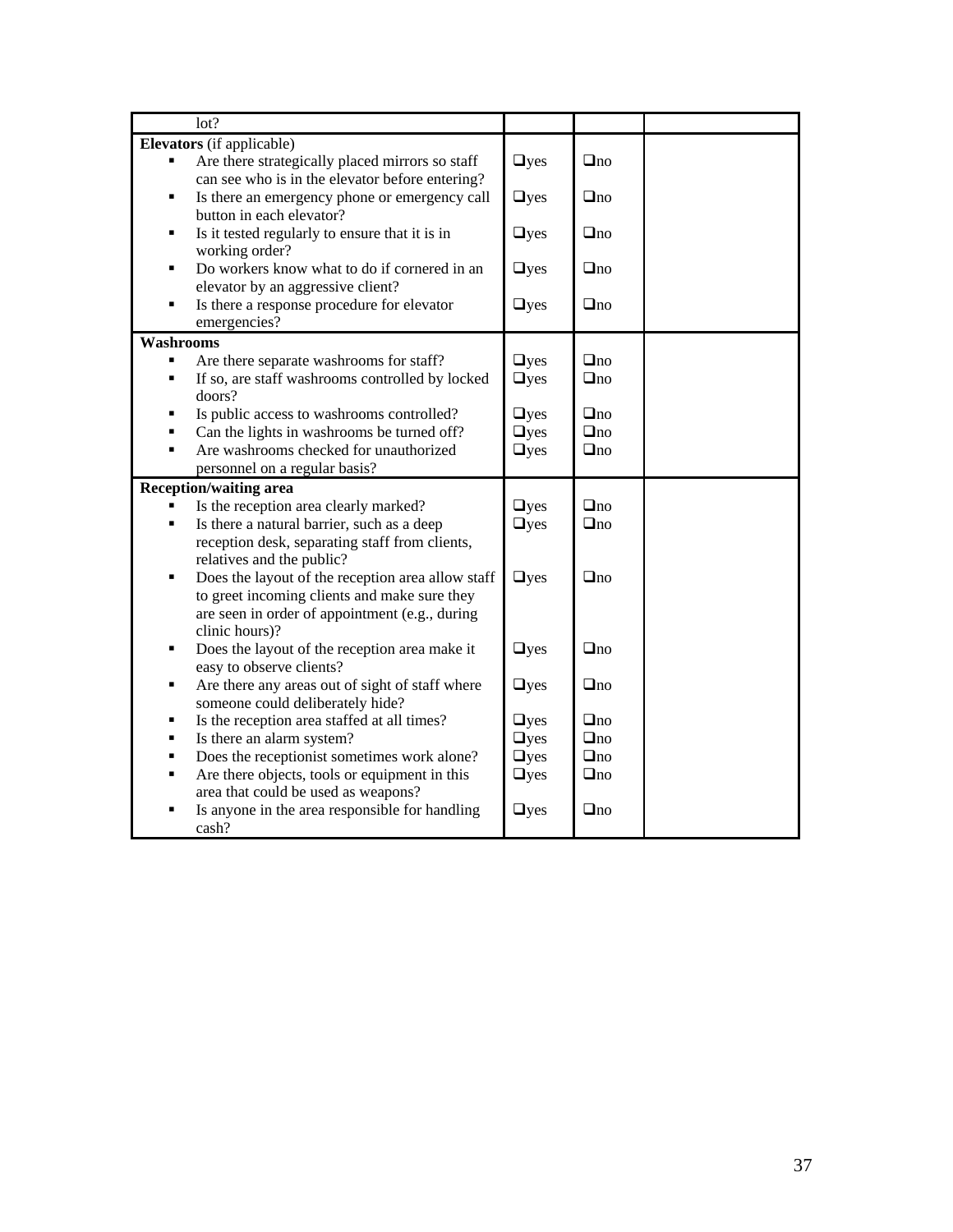| Office/interview/treatment/counseling/medication                                     |              |           |  |
|--------------------------------------------------------------------------------------|--------------|-----------|--|
| rooms                                                                                |              |           |  |
| Is access to these areas controlled by locked<br>٠                                   | $\Box$ yes   | $\Box$ no |  |
| doors?                                                                               |              |           |  |
| Are they located in a relatively open area that<br>٠                                 | $\Box$ yes   | $\Box$ no |  |
| still maintains privacy and confidentiality?                                         |              |           |  |
| Does the layout of these areas and furniture<br>٠                                    | $\Box$ yes   | $\Box$ no |  |
| permit workers to exit if threatened?                                                |              |           |  |
| Are furniture/counters arranged to both allow<br>٠                                   | $\Box$ yes   | $\Box$ no |  |
| visibility and protect staff?                                                        |              |           |  |
| Is a back-up exit available for emergencies?<br>٠                                    | $\Box$ yes   | $\Box$ no |  |
| Do these areas have an alarm system?<br>٠                                            | $\Box$ yes   | $\Box$ no |  |
| Do the doors have a window?<br>п                                                     | $\Box$ yes   | $\Box$ no |  |
| Do workers sometimes work alone in these<br>٠                                        | $\Box$ yes   | $\Box$ no |  |
| areas? Do they know appropriate emergency<br>alert procedures?                       |              |           |  |
|                                                                                      |              |           |  |
|                                                                                      |              |           |  |
|                                                                                      |              |           |  |
|                                                                                      |              |           |  |
| Other rooms and areas                                                                |              |           |  |
| Are unoccupied rooms locked?                                                         | $\Box$ yes   | $\Box$ no |  |
| Are there places, such as recessed doorways,                                         | $\Box$ yes   | $\Box$ no |  |
| unlocked storage areas, and stairwells, where                                        |              |           |  |
| someone could hide out of view of others?                                            |              |           |  |
| <b>Files/Records</b>                                                                 |              |           |  |
| Are confidential files/records kept in a locked                                      | $\Box$ yes   | $\Box$ no |  |
| room?                                                                                |              |           |  |
| Are file cabinets containing confidential<br>п                                       | $\Box$ yes   | $\Box$ no |  |
| records, locked?                                                                     |              |           |  |
| <b>Stairwells and exits</b>                                                          |              |           |  |
| Are stairwells and exits clearly marked, well lit,<br>٠                              | $\Box$ yes   | $\Box$ no |  |
| and controlled with locked doors that have                                           |              |           |  |
| panic bars to allow exit in an emergency?                                            |              |           |  |
| Do exit doors identify where they exit to?                                           | $\Box$ yes   | $\Box$ no |  |
| Are there places at the bottom of stairwells<br>п                                    | $\Box$ yes   | $\Box$ no |  |
| where someone could hide?                                                            |              |           |  |
| Can lights be turned off in the stairwell?                                           | $\Box$ yes   | $\Box$ no |  |
| Is there more than one exit route?                                                   | $\sqcup$ yes | $\Box$ no |  |
| Do exit routes restrict the ability to escape an<br>٠                                | $\Box$ yes   | $\Box$ no |  |
| attacker?<br>٠                                                                       |              |           |  |
| Do stairwell doors lock behind people during or<br>after regular hours of operation? | $\Box$ yes   | $\Box$ no |  |
| General building, work station, and area designs                                     |              |           |  |
| Review the design plans of all new or<br>٠                                           |              |           |  |
| renovated facilities to ensure safe and secure                                       |              |           |  |
| conditions for workers.                                                              |              |           |  |
| Are facilities designed to ensure the privacy of<br>٠                                | $\Box$ yes   | $\Box$ no |  |
| clients, yet permit workers to communicate                                           |              |           |  |
| with other staff in emergency situations? (Such                                      |              |           |  |
| communication could be via clear partitions,                                         |              |           |  |
| video cameras, speakers, panic buttons, or                                           |              |           |  |
| personal alarms, as appropriate to the                                               |              |           |  |
| workplace situation.)                                                                |              |           |  |
| Are work areas designed and furniture arranged<br>٠                                  | $\Box$ yes   | $\Box$ no |  |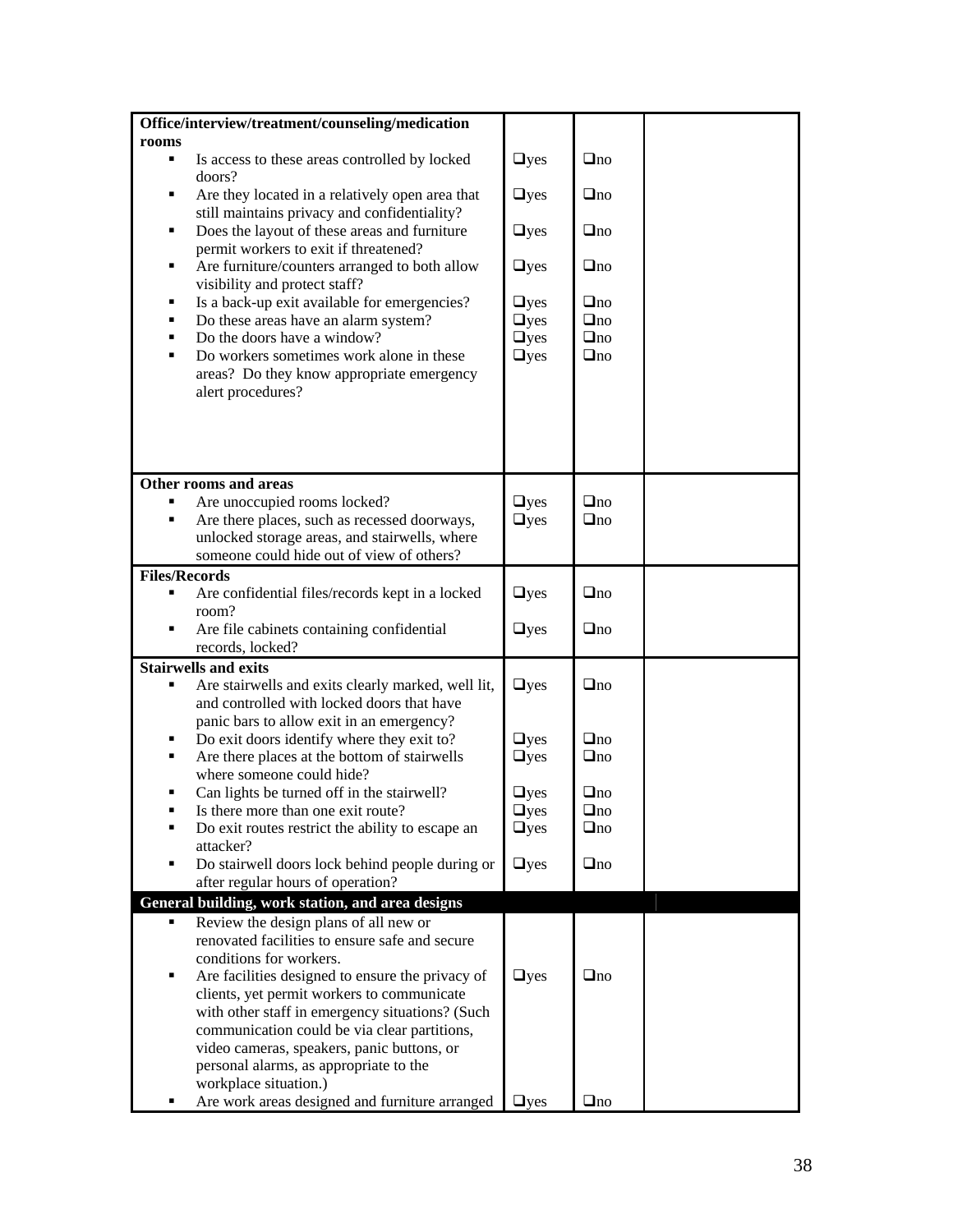| to prevent entrapment of the workers and/or<br>minimize the potential for assault?<br>Is access to employee work areas controlled?<br>(e.g., locked doors, buzzers, card access, etc.)<br>Security must never conflict with other fire and<br>safety requirements. Although it may be tempting to<br>keep doors locked to prevent intrusion, people's<br>ability to exit the building must not be impeded. | $\Box$ yes | $\Box$ no |  |
|------------------------------------------------------------------------------------------------------------------------------------------------------------------------------------------------------------------------------------------------------------------------------------------------------------------------------------------------------------------------------------------------------------|------------|-----------|--|
| <b>Security equipment</b>                                                                                                                                                                                                                                                                                                                                                                                  |            |           |  |
| Are there electronic alarm systems with visual<br>or audible alarms?                                                                                                                                                                                                                                                                                                                                       | $\Box$ yes | $\Box$ no |  |
| Do systems identify the location of the room or<br>the worker by means of an audible alarm and/or<br>a lighted indicator of equally effective<br>measure?                                                                                                                                                                                                                                                  | $\Box$ yes | $\Box$ no |  |
| If such systems are used, are adequate<br>٠<br>personnel available to render prompt<br>assistance?                                                                                                                                                                                                                                                                                                         | $\Box$ yes | $\Box$ no |  |
| Is closed circuit television used to monitor<br>٠<br>high-risk areas, both inside and outside the<br>building?                                                                                                                                                                                                                                                                                             | $\Box$ yes | $\Box$ no |  |
| Are cellular telephones, beepers, CB radios,<br>٠<br>hand-held alarms, or noise devices available?                                                                                                                                                                                                                                                                                                         | $\Box$ yes | $\Box$ no |  |
| Is security equipment regularly examined and<br>maintained to ensure its effectiveness?                                                                                                                                                                                                                                                                                                                    | $\Box$ yes | $\Box$ no |  |
| <b>Equipment and tools</b>                                                                                                                                                                                                                                                                                                                                                                                 |            |           |  |
| Are tools and equipment (e.g., sharps) locked<br>away when not in use?                                                                                                                                                                                                                                                                                                                                     | $\Box$ yes | $\Box$ no |  |
| Can anyone grab and use them as weapons<br>against staff?                                                                                                                                                                                                                                                                                                                                                  | $\Box$ yes | $\Box$ no |  |

Completed by\_\_\_\_\_\_\_\_\_\_\_\_\_\_\_\_\_\_\_\_\_\_\_\_\_\_\_\_\_\_\_\_\_ Date\_\_\_\_\_\_\_\_\_\_\_\_\_\_\_\_\_\_\_\_\_\_\_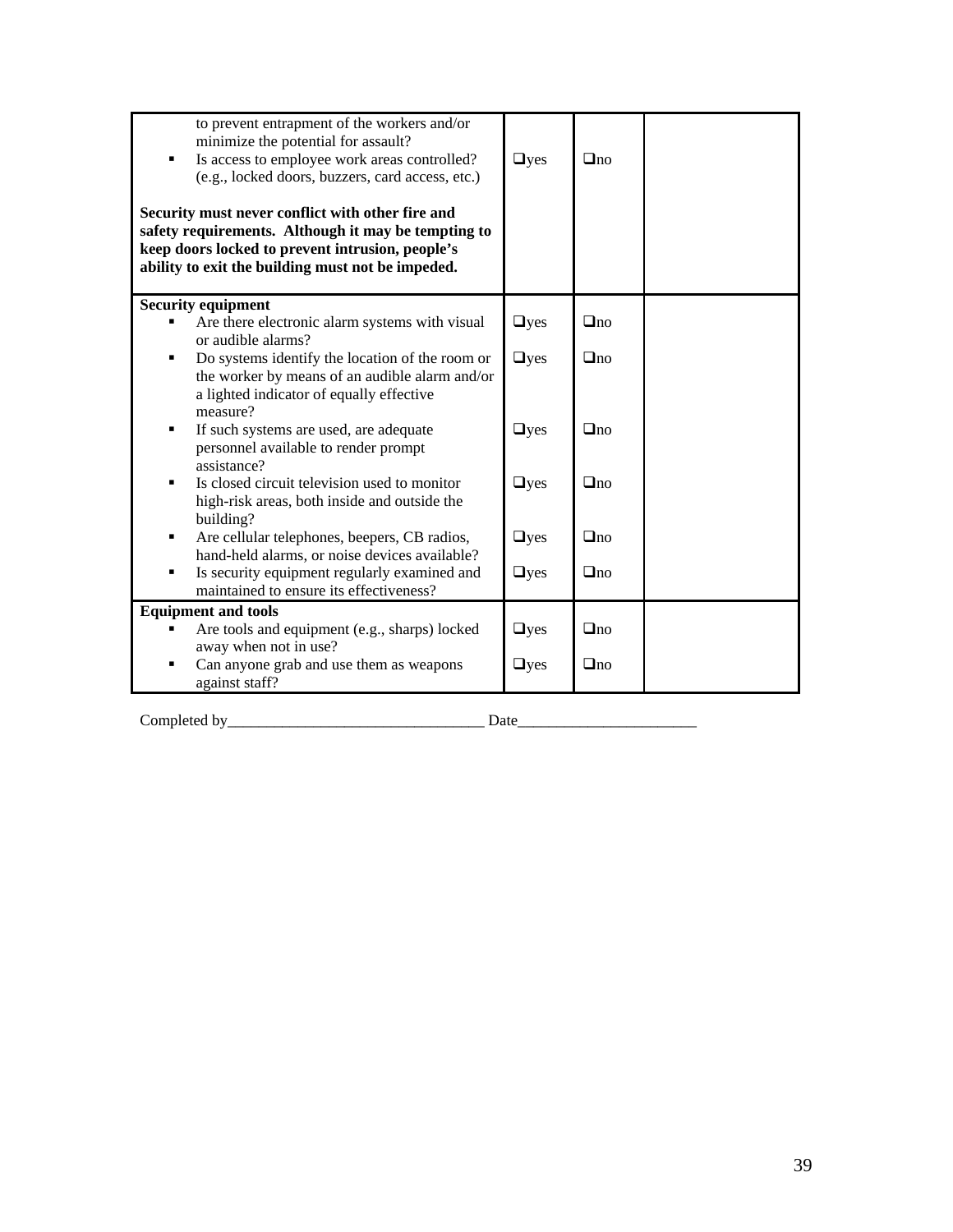## **Appendix D**

## **Sample Violent Incident or Threat Report**

*Use this form to report violent incidents and actions taken after such incidents.* 

| Violent Incident or Threat Report - Confidential                                                                                                                     |                                                                                 |                                                                                                         |
|----------------------------------------------------------------------------------------------------------------------------------------------------------------------|---------------------------------------------------------------------------------|---------------------------------------------------------------------------------------------------------|
| 1. Identifying Information                                                                                                                                           |                                                                                 |                                                                                                         |
|                                                                                                                                                                      |                                                                                 |                                                                                                         |
|                                                                                                                                                                      |                                                                                 |                                                                                                         |
| Location of incident (Specify location. Examples: reception, hallway 2 <sup>nd</sup> floor, in client's room, on street,<br>entering or leaving building, etc.)      |                                                                                 |                                                                                                         |
| Date and time incident reported<br>Type of incident<br>$\Box$ Threat<br>$\Box$ verbal threat in person<br>$\Box$ verbal threat by telephone<br>$\Box$ written threat | $\Box$ Physical assault<br>$\Box$ struck<br>$\Box$ pushed<br>Dbitten or pinched |                                                                                                         |
| incident).                                                                                                                                                           |                                                                                 | Describe incident (what happened including events leading up to incident, and possible precipitators of |
| Describe immediate actions taken (e.g., security called)                                                                                                             |                                                                                 |                                                                                                         |
| Medical attention/first aid obtained? $\Box$ yes $\Box$ no                                                                                                           |                                                                                 | Describe injuries and first aid provided:                                                               |
| Referral to or organizing of: defusing? (within 8 hours) $\Box$<br>Advised to consult a physician for treatment or referral?                                         | $\Box$ yes                                                                      | debriefing (within 72 hours) $\Box$<br>$\Box$ no                                                        |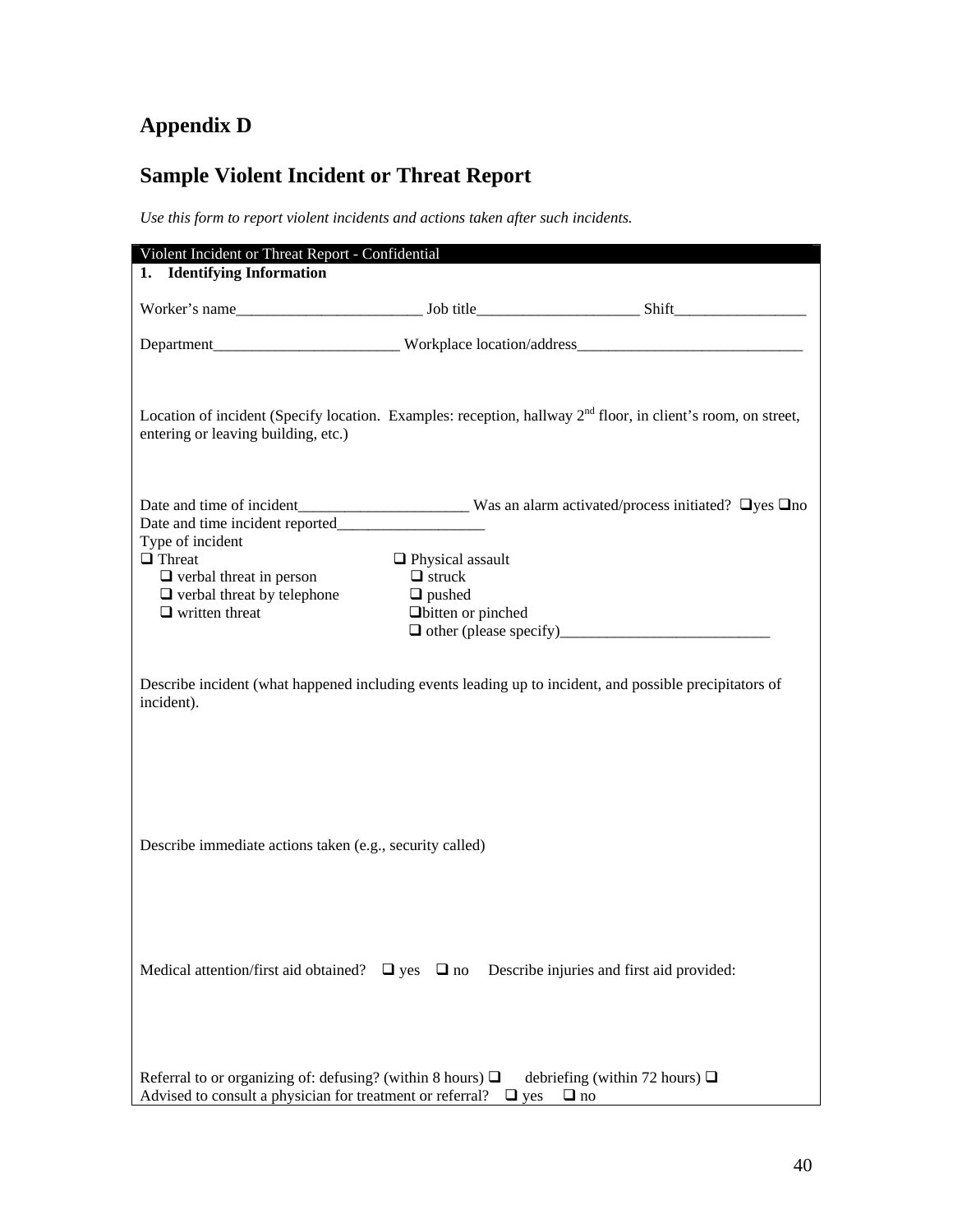| <b>Assailant</b><br>2.                                                                                                                                   |  |  |
|----------------------------------------------------------------------------------------------------------------------------------------------------------|--|--|
|                                                                                                                                                          |  |  |
|                                                                                                                                                          |  |  |
|                                                                                                                                                          |  |  |
| Was the assailant (if known) in any previous violent incident? $\Box$ yes $\Box$ no $\Box$ don't know                                                    |  |  |
| <b>Others Involved</b><br>3.<br>Witness(es): List name and how to locate the person – position (if worker); unit (if resident); address (if<br>other)    |  |  |
| List others directly involved in incident, including name and how to locate the person – position (if<br>worker); unit (if resident); address (if other) |  |  |
| <b>Other Information</b><br>4.                                                                                                                           |  |  |
| Have there been similar incidents in the past?<br>$\Box$ yes<br>$\Box$ no                                                                                |  |  |
| Are any measures in place to prevent a similar incident? $\Box$ yes<br>$\Box$ no                                                                         |  |  |
| Please provide any additional information you think may be relevant, including any recommendations for<br>preventive measures.                           |  |  |
| Investigation initiated? $\Box$ yes $\Box$ no<br>Reported to police?<br>$\Box$ yes $\Box$ no                                                             |  |  |
| Reported to supervisor? $\Box$ yes $\Box$ no                                                                                                             |  |  |
| Incident/investigation report completed? $\Box$ yes $\Box$ no If yes, by whom?                                                                           |  |  |
| WCB Form completed? $\Box$ yes $\Box$ no                                                                                                                 |  |  |
| Signature of worker<br>Signature of supervisor<br>Signature of supervisor<br>Signature of supervisor                                                     |  |  |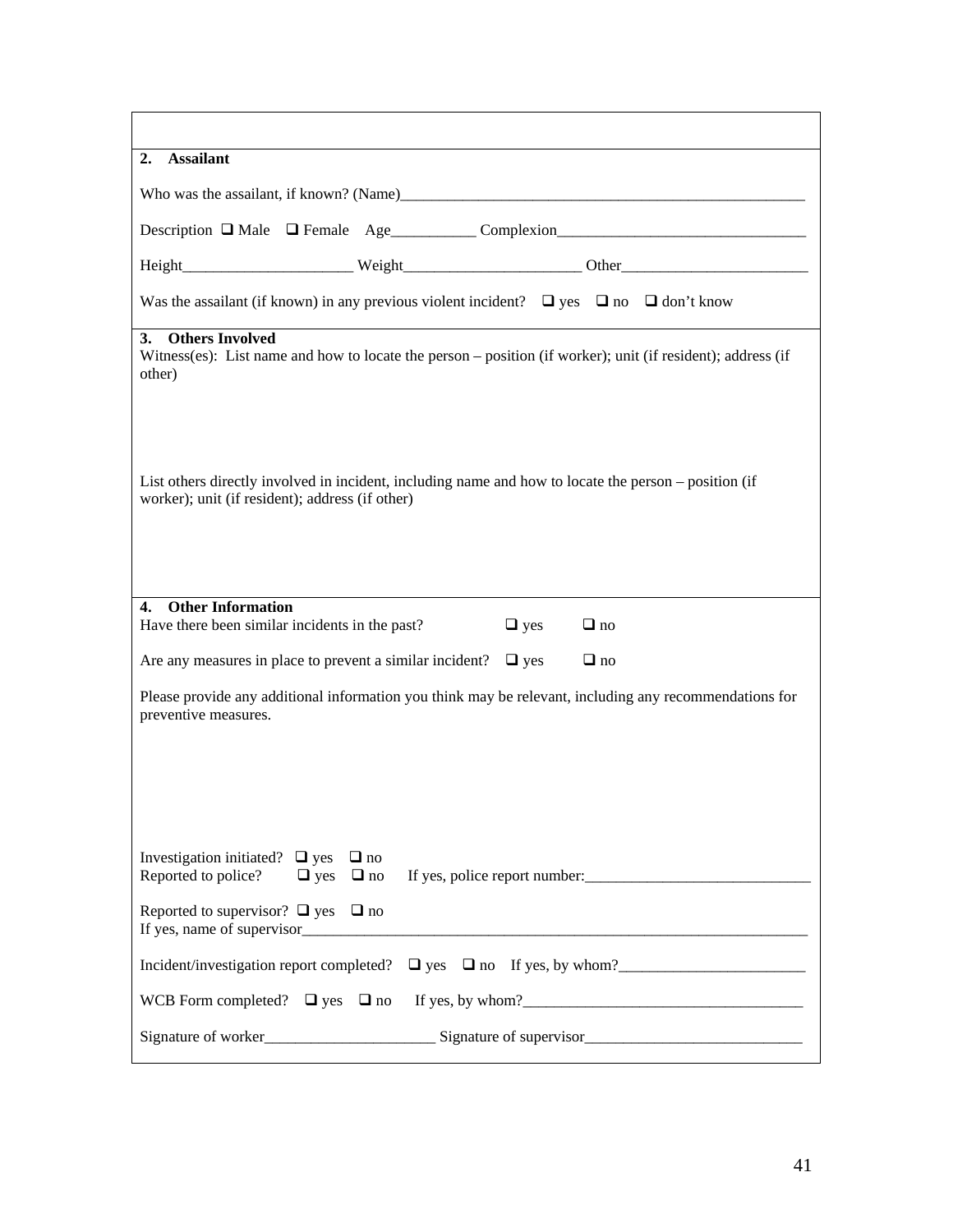#### **Appendix E**

#### **Analysis of Sample Hazards**

#### **Violence Hazard #1 – Working Alone**

- What task, activity, or feature of the workplace may trigger violence?
	- o Working alone on evening and night shifts
- Describe how frequently the task, activity or feature occurs (e.g., daily, weekly, monthly, etc). o Twice daily
- Who (e.g., departments, occupational groups) is at risk from this violence?
	- o Direct care staff (CCAs, RNs/LPNs) on resident care units (threat or assault could come from family member or client, or threats from coworkers)
- What predicted categories (i.e., threats or assaults) and/or types of incidents are most likely to occur?
	- o Threats (verbal threat in person)
	- o Assaults (struck, pushed, bitten/pinched, etc.)
- Is there any other information or factor(s) that should be described and considered (i.e., factors that may increase or decrease the risk)?
	- o Reduced staff on evening and night shifts
	- o Workers may be inexperienced
	- o Client factors including "Sundowning"
	- o Full moon
	- o Less traffic when entering and leaving the building
	- o Staff working alone experience stress related to the overwhelming workload and responsibility and the uneasiness of working alone
	- o Staff who work nights tend to be tired and sometimes this is their second job
	- o Staff may also experience stress due to leaving their families in the evenings
	- o Staff working alone may not have time to observe and act upon precipitating factors of client to staff violence
	- o Staff who work at night do not always know the residents as well because they are normally sleeping
	- o Cell phones (other communication devices available to staff on nights
	- Security systems installed
- Estimate the probability of the predicted types of violence occurring because of the violence hazard.
	- $\circ$  A Highly Likely
- Estimate the most serious, reasonably possible outcome (as opposed to the "most likely" outcome) for the violence hazard you are considering.
	- o 4 (catastrophic fatality, coma)
- Risk Designation
	- o 4A (Significant and unacceptable risks)
	- o Address immediately through a violence prevention plan.